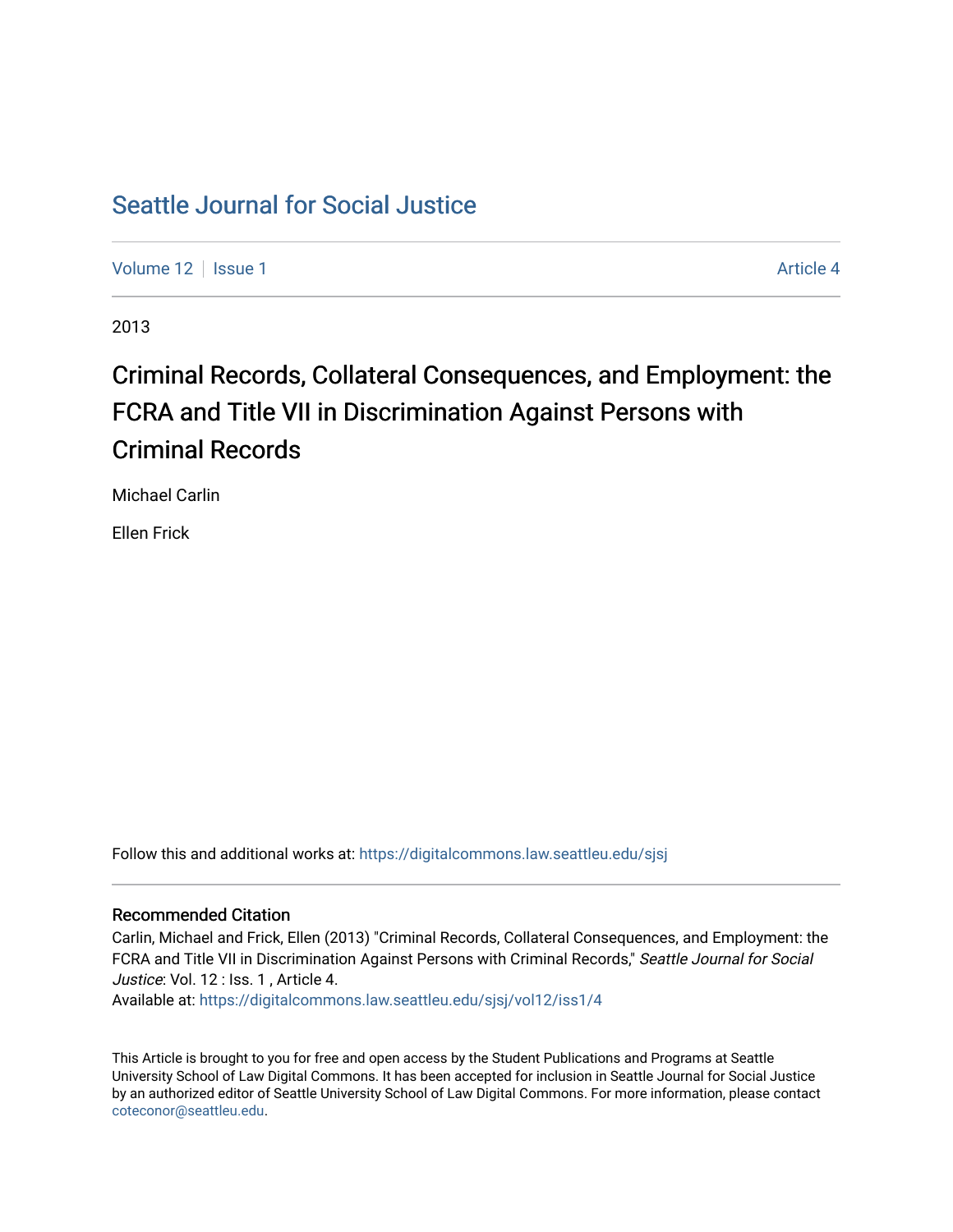## **Criminal Records, Collateral Consequences, and Employment: the FCRA and Title VII in Discrimination Against Persons with Criminal Records**

Michael Carlin & Ellen Frick\*

#### ABSTRACT

Arrests and criminal convictions lead to many more consequences than fines, jail time, or rehabilitation programs. Arrests and criminal charges produce records that can haunt a person for a lifetime. More and more, individuals experience these negative consequences as the US criminal justice system continues to grow. This article discusses the current problem with the misuse of criminal records in hiring and highlights two solutions under federal law: Title VII of the Civil Rights Act (Title VII) and the Fair Credit Reporting Act (FCRA). Section I briefly reviews the consequences of a criminal record in the United States and explains why the consequences are, in most instances, overly punitive. Section II provides an overview of how the law currently provides relief, focusing on the FCRA and Title VII. Section III reviews the relief and limitations of the FCRA. Section IV discusses how Title VII jurisprudence has evolved to handle the issue. Finally, Section V provides suggestions for further improvement of Title VII enforcement.

<sup>\*</sup> Michael Carlin, JD *cum laude*, University of Minnesota Law School. Michael is a licensed attorney in private practice in California. Ellen Frick, JD *summa cum laude*, William Mitchell College of Law. Ellen works as a law clerk for the Pueblo of Pojoaque in Santa Fe, New Mexico. The authors would like to express their gratitude to Emily Baxter and the Council on Crime and Justice for inspiring and supervising this article and also to Professor Nancy Cook for guidance in drafting the article.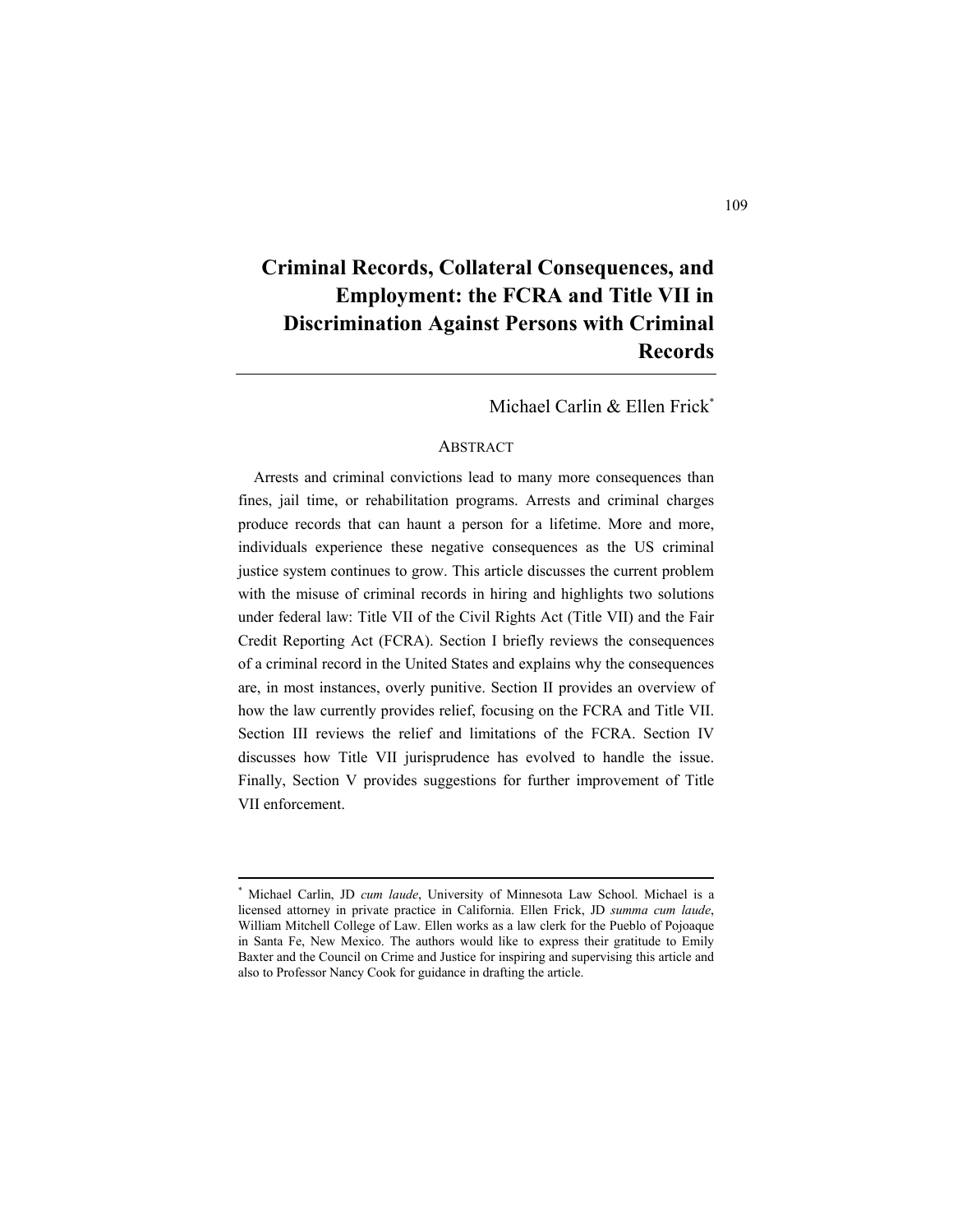## I. COLLATERAL CONSEQUENCES: THE STIGMA OF A CRIMINAL OR ARREST RECORD

#### *A. History*

 $\overline{a}$ 

The United States has the highest incarceration rate in the world, incarcerating its residents at a rate four to seven times higher than other industrialized nations.<sup>1</sup> This level of incarceration is relatively new: over the past 40 years, the number of people in the criminal justice system has quadrupled nationally.<sup>2</sup> In 1980, fewer than two million people were under some form of correctional control, but today the national criminal justice system now comprises over seven million men and women.<sup>3</sup> More than  $3.2$ percent of the US population is under correctional control.4

Increased crime rates do not account for this large and steady growth.<sup>5</sup> Rather, decades of "tough on crime" policy agendas that focus on increasing penalties for non-violent drug crimes have led to laws criminalizing more behavior, increasing punishment, and creating more barriers for those transitioning from the correction system back into society.<sup>6</sup> Forty years of tough on crime policies are responsible for one in

<sup>&</sup>lt;sup>1</sup> Christopher Hartney, *US Rates of Incarceration: A Global Perspective*, NAT'L COUNCIL ON CRIME AND DELINQUENCY, 2 (Nov. 2006), *available at*  http://www.nccdglobal.org/sites/default/files/publication\_pdf/factsheet-usincarceration.pdf.

<sup>2</sup>  *1 in 31: The Long Reach of American Corrections Minnesota*, THE PEW, *available at*  http://www.pewstates.org/uploadedFiles/PCS\_Assets/2009/PSPP\_1in31\_factsheet\_MN.p df. (Minnesota increasing from 1 in 98 to 1 in 26 in the time between 1982 to 2007); *See also* 1 in 31 U.S. Adults are Behind Bars, On Parole or Probation, THE PEW, (Mar. 2, 2009), *available at* http://www.pewtrusts.org/news\_room\_detail.aspx?id=49696. 3  *Id.*

<sup>4</sup>  *Criminal Justice Fact Sheet*, NAT'L ASS'N FOR THE ADVANCEMENT OF COLORED PEOPLE (NAACP), http://www.naacp.org/pages/criminal-justice-fact-sheet (last visited June 27, 2013).

<sup>5</sup>  *Job Applicants with Criminal Records: What Every Employer Needs to Know*, COUNCIL ON CRIME & JUSTICE, http://www.crimeandjustice.org/pdfFiles/GAUGE%20 Manual-12-17-10.pdf (last visited June 27, 2013).

<sup>6</sup>  *Id.; See also* Jeff Severns Guntzel, *Aging Inmates, Racial Disproportionality, and Other Facts About Minnesota Prisons*, MINNPOST (Dec. 2, 2010), http://www.minnpost.com/intelligencer/2010/12/aging-inmates-racial-disproportionality-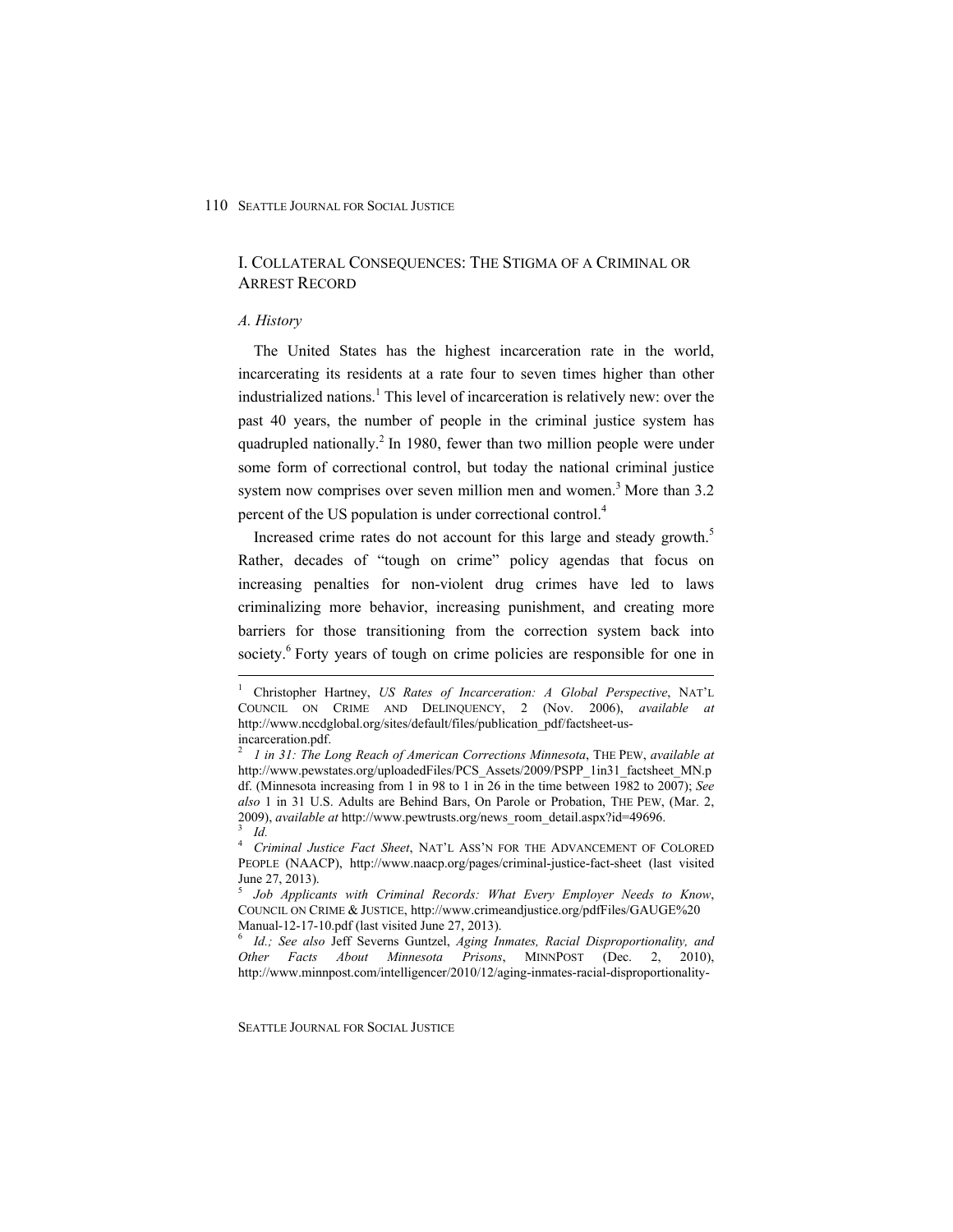every 12.5 working-age Americans, or 12 million individuals, having felony records.<sup>7</sup> If you factor misdemeanor as well as felony records, the number of those with criminal records may be as high as 30 percent of individuals.<sup>8</sup> This rate of punishment is unprecedented in American history; because of this, employers should change their screening processes rather than contribute to the culture of punishment.<sup>9</sup> Further, persons with criminal records have skills, training, and other attributes employers need.<sup>10</sup>

## *B. Collateral Consequences from Criminal Records Place Substantial Burdens and Complications on Applicants, Employers, and Society*

Criminal records can create barriers to securing jobs and housing. These barriers are legal sanctions referred to as collateral sanctions or collateral consequences.<sup>11</sup> What once required a visit to the local police station or courthouse is now accessed with a few simple keystrokes; the public availability of records has not caught up with realities of the Internet age.<sup>12</sup> The use of criminal background checks in making hiring decisions has

and-other-facts-about-minnesota-prison (discussing tough on crime policy as reason why number of older inmates is increasing and charting increase in correctional control); *see also* Gabriel J. Chin, *Race, the War on Drugs, and the Collateral Consequences of Criminal Conviction*, 6 J. GENDER RACE & JUST. 253, 255 (2002). 7

*C.f.* Nat'l Fund for Workforce Solutions, Limitations of Criminal Record Information 1 (2010), *available at* http://www.jff.org/sites/default/files/NFWS\_LimitationsCriminal Record\_062210.pdf (citing Devah Pager, *The Mark of a Criminal Record*, 108 A.J.S. 937, 938 (2003)).

<sup>8</sup>  *Written Testimony for Amy Solomon Senior Advisor*, n.7, U.S. EQUAL EMP'T OPPORTUNITY COMM'N MEETINGS (July 26, 2011) *http://www.eeoc.gov/eeoc/meetings/7 -26-11/solomon.cfm* ("A previous DOJ report stated that 30 percent of the Nation's adult population has a criminal record on file with the states.").<br><sup>9</sup> COUNCIL ON CRIME & JUSTICE, *supra* note 5, at 2.

ĝ

<sup>&</sup>lt;sup>10</sup> See infra Part I.B.2.<br><sup>11</sup> Collateral consequences include collateral sanctions, but also includes the negative impact of a criminal record due to individual policies outside of legal regulation. *See National Inventory of the Collateral Consequences of Conviction*, AM. BAR ASS'N, http://www.abacollateralconsequences.org/ (last visited July 17, 2013).

<sup>&</sup>lt;sup>12</sup> Michelle Natividad Rodriguez & Maurice Emsellem, 65 Million Need Not Apply: The *Case for Reforming Criminal Background Checks for Employment* 1 (2011), *available at*  http://nelp.3cdn.net/c1696a4161be2c85dd\_t0m62vj76.pdf.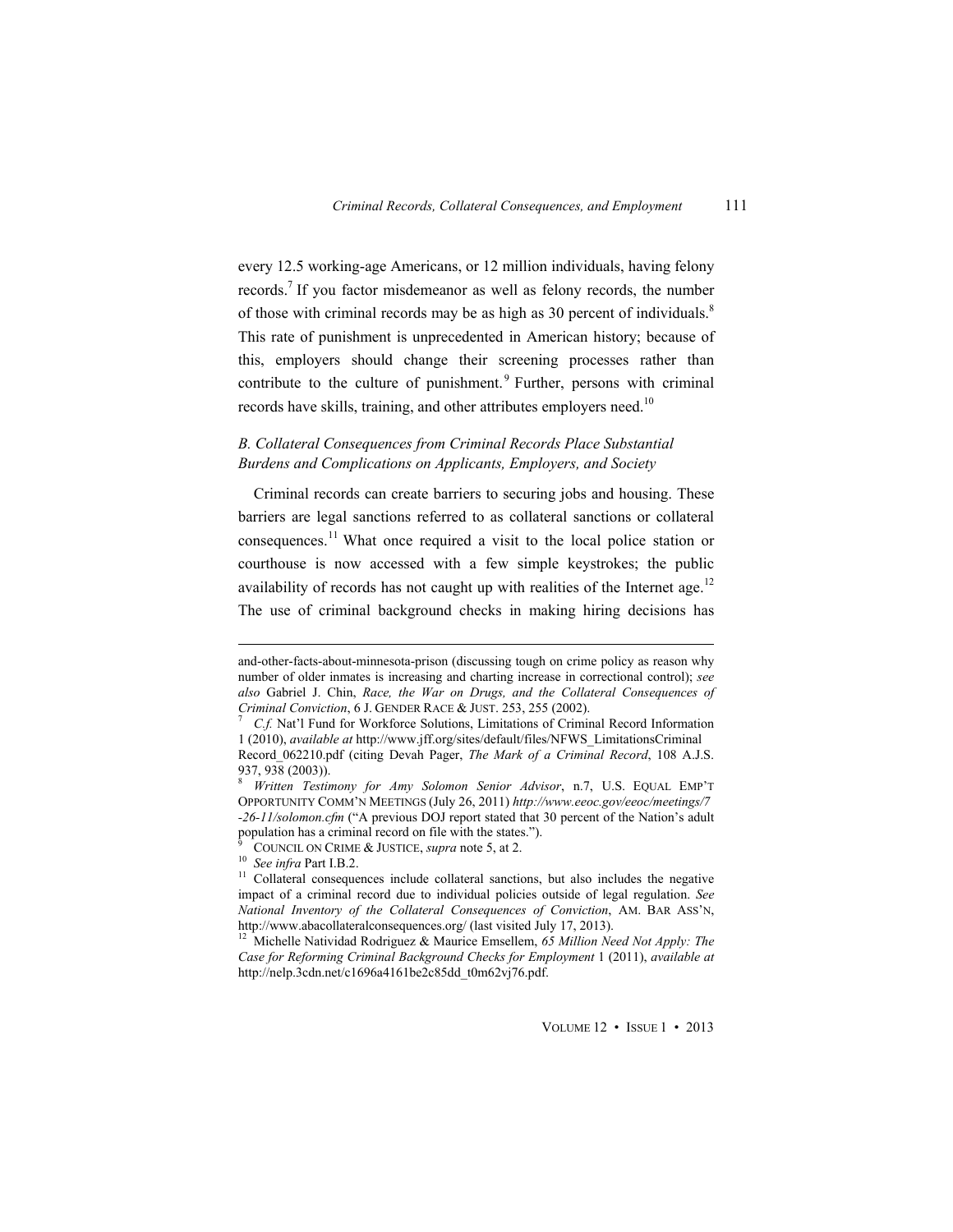greatly increased over the last decade.<sup>13</sup> However, obtaining an accurate and complete criminal records report is not as easy as data providers advertise.<sup>14</sup> Further, without understanding the complex nature of criminal proceedings, even accurate criminal records reports unnecessarily punish individuals with records and impose unnecessary costs on employers and society.<sup>15</sup>

## **1. Applicants with Criminal Records Suffer Tremendous Hardships Finding Employment**

As of late 2012, the American Bar Association has catalogued over 38,000 statutes that impose collateral consequences on people convicted of crimes.<sup>16</sup> These statutes create barriers to opportunities such as housing.<sup>17</sup> education,  $18$  and voting. <sup>19</sup> Over half of these laws involve the denial of employment opportunities.<sup>20</sup>

Inability to secure employment significantly increases the chances an individual with a criminal record will commit another crime.<sup>21</sup> Despite this

 $^{21}$  John H. Laub & Robert J. Sampson, Shared Beginnings, Divergent Lives: Delinquent Boys to Age 70 (2003); Xia Wang, et. al., *Race-Specific Employment Contexts and Recidivism*, 48 CRIMINOLOGY 1171 (2010) (finding that Blacks released into an area with high Black unemployment significantly increased the likelihood of recidivism).

 $^{13}$  Id.

<sup>&</sup>lt;sup>14</sup> See Criminal Background Checks for Employment Purposes, NAT'L ASS'N OF PROF'L BACKGROUND SCREENERS, (2005), *available at* http://www.napbs.com/files/public/ Learn More/White Papers/CriminalBackgroundChecks.pdf (the process of obtaining a proper background check is fraught with difficulties that vary from state to state and even

county to county).

<sup>&</sup>lt;sup>15</sup> See infra Part I.B.1.<br><sup>16</sup> Rabiah Alicia Burks, *Laws Keep Ex-Offenders from Finding Work, Experts Say*, A.B.A. NEWS SERV. (July 26, 2011), http://www.abanow.org/2011/07/laws-keep-exoffenders-from-finding-work-experts-say/.

<sup>&</sup>lt;sup>17</sup> See, e.g., Fla. Stat. § 723.061.<br><sup>18</sup> See, e.g., 20 U.S.C. § 1091(r)(1).<br><sup>19</sup> See, e.g., Va. Code Ann. § 24.2-101: 737.<br><sup>20</sup> Rabiah Alicia Burks, *Laws Keep Ex-Offenders from Finding Work*, *Experts Say*, A.B.A. NEWS SERV. (July 26, 2011), http://www.abanow.org/2011/07/laws-keep-exoffenders-from-finding-work-experts-say/ ("The most current data shows that, while there are many barriers people face as a result of their records, 84 percent of those are job-related.").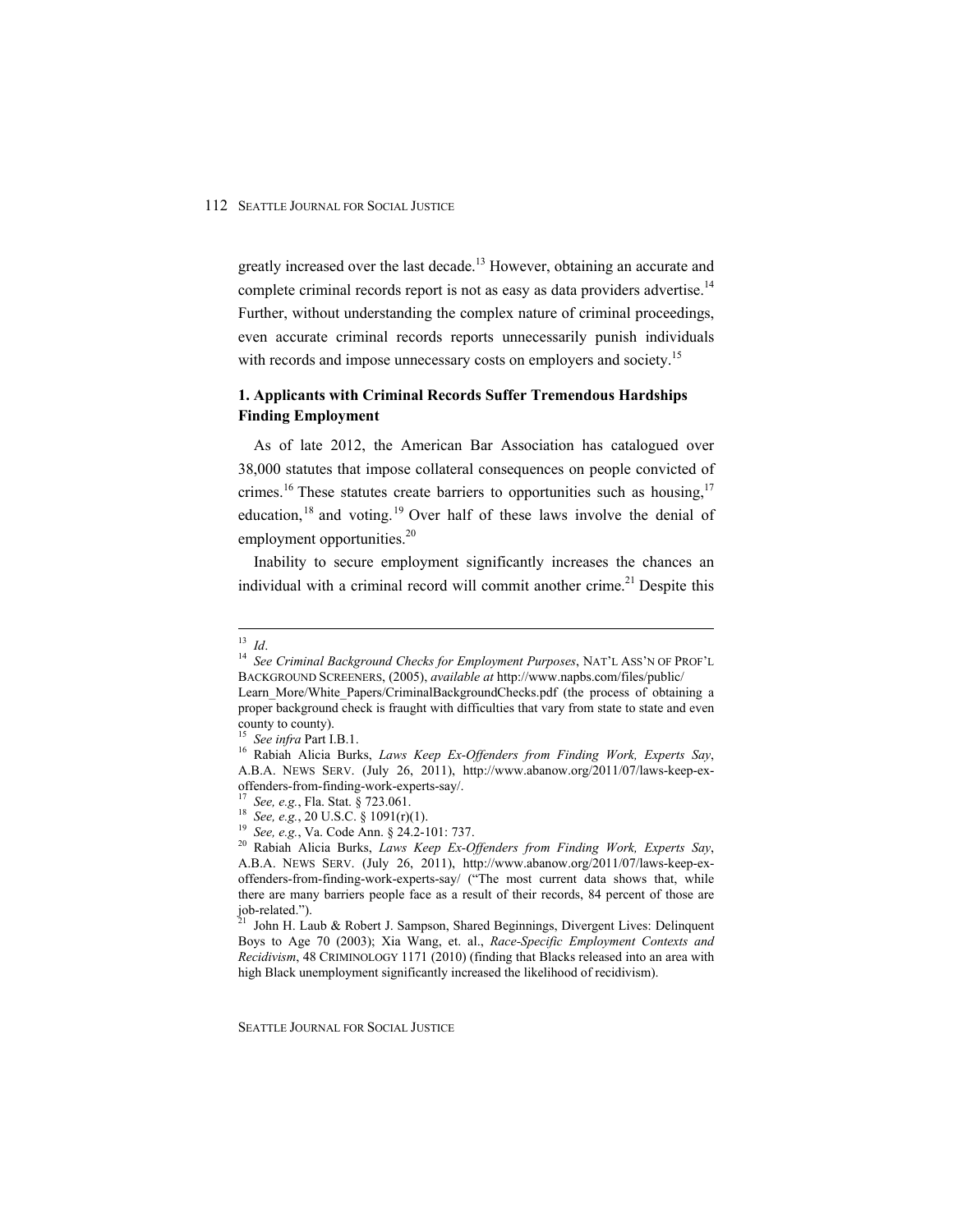fact, many employers discourage applicants with criminal records from applying for jobs by stating in recruitment postings that a clean record is required to apply.<sup>22</sup> Even when employers consider applicants with criminal records, they often reject those individuals when they discover the record.<sup>23</sup>

In a 2012 poll, the Society for Human Resource Management found that 87 percent of employers conduct criminal background checks on all, or selected, job applicants.<sup>24</sup> A copy of an individual's criminal record is easy to acquire, but employers can easily misread these records because criminal background reports require some legal knowledge to understand them. Employers may falsely assume that they are only viewing convictions displayed in the report.<sup>25</sup> Further, employers need to be aware that pleabargaining, false convictions, and simple error may cause an individual's criminal record to convey a story that is worse than what actually happened.<sup>26</sup>

#### **2. The Business Costs of Discrimination**

## **a) Employers Miss Out on Incentives and Diversity by Not Hiring Persons with Records**

Employers who deny applicants based on information in a criminal record may be missing out on significant benefits. For instance, the Work Opportunity Tax Credit (WOTC) provides tax incentives for employers who hire persons with felony records within one year from the date of conviction

<sup>&</sup>lt;sup>22</sup> Natividad Rodriguez & Emsellem, *supra* note 12, at 11.

<sup>23</sup> See id. at 9 (discussing employment practices of Accenture).<br><sup>24</sup> See Background Checking—The Use of Criminal Background Checks in Hiring *Decisions,* SOC'Y FOR HUMAN RES. MGMT, (July 19, 2012), http://www.shrm.org/research/surveyfindings/articles/pages/criminalbackgroundcheck.as px.

<sup>25</sup> Bookings and arrests appear in background checks. Chris Jay Hoofnagle, *Big Brother's Little Helpers: How ChoicePoint and Other Commercial Data Brokers Collect and Package Your Data for Law Enforcement*, 29 N.C.J. INT'L L. & COM. REG. 595, 602 (2003).

<sup>26</sup> *See infra* Part III.C.1.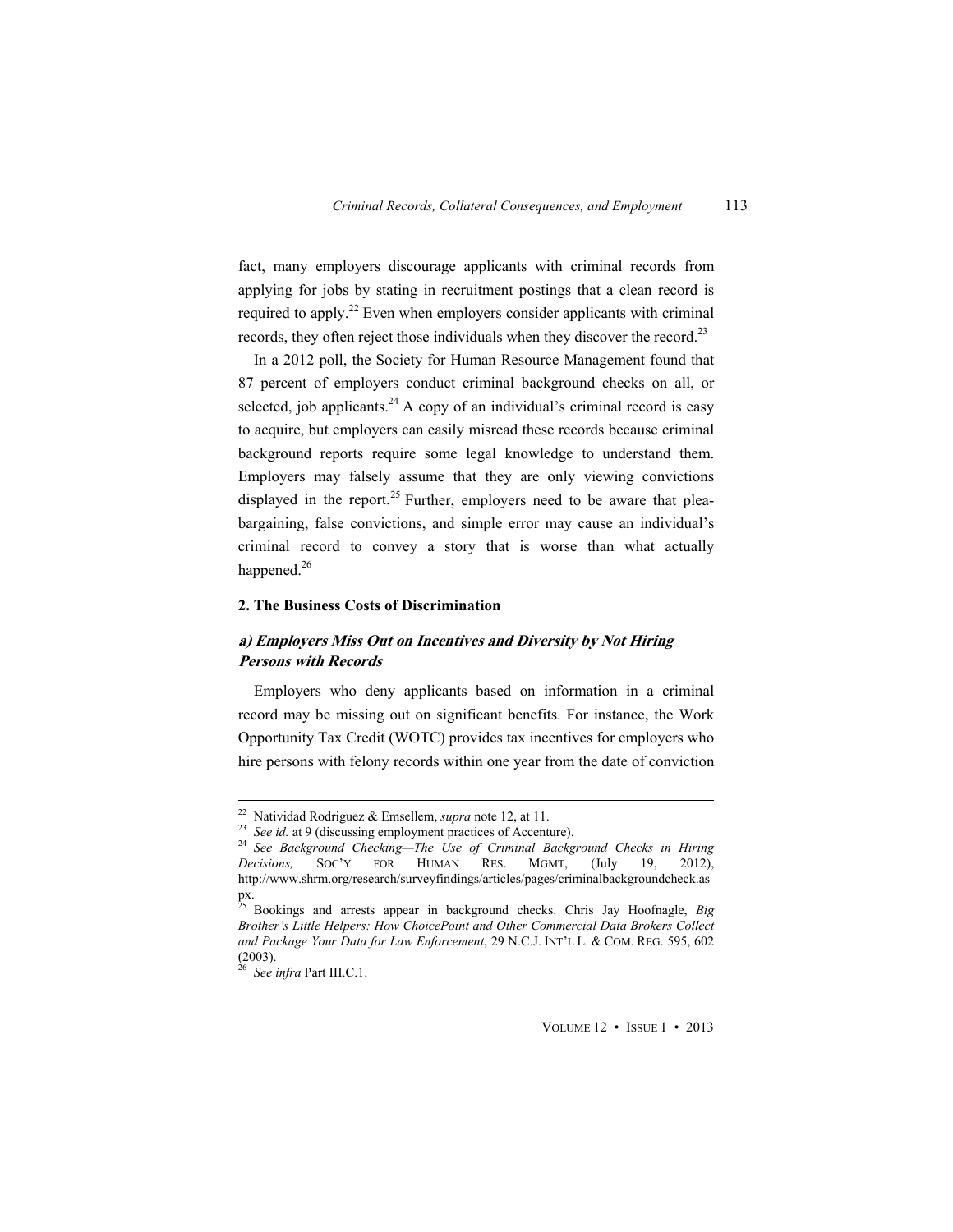or release from prison.<sup>27</sup> This includes any individual who has been convicted of a felony.<sup>28</sup>

Additionally, refusing to hire persons with records contributes to low diversity within the workforce.<sup>29</sup> Racial diversity in the workforce is widely recognized as important to economic success because "diversity is associated with increased sales revenue, more customers, greater market share, and greater relative profits."<sup>30</sup> However, employers miss out on the benefits of having a racially diverse workforce by excluding people with criminal records from employment.

There is an undeniable disparate impact of the criminal justice system on communities of color. The per capita incarceration rate among Blacks is seven times greater than that of Whites. $31$  One in three black men between the ages of 20 and 29 is under criminal justice supervision in prison or jail, or on probation or parole.<sup>32</sup> Latinos and other minority groups are also much more likely to have criminal records than Whites.<sup>33</sup> While 16.3 percent of the United States population is Latino, approximately 22.3 percent of the United States' prison population is Latino.<sup>34</sup>

 $\overline{a}$ 

<sup>&</sup>lt;sup>27</sup> U.S. Dep't of Labor Emp't and Training Admin., Employers: 8 Ways to Earn Income Tax Credits for Your Company 3 (2012), *available at* http://www.doleta.gov/business/ incentives/opptax/PDF/wotc\_fact\_sheet\_new.pdf.

<sup>&</sup>lt;sup>29</sup> See infra Part IV (discussing disparate impact of records screening on people of color).

<sup>30</sup> Cedric Herring, *Does Diversity Pay?: Race, Gender, and the Business Case for* 

*Diversity*, 74 Am. Soc. Rev. 208, 219 (2009).<br><sup>31</sup> David Cole, *Discretion and Discrimination Reconsidered: A Response to the New Criminal Justice Scholarship, 87 Geo. L.J. 1059, 1074 (1999).* 

*Criminal Subtice Scholarship*, 87 Geo. 232 *Id.* 33<sup>2</sup> *Id.* 33<sup>3</sup> Ronald Barry Flowers, Minorities and Criminality 46 (1990).

<sup>34</sup> *Compare* U.S. Census Bureau, The Hispanic Population 2010 3 (2011), *available at* http://www.census.gov/prod/cen2010/briefs/c2010br-04.pdf, *with* Guerino et al., Prisoners in 2010 26 (2011), *available at* http://bjs.ojp.usdoj.gov/content/pub/pdf/p10. pdf.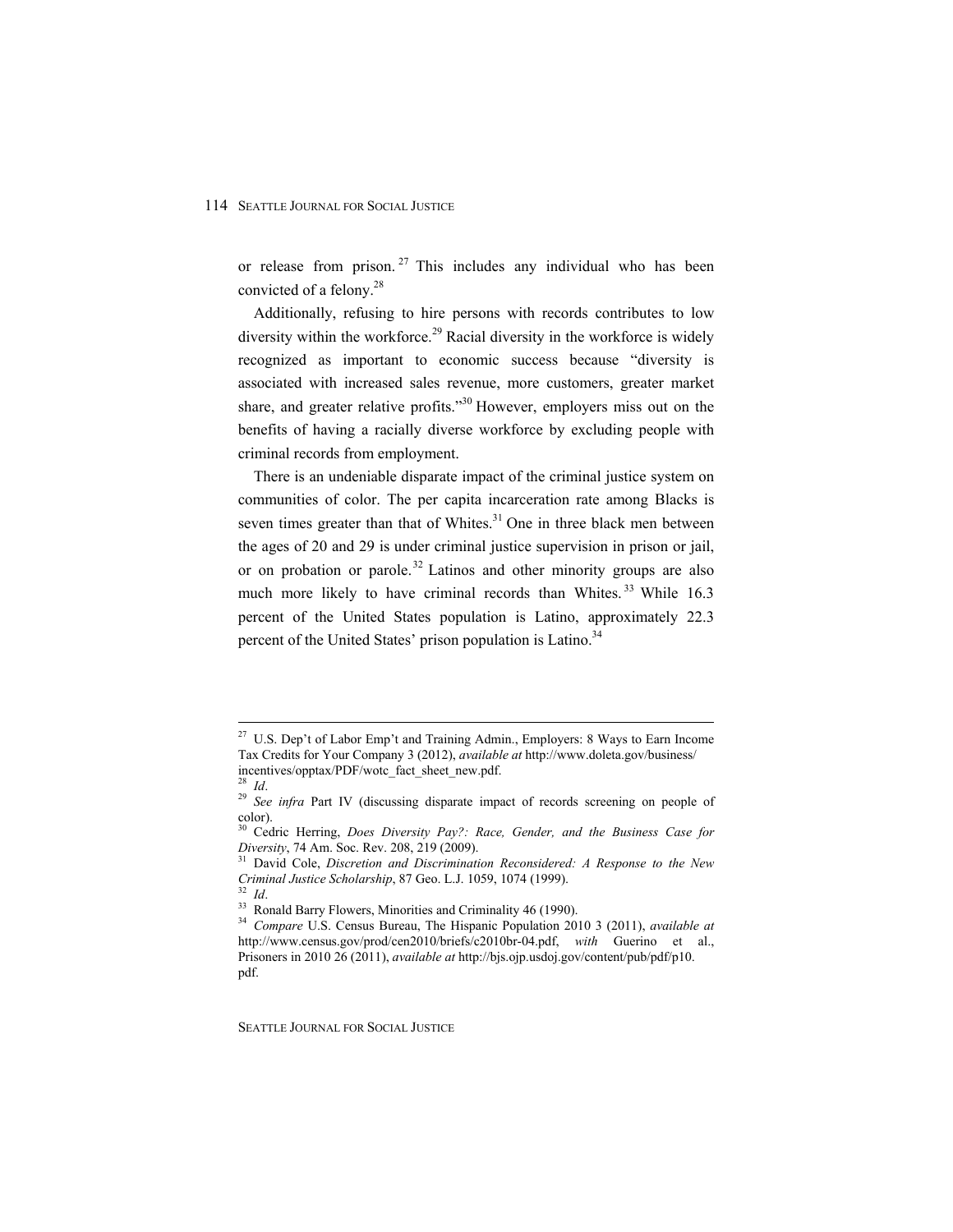## **b) Employers Sustain Significant Long-term Costs by Not Hiring Persons with Records**

When employers reject applicants with records, employers must screen more applicants, which results in spending more resources on hiring and screening to find skilled job replacements. Additionally, when employers hire persons with records and then later perform background checks, the disqualified employees may be able to receive unemployment insurance.<sup>35</sup> These costs may not be necessary; one study conducted among the Johns Hopkins Hospital workforce found that employees with criminal records had higher retention rates than those without a record.<sup>36</sup> The study also found that those with records generally were not terminated for disciplinary problems.<sup>37</sup>

Employers must also be prepared to face a shrinking applicant pool, as the amount of skilled workers remains stagnant.<sup>38</sup> The number of skilled workers that are currently employed is also likely to decrease as a byproduct of the increasing retirement age during the "Silver Tsunami" the growing population of individuals over age  $65<sup>39</sup>$ 

<sup>&</sup>lt;sup>35</sup> Eligible workers that become unemployed through no fault of their own may be eligible for unemployment insurance. *See Unemployment Insurance (UI)*, US DEP'T OF LABOR, http://www.dol.gov/dol/topic/unemployment-insurance/ (last visited Mar. 25, 2014). *Cf. also Jeffrey Grogger,* The Effect of Arrests on the Employment and Earnings of Young Men, 110 Q. J. ECON. 51 (Using data from Unemployment Insurance claims to track the employment success of young men with arrest records).

<sup>36</sup> Pamela D. Paulk, *The Johns Hopkins Hospital Workforce Development: Creative Approaches to Fill Vacancies* 33-34, *available at* http://www.milwaha.org/PDFs/bachsession-2.pdf (last visited July 31, 2013).

<sup>&</sup>lt;sup>37</sup> Id. at 34 ("Anecdotal observation – zero 'problematic' terminations were exoffenders.").

<sup>38</sup> Governor's Workforce Dev. Council: Policy Solutions that work for Minnesota, All Hands on Deck (2011), *available at* http://www.gwdc.org/policy/all\_hands\_on\_deck. html.

<sup>39</sup> *See, e.g.*, Martin Amis, *The Silver Tsunami*, The Economist, Feb. 4, 2010, *available at* http://www.economist.com/node/15450864.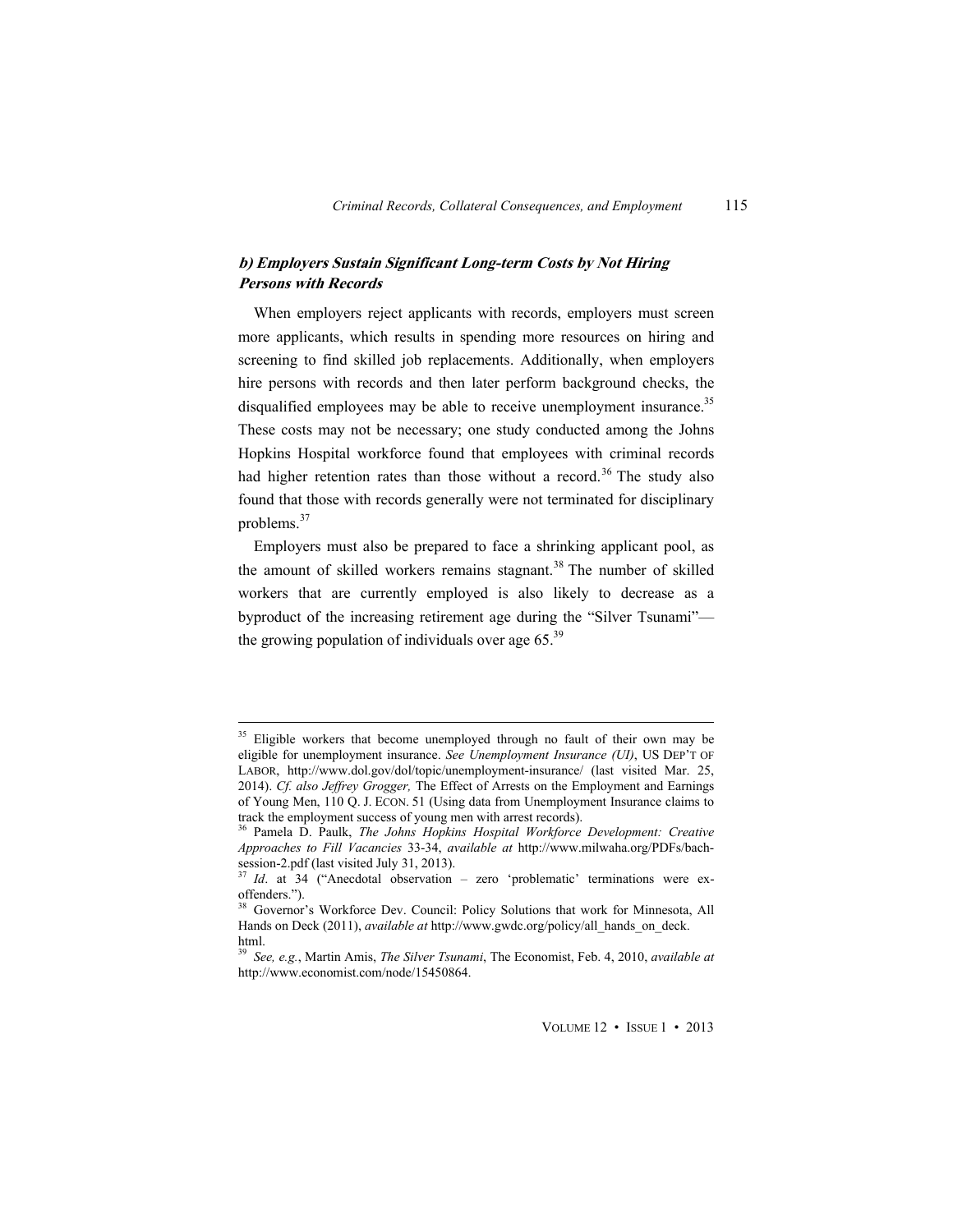As mentioned above, minority groups are disproportionately more likely than Whites to have a criminal record.<sup>40</sup> Accordingly, screening persons with records has a disproportionate impact on people of color. In some instances, this can lead to investigations or charges brought by the Equal Employment Opportunity Commission (EEOC) for unlawful discrimination and potential monetary liability.<sup>41</sup>

Such charges and litigation can be time consuming and very costly. For example, in early 2012, Pepsi Bottling Company in Minneapolis settled a lawsuit brought by the EEOC on behalf of 300 African-Americans who were rejected from employment due to Pepsi's policy of screening applicants for criminal records.<sup>42</sup> Pepsi rejected many applicants who had been arrested, even though those applicants were never convicted, and also rejected applicants convicted of minor offenses that were not job related.<sup>43</sup> Pepsi settled for \$3.13 million and offers of job training.<sup>44</sup>

These costs may seem modest assuming that the employer is protecting itself from harm by refusing to hire an applicant who has committed a crime. However, criminal records are complex and often cannot reliably indicate that a particular person is any more of a threat than the average person.45 Employers may also fear the risk of hiring a dangerous individual, which may result in liability for negligent hiring or negligent retention.<sup>46</sup>

<sup>&</sup>lt;sup>40</sup> See supra text accompanying notes 31-34.

<sup>&</sup>lt;sup>41</sup> See infra Part IV. The EEOC enforces federal laws concerning discrimination in hiring. *See The Charge Handling Process*, U.S. Equal Emp't Opportunity Comm'n, http://www.eeoc.gov/employers/process.cfm (last visited July 31, 2013).

<sup>&</sup>lt;sup>42</sup> Press Release, Pepsi to Pay \$3.13 Million and Made Major Policy Changes to Resolve EEOC Finding of Nationwide Hiring Discrimination Against African Americans, U.S. Equal Emp't Opportunity Comm'n (Jan. 11, 2012), http://www1.eeoc.gov/eeoc/news room/release/1-11-12a.cfm.

<sup>43</sup> *Id.*

<sup>&</sup>lt;sup>44</sup> *Id.*<br><sup>45</sup> *See infra* note 58 and accompanying text.

<sup>&</sup>lt;sup>46</sup> Many states impose liability on employers for negligent hiring. Yunker v. Honeywell, Inc., 496 N.W.2d 419, 422 (Minn. Ct. App.1993) (discussing the standard for negligent hiring liability in Minnesota).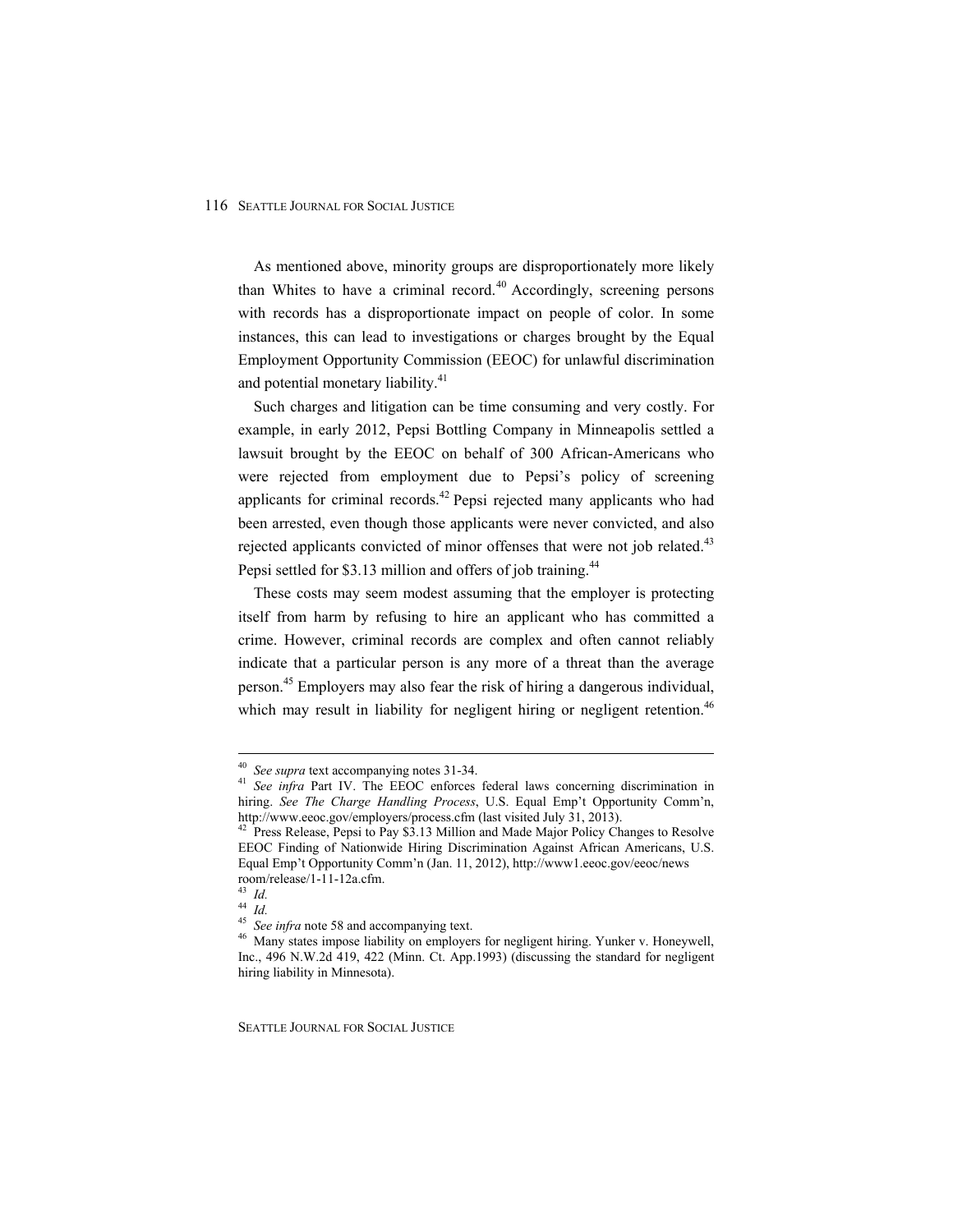Protecting guests and staff is important, but this can be done without fear of tort liability even when hiring individuals with criminal records.<sup>47</sup>

## **3. The Social Costs of Discrimination**

Discrimination against people with records hurts both employers and applicants, and society ends up paying the costs. As stated above, some studies have shown that the inability to secure housing and employment are strongly related to the chances of recidivism.<sup>48</sup> When people recommit crimes, it costs the state tremendously. An average adult prison or jail sentence can cost a state over  $$40,000$ .<sup>49</sup> Moreover, even if individuals are not recommitting offenses, failure to secure gainful employment because of a criminal record means that such individuals are not part of the tax base and are more likely to apply for public assistance.

#### *B. Discrimination Against People with Records is Unfair and Unnecessary*

Discrimination against persons with records is often based on unreliable information because records can be inaccurate. According to a 2006 report by the Department of Justice, as many as 50 percent of FBI records are incomplete or inaccurate.<sup>50</sup> Further, employers have several protections that can limit any damage incurred when an employee with a record commits a crime while employed.<sup>51</sup> Although, in most instances, these protections are unnecessary because after just a few years from the time of arrest the likelihood a person will recommit an offense declines sharply.<sup>52</sup>

 $47\,$ 

<sup>47</sup> *See infra* Part I.C.1. 48 Laub & Sampson, *supra* note 21, at 70. 49 *See Criminal Justice and Judiciary: How much does it cost to incarcerate an inmate?*, Legislative Analyst's Office, (2008), *available at* http://www.lao.ca.gov/laoapp/laomenus /sections/crim\_justice/6\_cj\_inmatecost.aspx?catid=3.

<sup>&</sup>lt;sup>50</sup> U.S. Attorney Gen., The Attorney General's Report on Criminal Background Checks 3 (2006), *available at http://www.justice.gov/olp/ag bgchecks report.pdf.* 

<sup>&</sup>lt;sup>51</sup> These include insurance bonds and limitations on negligent hiring and retention. *See infra* Part I.B.1. 52 *See infra* Part I.B.2.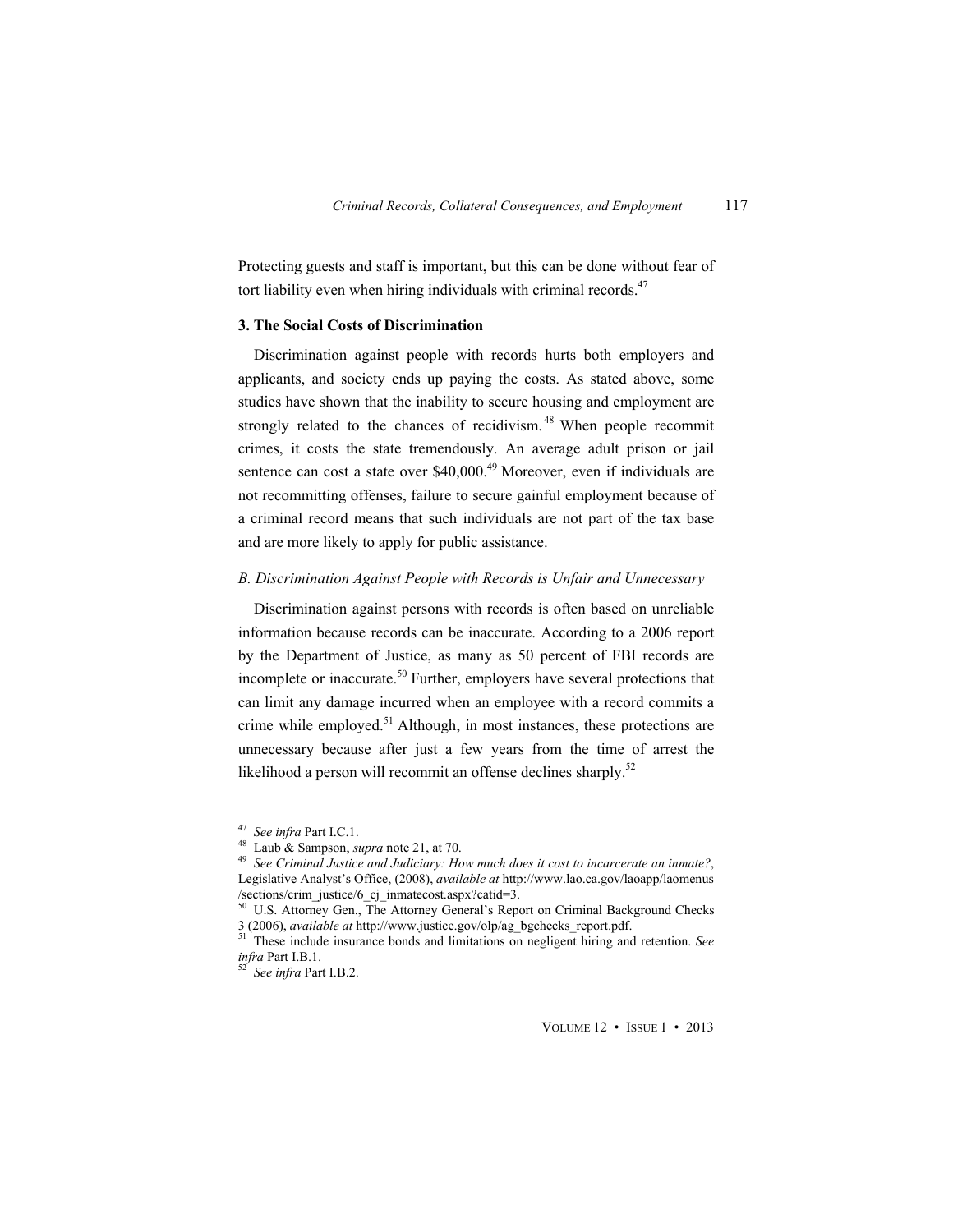## **1. Employers Have Many Protections that Limit Potential Damage if a Person with a Record Commits a Crime**

Employers can limit potential harm that could occur if a person with a criminal record is hired. Employers who hire persons with criminal records are eligible to receive insurance in the form of bonds, which an employer may cash in if the employee causes a loss to the employer.<sup>53</sup> These bonds cover losses including theft, forgery, larceny, embezzlement, and also liability for lawsuits such as negligent hiring and retention.<sup>54</sup>

## **a) Negligent Hiring and Retention Only Pertains to Some Jobs or Individuals with Very Violent Tendencies**

Negligent hiring or retention means that an employer may be liable for any damage that results when he or she hires or retains an employee who causes injury to someone, and the employer should have known that the employee was likely to cause the harm.<sup>55</sup> However, negligent hiring and retention requires a level of negligence far beyond the opportunities that anti-discrimination laws require of employers. It is possible for employers to both shield themselves from liability and comply with anti-discrimination laws.

For example, in Minnesota, to be liable for this type of negligence: 1) the employer must owe a duty of care to an injured person; 2) the employer must breach the duty of care; and 3) the employer's action must have caused the injury.<sup>56</sup> The injury must also be actual or threatened physical injury.57 An employer will only have a duty of care if he or she could have

<sup>53</sup> *See* The Mclaughlin Company, *Program Background*, http://www.bonds4jobs.com/ program-background.html (Jan. 9, 2014).

<sup>&</sup>lt;sup>54</sup> See Taja-Nia Y. Henderson, *New Frontiers in Fair Lending: Confronting Lending Discrimination Against Ex-Offenders, 80 N.Y.U.L. REV. 1237, 1271 n. 144 (2005).* 

<sup>&</sup>lt;sup>55</sup> See Ryan D. Watstein, *Out of Jail and Out of Luck: The Effect of Negligent Hiring Liability and the Criminal Record Revolution on an Ex-Offender's Employment* 

<sup>&</sup>lt;sup>56</sup> See Yunker, 496 N.W.2d at 422.<br><sup>57</sup> Bruchas v. Preventive Care, Inc., 553 N.W.2d 440, 443 (Minn. Ct. App.1996).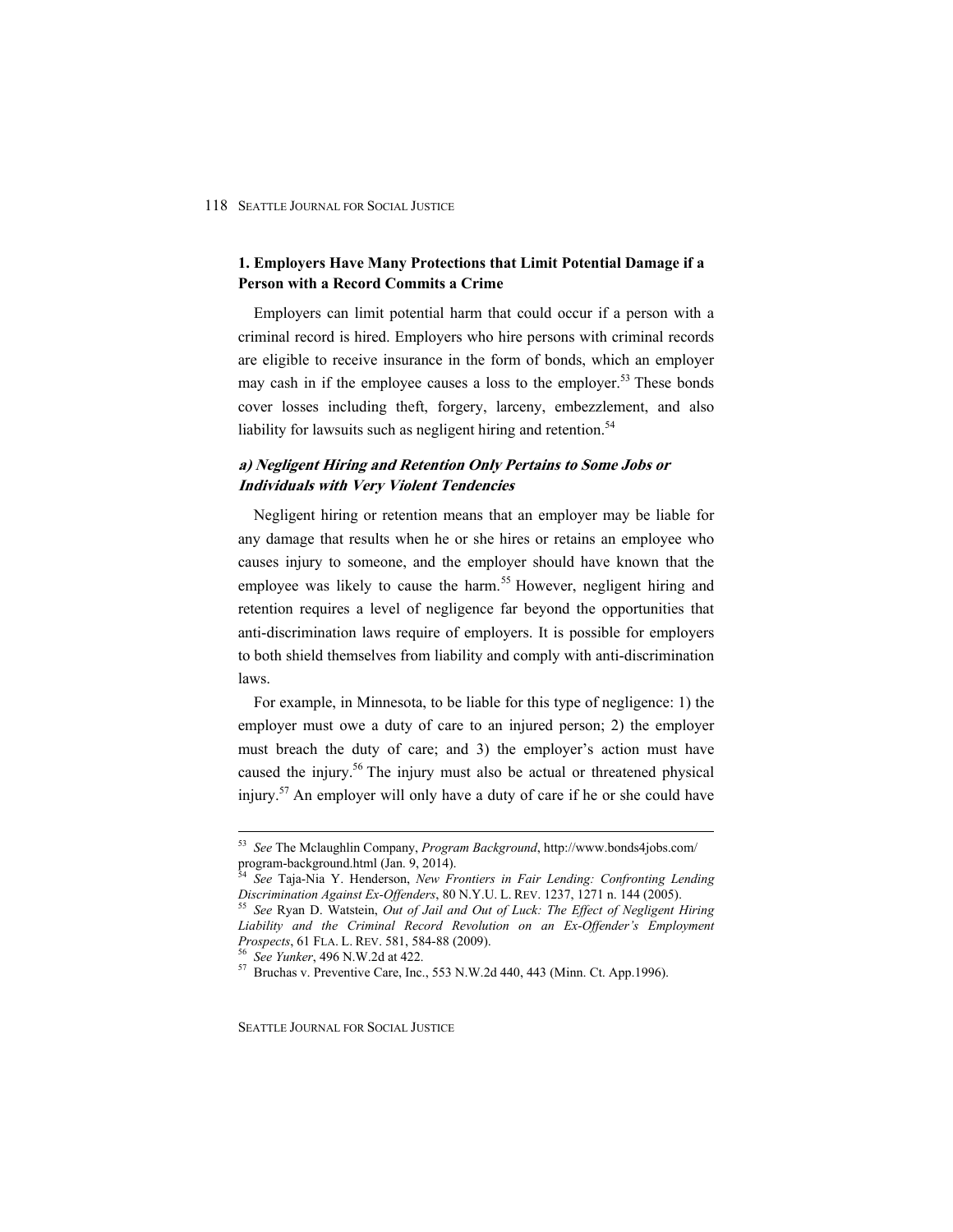foreseen that the person would be a threat to the public because of the circumstances of that person's employment.<sup>58</sup> This means that an employer knew of, or should have known, of an employee's potential to do harm to the public.<sup>59</sup> A felony, even for a violent crime, is not evidence that a person is a threat to public safety for negligent hiring unless the job would allow the applicant access to people in vulnerable situations.<sup>60</sup> Where the employment involves limited interaction with the public, a prior felony conviction will not make an employer liable for negligent hiring or retention. In many instances, fears of negligent hiring and retention liability are not proportionate to the likelihood of occurrence.

## **2. Persons with Records Less Likely to Commit Theft than the Average Person**

Recent studies have suggested that after a few years, a person with a criminal record is less likely than persons without a criminal record to commit crimes.<sup>61</sup> A National Institute of Justice study found that, depending on the crime and time since the last offense, the likelihood of committing another crime falls below that of the general population in a few years. For example, 3.8 years after a first arrest, the probability a person will commit burglary begins to fall below the probability that a member of the general population will commit burglary.62

However, it is also important to give those who have immediately been released an opportunity to support themselves and their families, lest they

 $^{58}$   $\emph{Id.}$ 

<sup>58</sup> *Id*. 59 *Yunker*, 496 N.W.2d at 423 (quoting Garcia v. Duffy, 492 So.2d 435, 438–39 (Fla. Dist. Ct. App. 1986)).

<sup>&</sup>lt;sup>60</sup> See id. (finding that a job as a maintenance worker would not foreseeably create a danger to the public).

<sup>61</sup> Alfred Blumstein & Kiminori Nakamura, *'Redemption' in an Era of Widespread Criminal Background Checks*, NIJ JOURNAL 263 (2009). 62 *Id*.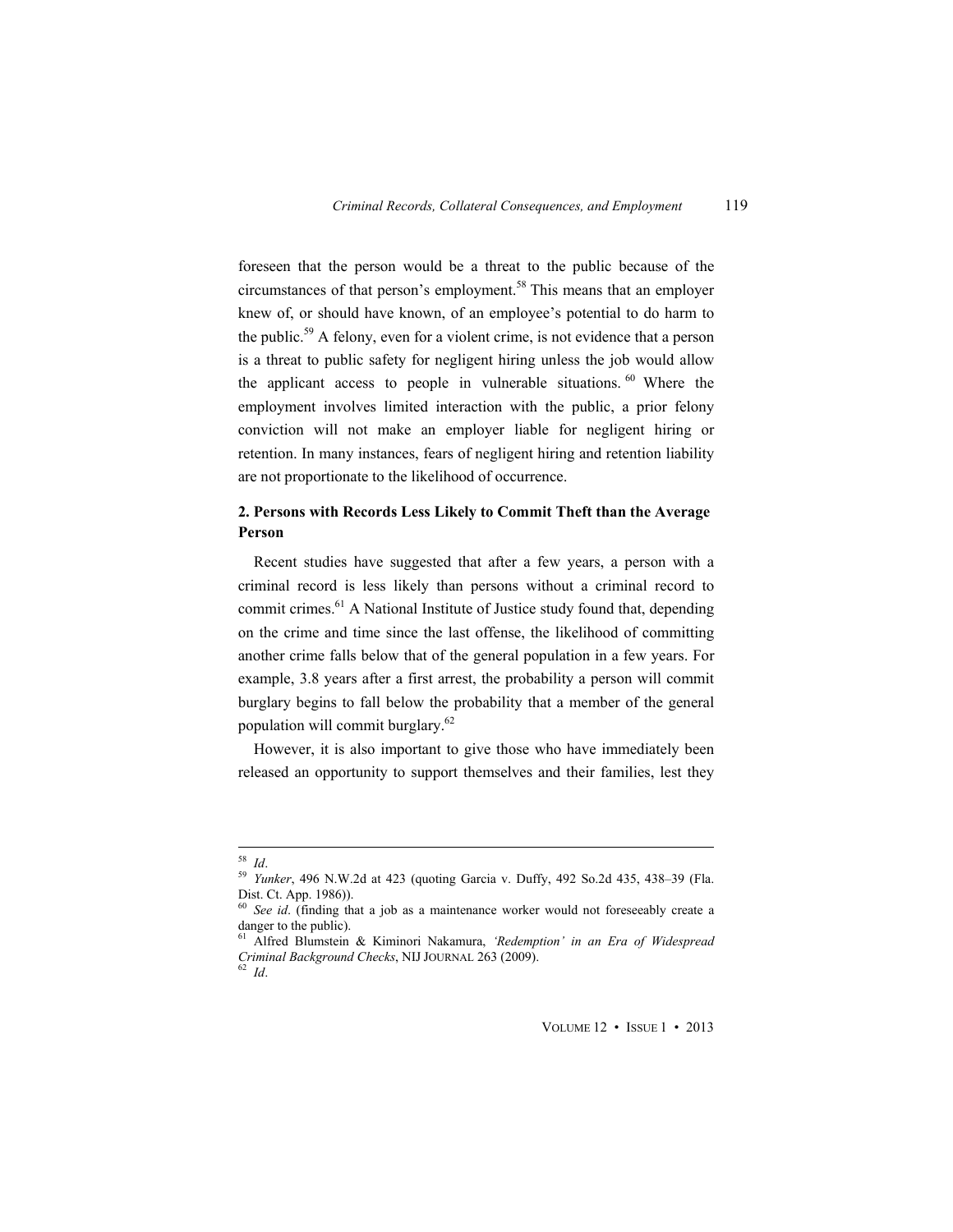become a drain on society. Employment lowers recidivism and makes society a safer place.<sup>63</sup>

## II. HOW THE LAW PROVIDES RELIEF: EXPUNGEMENTS, THE FCRA, AND TITLE VII

In some situations and in some jurisdictions, individuals with criminal records are eligible to have their government records sealed or expunged.<sup>64</sup> This is an imperfect solution because private data miners might retain records even if the government records are sealed.<sup>65</sup> However, the FCRA can assist when expungements fail to provide a meaningful remedy.<sup>66</sup> The FCRA allows persons the opportunity to respond to employers if rejected based in whole or in part on a criminal record, and also allows them to correct errors in privately maintained databases.<sup>67</sup> Title VII provides further relief by preventing employers from using records to exclude protected races from discrimination.<sup>68</sup>

#### III. THE FCRA

 $\overline{a}$ 

The FCRA is a federal statute, which was originally enacted in 1970 and is enforced by the Federal Trade Commission  $(FTC)$ .<sup>69</sup> The law's goal is to

 $63$  Wang, *supra* note 21 (finding that blacks released into an area with high black unemployment significantly increased the likelihood of recidivism).

See Lahny Silva, *Clean Slate: Expanding Expungements And Pardons For Non-Violent Federal Offenders*, 79 U. CIN. L. REV. 155 (2010).<br><sup>65</sup> Adam Liptak, *Expunged Criminal Records Live to Tell Tales*, N.Y. TIMES, Oct. 17,

<sup>2006,</sup> at http://www.nytimes.com/2006/10/17/us/17expunge.html?pagewanted=all&\_r=0 % See infra Part III.

<sup>&</sup>lt;sup>67</sup> Disputing Errors on Credit Reports, FED. TRADE COMM'N, (Mar. 2014), http://www.consumer.ftc.gov/articles/0151-disputing-errors-credit-reports.<br><sup>68</sup> See infra Part IV.<br><sup>69</sup> See 40 Years of Experience with the Fair Credit Reporting Act: An FTC Staff Report

with Summary of Interpretations, FED. TRADE COMM'N (July 20, 2011), http://www.ftc.gov/opa/2011/07/fcra.shtm [hereinafter FTC Staff Report] for more information on the FTC's role in enforcing the FCRA.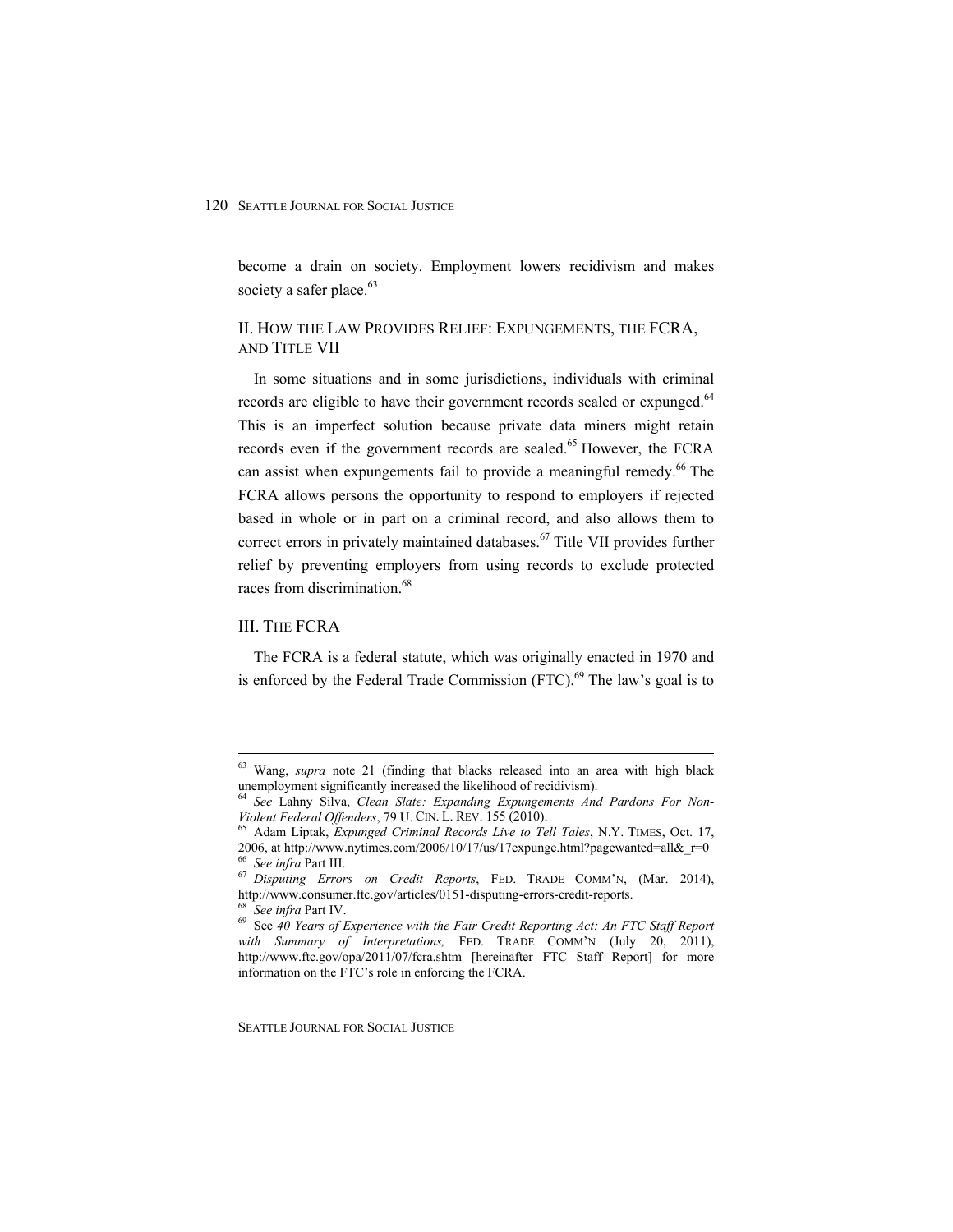protect consumers<sup>70</sup> through improving the accuracy of consumer reports.<sup>71</sup> This is done through regulating the collection and dissemination of consumer reports obtained through background checks conducted by Consumer Reporting Agencies  $(CRAs)$ . <sup>72</sup> CRAs consist of private companies who gather information from government databases and sell the information to employers and others.<sup>73</sup> Understanding the FCRA  $^{74}$  is imperative for employers who conduct background checks on applicants.

Most people who are familiar with consumer reports know of them through checking personal credit history and credit scores. But these reports may also contain criminal background information, such as conviction records and, in some cases, even records of arrests that did not lead to

<sup>72</sup> *See* § 602 of FCRA:

It is the purpose of this title to require that consumer reporting agencies adopt reasonable procedures for meeting the needs of commerce for consumer credit, personnel, insurance, and other information in a manner which is fair and equitable to the consumer, with regard to the confidentiality, accuracy, relevancy, and proper utilization of such information in accordance with the requirements of this title.

#### *Id.*

 $70$  In enacting the FCRA, Congress intended "to promote efficiency in the Nation's banking system and to protect consumer privacy." TRW Inc. v. Andrews, 534 U.S. 19, 22 (2001).

 $7<sup>1</sup>$  The FCRA defines "consumer report" as "any written, oral, or other communication of any information by a consumer reporting agency bearing on a consumer's credit worthiness, credit standing, credit capacity, character, general reputation, personal characteristics, or mode of living" used to make eligibility determinations concerning credit, insurance, employment, etc. The Fair Credit Reporting Act § 603, 15 U.S.C. § 1681(a) (2006).

 $73$  CRA is "any person which, for monetary fees, dues, or on a cooperative nonprofit basis, regularly engages in whole or in part in the practice of assembling or evaluating consumer credit information or other information on consumers for the purpose of furnishing consumer reports to third parties. . . . "  $\S$  603(f), 15 U.S.C.  $\S$  1681(a) (2006). Some well-known CRAs include LexisNexis, HireRight Solutions, and USIS Commercial Services. CRAs may furnish consumer reports to anyone who intends to use the information for employment purposes.  $\S$  604(a), 15 U.S.C.  $\S$  1681(b) (2006).

<sup>74 15</sup> U.S.C. § 1681 (2006). The FCRA's provisions are sections 601–29 of the Consumer Credit Protection Act and are commonly cited by those section numbers. This paper will cite the FCRA's provisions according to those section numbers.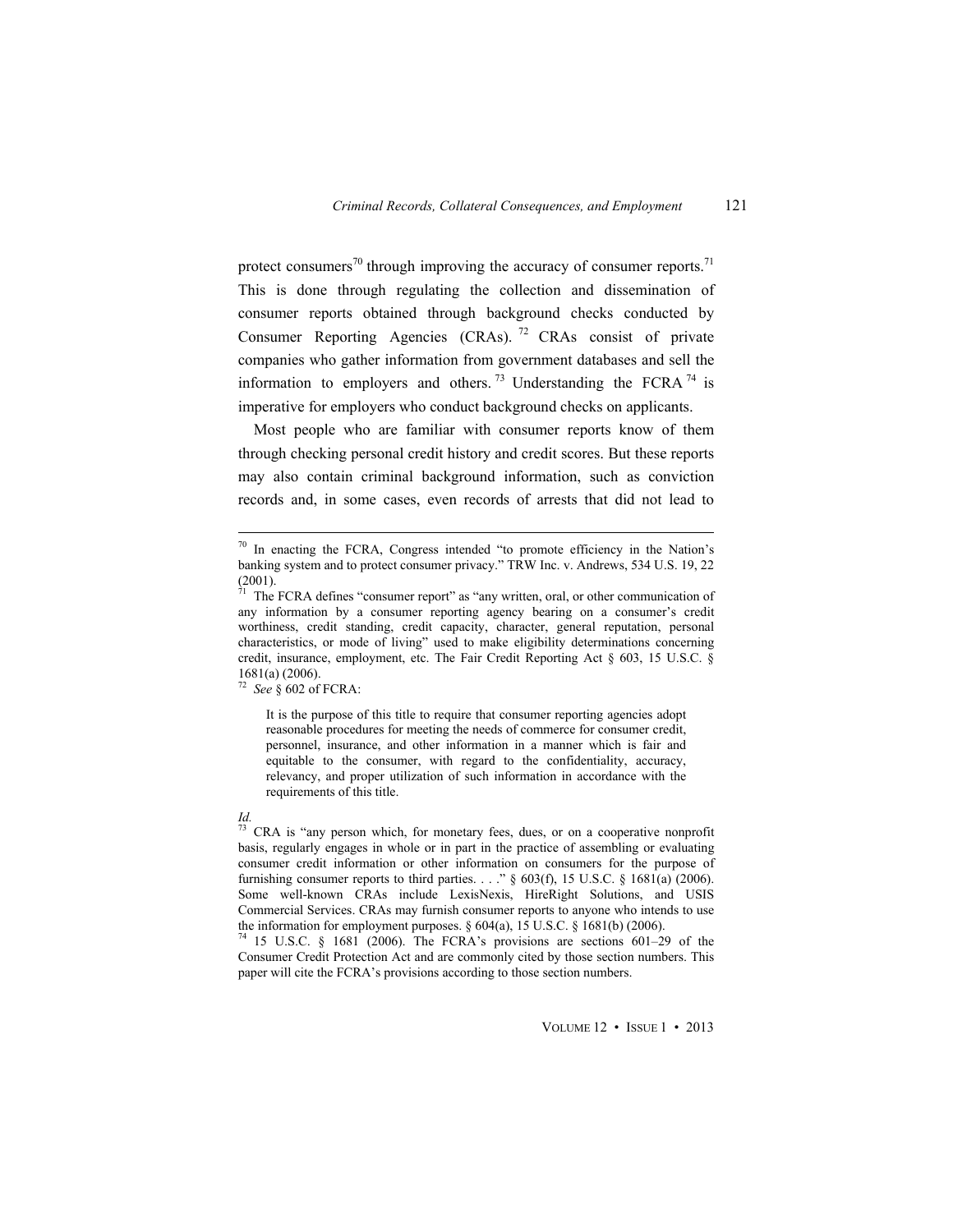convictions. 75 Some of the information that may appear in a consumer report includes criminal records, civil records, and driving records.<sup>76</sup>

Employers and landlords are among the main groups that utilize CRAs to compile consumer reports in order to run background checks on individuals. <sup>77</sup> Employers are increasingly utilizing CRAs to conduct background checks on applicants and obtain consumer reports.<sup>78</sup> Recent surveys indicate that 87 percent of employers conduct criminal background checks on all, or selected, job applicants.<sup>79</sup> Factors such as negligent hiring liability and technological advances are among those contributing to the increasing number of employers conducting background checks.<sup>80</sup>

The FCRA regulates CRAs, those who receive information from CRAs (such as employers), and also those who provide information to CRAs.<sup>81</sup> Importantly, because the FCRA only governs background checks conducted

 $\overline{a}$ 

<sup>&</sup>lt;sup>75</sup> While most adverse information, such as arrest records, must be removed from an individual's consumer report after seven years, conviction records may remain on the report indefinitely. § 605(a)(5). 15 U.S.C. § 1681(c) (2006).

 $76$  "Information included in consumer reports generally may include consumers' credit history and payment patterns, as well as demographic and identifying information and public record information (e.g., arrests, judgments, and bankruptcies)." FTC Staff Report, *supra* note 69, at 1. A consumer report is broader in scope than a credit report. *Id.* (explaining that a consumer report contains credit history as well as other details such as demographic information and criminal history).<br><sup>77</sup> Under the FCRA, a CRA may only furnish a report to those who have a permissible

purpose for the information.  $\S 604(a)$ ; 15 U.S.C.  $\S 1681(a)$  (2006). Using the information within a consumer report for employment purposes is a permissible purpose. § 604(a)(3)(B); 15 U.S.C. § 1681(b)(a)(3)(B) (2006).

<sup>78</sup> *See* Blumstein & Nakamura, *supra* note 57. 79 *See Background Checking, supra* note 24*.* <sup>80</sup> *See, e.g.*, Blumstein & Nakamura, *supra* note 61 (noting that growing concerns about employer liability and advances in information technology contribute to the high number of employers who conduct background checks); Ryan D. Watstein, *Out of Jail and Out of Luck: The Effect of Negligent Hiring Liability and the Criminal Record Revolution on an Ex-Offender's Employment Prospects*, 61 FLA. L. REV. 581 (2009) (describing the "criminal record revolution").

<sup>&</sup>lt;sup>81</sup> This paper is focused mainly on the sections of the statute regulating employers, as opposed to the regulations controlling CRAs (*see* §§ 607, 15 U.S.C. § 1681(e) (2006); 611, 15 U.S.C. § 1681(i) (2006)) and furnishers of information (*see* § 623; 15 U.S.C. § 1681(s-2) (2006)).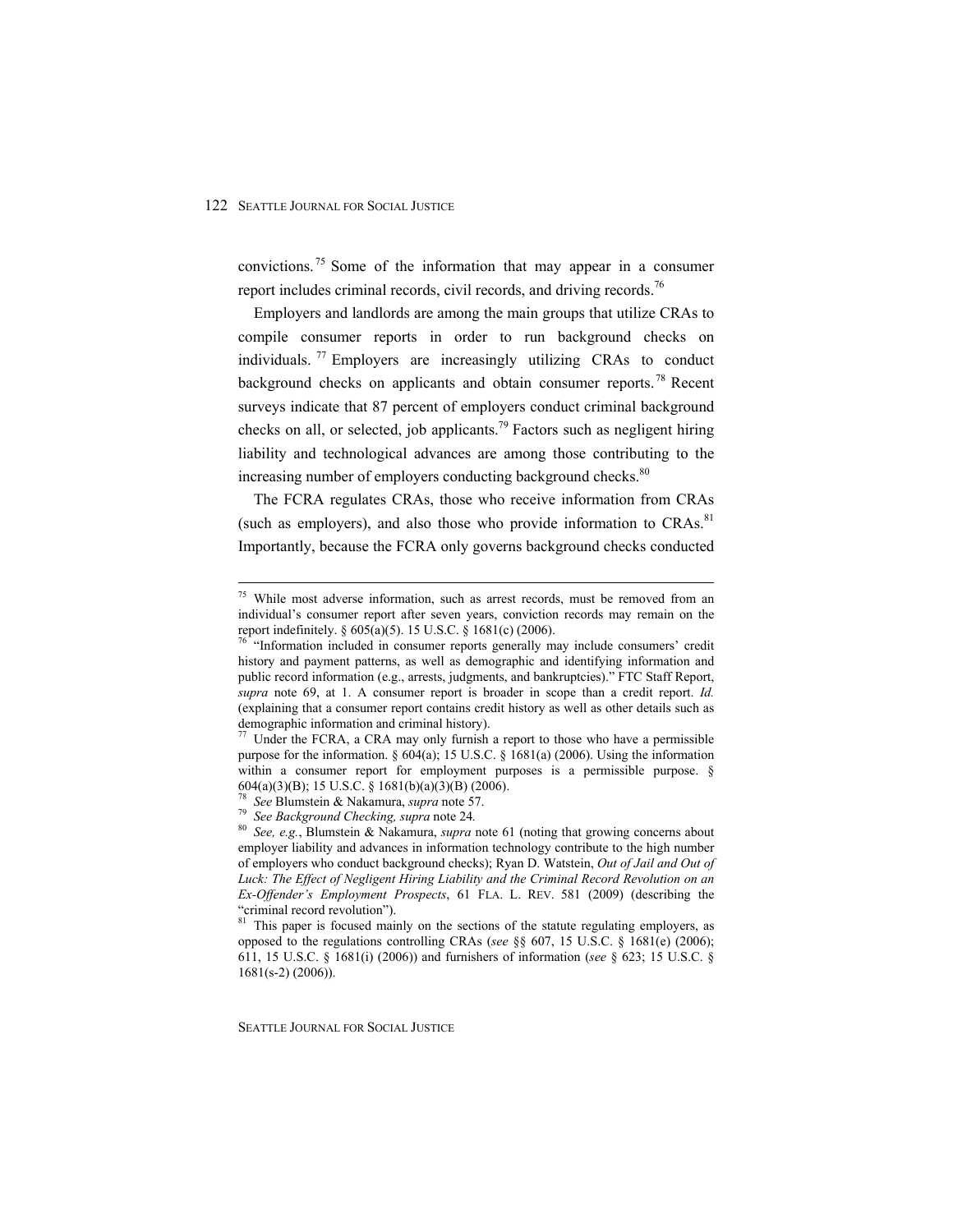utilizing CRAs, it does not apply when an employer checks public records on his or her own. However, this is often not the case because most employers utilize third parties to conduct background checks.<sup>82</sup> Because the FCRA regulates multiple entities, knowing what is required to comply with the law can be difficult. Luckily, the requirements employers must fulfill to be in full compliance are relatively straightforward.

#### *A. Employer Requirements*

Under the FCRA, when an employer utilizes a CRA to conduct a background check on an applicant, the employer will be subject to several requirements: (1) notice and authorization; (2) pre-adverse action procedures; and (3) adverse action procedures. Below are more details for each requirement.<sup>83</sup> These requirements are not too burdensome and can prevent employers from facing major legal issues down the road.<sup>84</sup>

#### **1. Notice and Authorization**

Before an employer may request a background check on an applicant or a current employee, $85$  the applicant or current employee must be informed in writing of the employer's intent to do so.<sup>86</sup> The disclosure needs to be "clear" and conspicuous" and must be a separate document—not within another

<sup>&</sup>lt;sup>82</sup> Natividad Rodriguez & Emsellem, *supra* note 12, at 1 (noting the expansion of the private background check industry).

<sup>83</sup> See Les Rosen, *Complying with the Fair Credit Reporting Act (FCRA) in Four Easy Steps*, EMP'T SCREENING RES., http://www.esrcheck.com/articles/Complying-with-the-Fair-Credit-Reporting-Act.php (last visited July 8, 2013) for more information on employer compliance with the FCRA in a few simple steps; *See also Using Consumer Reports: What Employers Need to Know*, Bureau of Consumer Protection, http://business.ftc.gov/documents/bus08-using-consumer-reports-what-employers-needknow (last visited July 8, 2013).<br><sup>84</sup> See infra Part III.C.

<sup>&</sup>lt;sup>85</sup> Though this paper focuses on applicants, these also apply when a background check is conducted on a current employee. § 603(h); 15 U.S.C. § 1681(h) (2006). <sup>86</sup> §§ 604; 15 U.S.C. § 1681(b) (2006).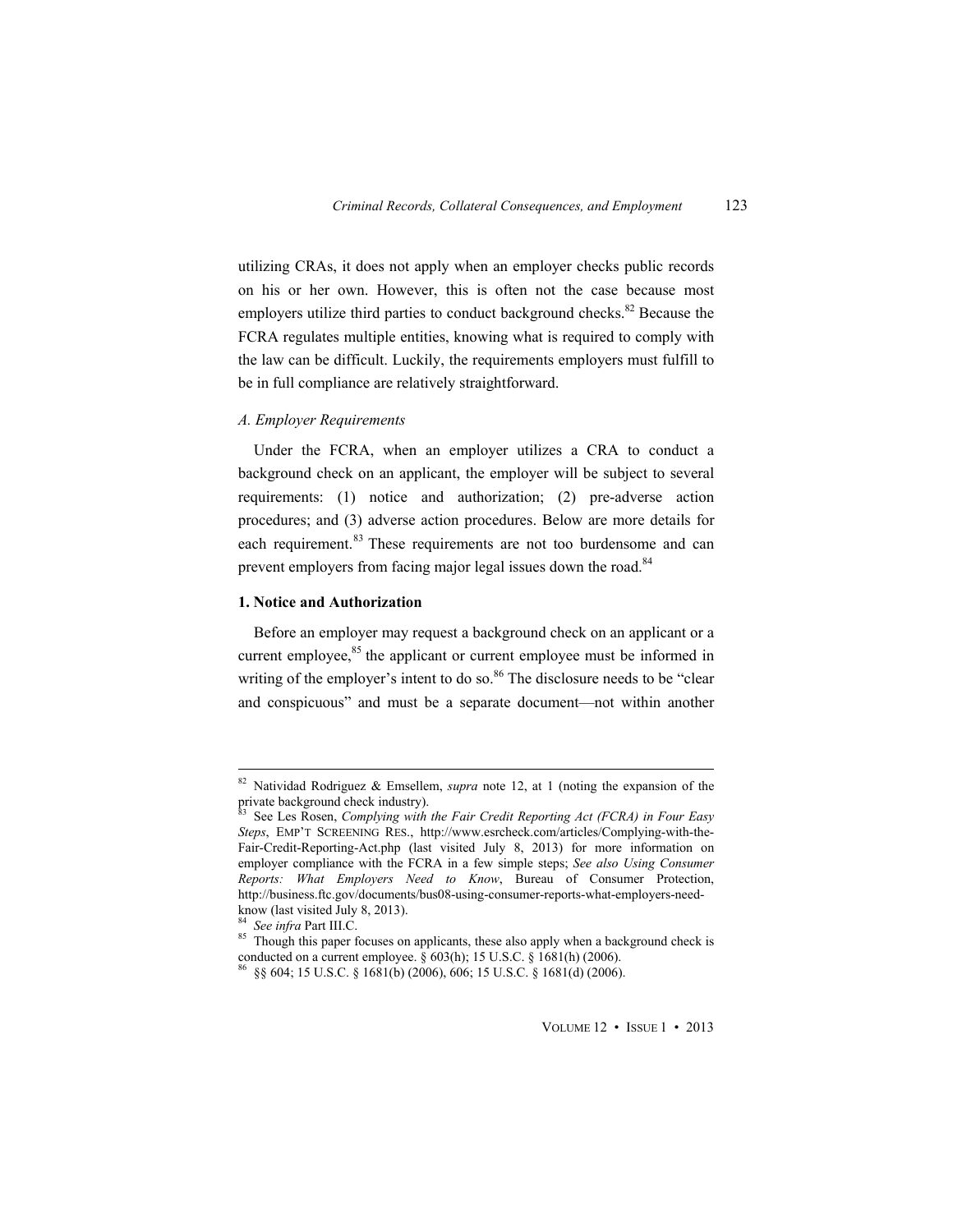document, such as an application.  $87$  The authorization form may only contain minor additional information and may not include "extraneous or contradictory information" such as a request for waiver of rights under the FCRA. 88 In order for the background check process to continue, the applicant must give authorization, which may be given electronically.<sup>89</sup> The employer must also certify to the CRA that it has made this disclosure, received authorization, and that the employer "will not use the report to violate employment opportunity laws."90

## **2. Pre-Adverse Action Procedures**

If an employer considers taking "adverse action"<sup>91</sup> against an applicant based on the information in the CRA-prepared criminal background report, certain procedures must be followed under the  $FCRA$ ,  $92$  Before adverse action may be taken, the applicant must be given a copy of the background report and the document "A Summary of Your Rights Under the Fair Credit

 $87$  The FCRA requires that "a clear and conspicuous disclosure has been made in writing to the consumer at any time before the report is procured or caused to be procured, in a document that consists solely of the disclosure, that a consumer report may be obtained for employment purposes. . . ."  $\S$  604(b)(2)(A)(i); 15 U.S.C.  $\S$  1681(b)(b)(2)(A)(i) (2006).<br><sup>88</sup> FTC Staff Report, *supra* note 69, at 51.

<sup>&</sup>lt;sup>89</sup> If the applicant does not give authorization, no background check can be conducted, but the applicant may also be disqualified from employment and this will not create a basis for employer liability under the FCRA since employers are entitled and allowed to conduct background checks on applicants. *See* § 604(b)(2)(B); 15 U.S.C. § 1681(b)(b)(2)(B) (2006).

<sup>90 § 604(</sup>b)(1); 15 U.S.C. § 1681(b)(b)(1) (2006); *see also* FTC Staff Report, *supra* note 69, at 50.

 $91$  Examples of adverse action include denying employment, denying promotion, or termination. § 603(k); 15 U.S.C. § 1681(a)(k) (2006).

 $92$  Other state and federal fair hiring laws are also implicated if an employer decides not to hire an applicant based on information within a criminal background report. *See infra* Part III.B. Some critics have argued that the FCRA should be amended to require employers to give job applicants the results of background checks in every instance, not just when the report is used as a basis for making an adverse action.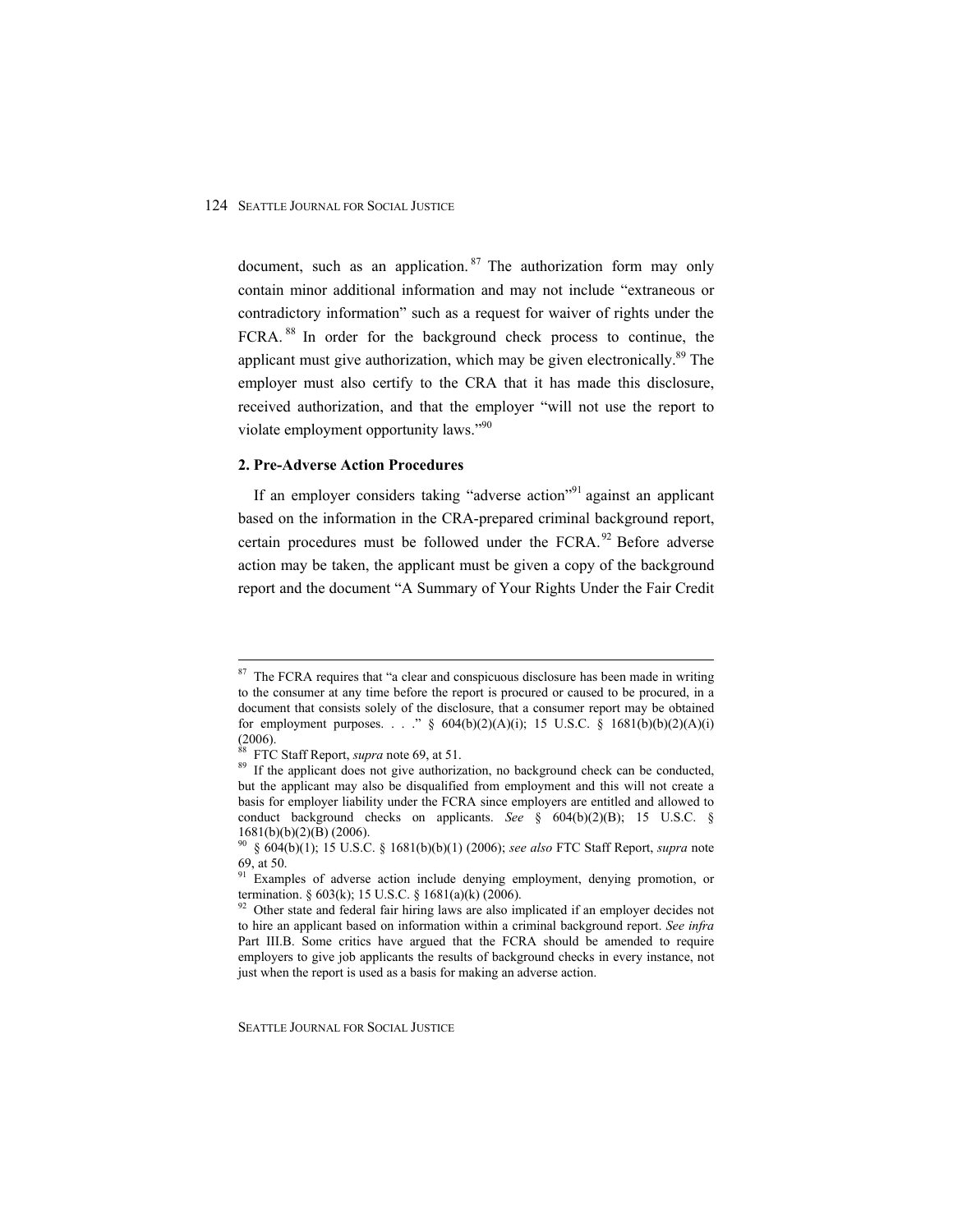Reporting Act."93 This document explains what the FCRA is and informs the individual of certain rights, such as the right to see the consumer report and to dispute any inaccurate information.<sup>94</sup>

Under the FCRA, there is no specific time period that an employer must wait after providing these pre-adverse action materials before taking adverse action against the applicant.<sup>95</sup> The FTC has stated that the amount of time must be "reasonable" and that "the minimum length will vary depending on the particular circumstances involved."<sup>96</sup>

#### **3. Adverse Action Procedures**

After adverse action is taken, additional information must be provided to the applicant. $97$  This information includes notice that adverse action has been taken, contact information about the CRA that supplied the report, a statement that the CRA did not make the decision, and a notice of the individual's right to dispute the information in the report.<sup>98</sup>

Even though some of this information may seem repetitive to the materials furnished during the pre-adverse action procedure, it is necessary that these two steps are separate and that different documents are provided to the applicant.<sup>99</sup> A primary purpose behind the FCRA is to give applicants

<sup>98</sup> *Id.*

 $\overline{a}$ 

99 FTC Staff Report, *supra* note 69, at 52; *see also* FTC Informal Staff Opinion Letter from the FTC to Eric J. Weisberg, FED. TRADE COMM'N (June 27, 1997), http://www.ftc.gov/os/statutes/fcra/weisberg.shtm. "Although there is some duplication of disclosures required by those two subsections . . . the duplication may be (at least in

VOLUME 12 • ISSUE 1 • 2013

 $93$  The CRA provides this document to employers with the consumer report, and employers must give it—along with a copy of the report—to the applicant.  $\delta$  604; 15 U.S.C. § 1681(b) (2006). *See A Summary of Your Rights Under the Fair Credit Reporting*  Act, FED. TRADE COMM'N, http://www.consumer.ftc.gov/sites/default/files/articles/pdf/ pdf-0096-fair-credit-reporting-act.pdf (last visited Mar. 25, 2014) (displaying a copy of this document).

<sup>&</sup>lt;sup>94</sup> See *A Summary of Your Rights Under the Fair Credit Reporting Act*, Fed. Trade Comm'n, *available at http://www.ftc.gov/os/2004/07/040709fcraappxf.pdf.* 

<sup>&</sup>lt;sup>95</sup> FTC Staff Report, *supra* note 69, at 52.<br><sup>96</sup> *Id.* For a more detailed discussion on the interpretation of a "reasonable" time period see *infra* Part III.D.2.<br><sup>97</sup> 8.615, 15 V.O.C. 0.056666666666666666666666666666

<sup>§ 615; 15</sup> U.S.C. § 1681(m) (2006).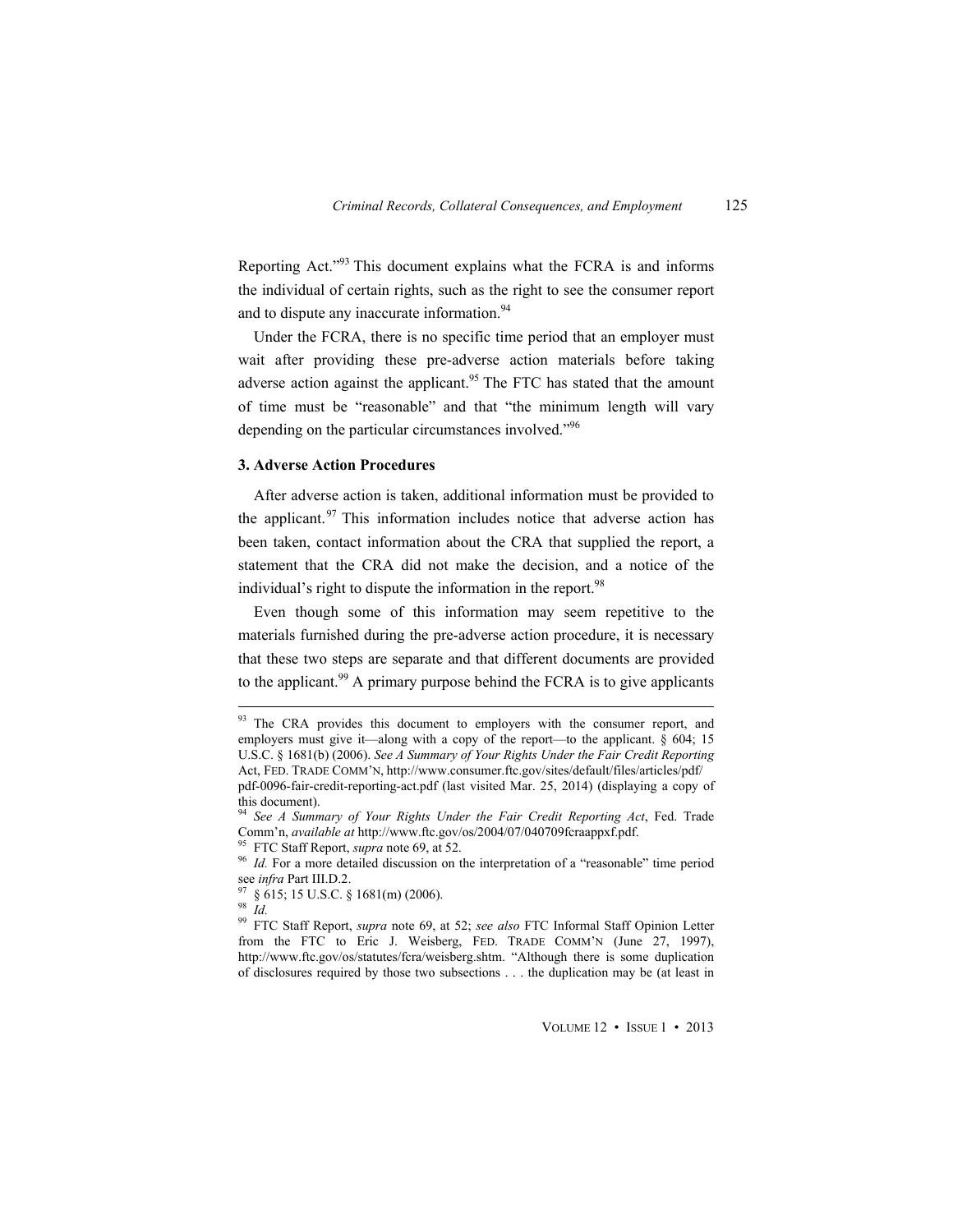a chance to review and dispute information within CRA-prepared reports. Thus, there must be a window of time for applicants to do so, and the steps employers take before and after this window must be distinct. Complying with the FCRA and following the three-step process outlined above is in the best interest of employers.<sup>100</sup> It is imperative that employers follow the FCRA's requirements to avoid litigation—especially as class action lawsuits under the FCRA have been increasing in recent years.

In addition to the FCRA, employers must also keep in mind other laws when making hiring decisions. The FCRA is only one piece of the fair hiring puzzle. While EEOC guidelines, and Title VII, regulates *when* an employer may refuse to hire an applicant based on information within a criminal record, the FCRA regulates the process of conducting a background check. In addition, state regulatory laws that are similar to the FCRA also apply when an employer utilizes a third-party to conduct a background check.<sup>101</sup>

#### *B. Employer Liability for FCRA Violations*

Within recent years, there has been a noticeable increase of lawsuits filed for employer violations of the FCRA.<sup>102</sup> Many costly class actions<sup>103</sup> are

part) intended by the drafters . . . . The dispute rights are among the most important the FCRA gives consumers; thus, the Section  $615(a)$  notice highlights these rights, even though they will have already been included in a general summary of consumer rights that the consumer received pursuant to Section  $604(b)$ ."Id.

<sup>&</sup>lt;sup>100</sup> Natividad Rodriguez & Emsellem, *supra* note 12, at 24.<br><sup>101</sup> See, e.g., MINN. STAT. § 332.70 (2010).<br><sup>102</sup> A few reasons for this are that there has been a decrease in plaintiffs' claims in other areas of the law and lawyers are becoming more familiar with FCRA requirements. Craig Bertschi, *FCRA Class Action Lawsuits: The Sharks are Circling*, NAT'L ASS'N OF PROF'L BACKGROUND SCREENERS JOURNAL, 10, (Jan.-Feb. 2011) *available at*  http://www.kilpatricktownsend.com/~/media/Files/articles/2011/CBertschi%20FCRA%2 0Class%20Action%20Lawsuits%20-%20The%20Sharks%20Are%20Circling.ashx; *see also* Natividad Rodriguez & Emsellem, *supra* note 12, at 9–11 (explaining that there has been a recent wave of impact litigation concerning civil rights and consumer protection). 103 Class action suits are common in FCRA litigation because even in cases of willful

violations of the FCRA, individual damages may not add up to a significant amount.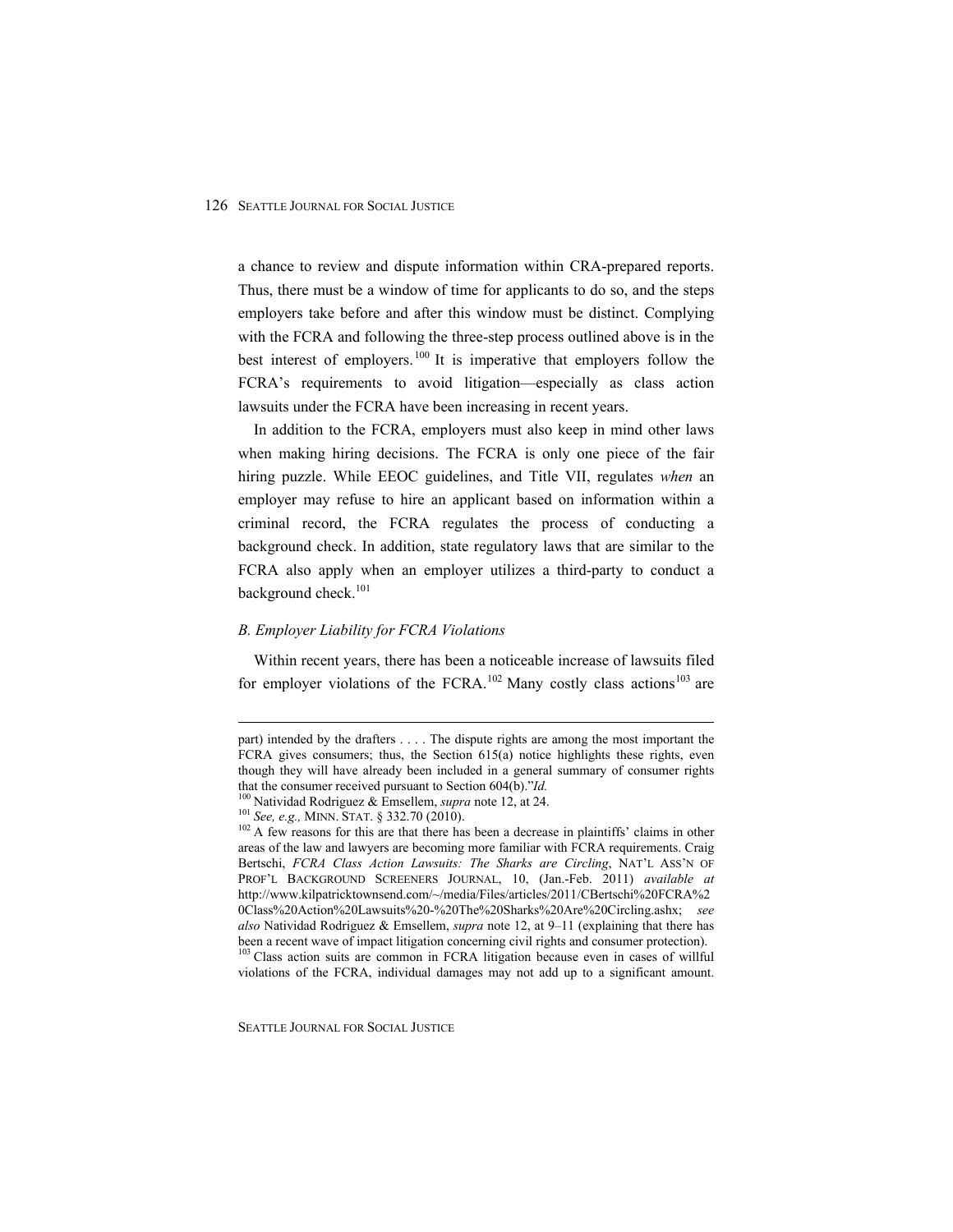initiated for easily avoidable FCRA breaches, such as failure to obtain an applicant's permission to conduct a third-party background check. By complying with the FCRA, employers not only protect themselves from liability, but they are protecting an applicant's rights and creating a fair hiring environment.

Because many FCRA cases are settled, it can be difficult to identify binding legal standards to interpret ambiguous sections of the statute. Fortunately, the FTC has released staff opinion letters and reports that, while not binding, assist in interpreting the FCRA's provisions. <sup>104</sup> Additionally, the majority of FCRA cases involve similar types of employer violations, so companies can learn from the mistakes of others. What follows is a selection of recent FCRA cases discussing (1) common mistakes employers are making; (2) obtaining clear authorization to conduct a background check; and (3) damages for FCRA violations.

#### **1. Common Employer Violations: Hall v. Vitran Express**

Frequent FCRA violations on the part of employers involve the failure to follow the three-step process outlined above.  $105$  Employers commonly ignore one or more of these steps. *Hall v. Vitran Express, Inc*. 106 is illustrative. In this case, an employer failed to obtain permission from applicants to conduct background checks and subsequently failed to provide required documentation to applicants after the background checks were conducted.<sup>107</sup>

Bertschi, *supra* note 102, at 11. Additionally, if an employer violates the FCRA, it is often more than a single case of noncompliance. *Id*.

<sup>&</sup>lt;sup>104</sup> Many courts have called these letters and staff reports persuasive. *See* FTC Staff Report, *supra* note 69, at 6. Developments in the law, such as the newly-granted regulatory responsibilities of the Consumer Financial Protection Bureau, may affect future FCRA enforcement. *See* Michael Ferachi et al., *Fair Credit Reporting Act Update*, 65 CONSUMER FIN. L. Q. REP. 34, 44 (2011). 105 See *supra* Part III.A for an overview of the process. 106 Hall v. Vitran Express, Inc., 2009 WL 3242051 (N.D. Ohio 2009) (order granting in

part and denying in part Defendant's motion to dismiss).

<sup>107</sup> *Id.*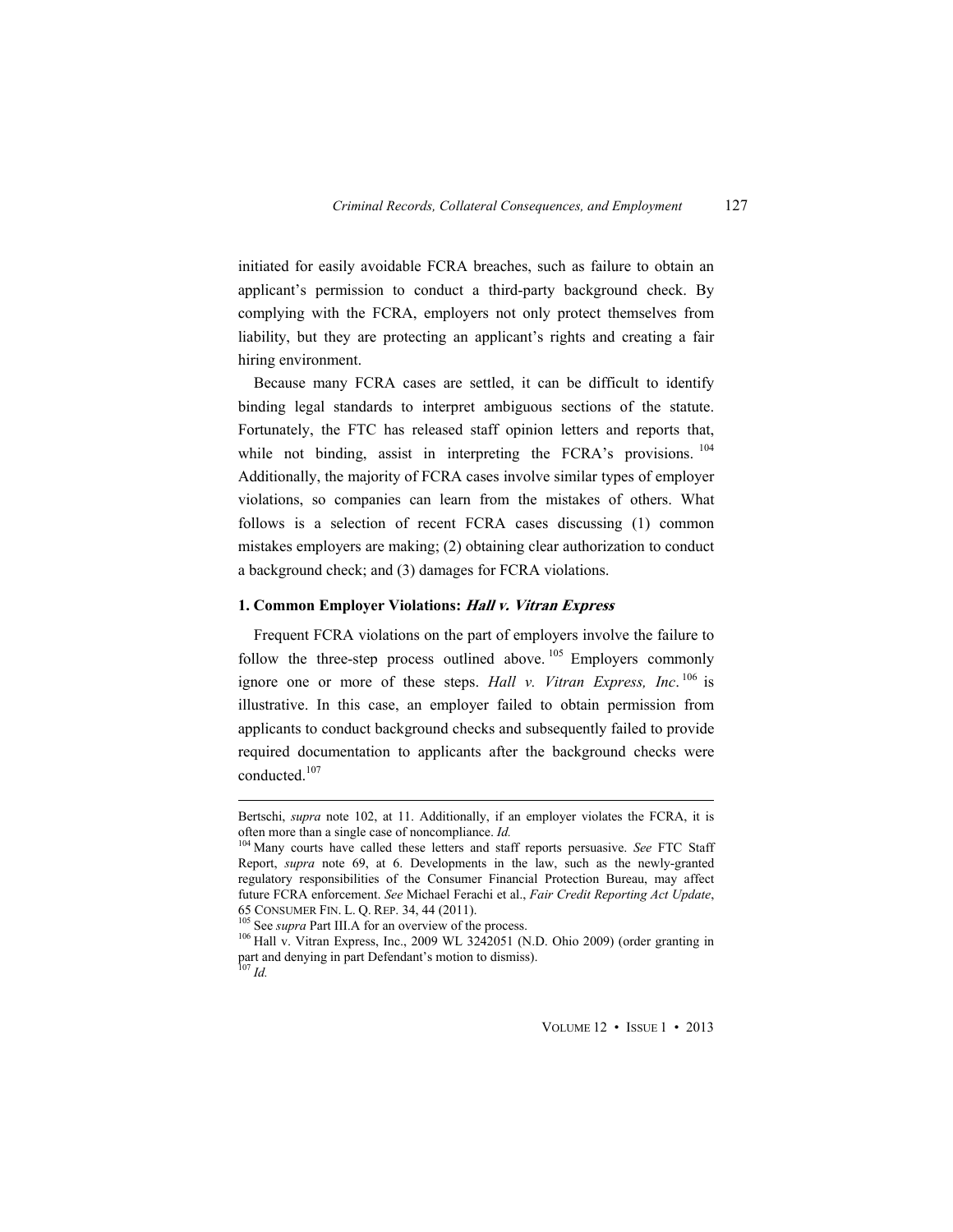Plaintiff Thomas Hall applied for a commercial truck driving position with Defendant Vitran Express.<sup>108</sup> Vitran utilized a CRA, USIS Commercial Services, to conduct a criminal background check on Hall.<sup>109</sup> In violation of the FCRA, Vitran did not first obtain authorization from Hall for the background check.<sup>110</sup> The report from USIS erroneously indicated that Hall had 27 felony convictions, and Vitran decided not to hire Hall based on this information.<sup>111</sup> However, Vitran did not give Hall an adverse action report as mandated by the  $FCRA$ <sup>112</sup> Additionally, Vitran never gave Hall a copy of the background check report; instead, he received a copy several weeks later from USIS Commercial Services.<sup>113</sup>

A class action suit was filed. Included in the class were other applicants about whom Vitran obtained consumer reports without providing written notice or obtaining authorization.<sup>114</sup> The plaintiffs alleged a "willful, wanton and reckless" violation of the FCRA.<sup>115</sup> Under a willful violation, plaintiffs may request both statutory and punitive damages.<sup>116</sup> This class

 $108$  Id.

<sup>&</sup>lt;sup>109</sup> *Id.*<br><sup>110</sup> *Id. 11 Id.* at 1. Even if the felony convictions within the report were accurate, Vitran still could have faced liability for FCRA noncompliance. "Employers must comply with the pre-adverse action disclosure requirement even where the information contained in the consumer report (such as a criminal record) would automatically disqualify the individual from employment or lead to an adverse employment action." FTC Staff Report, *supra* note 69, at 53. "Indeed, this is precisely the situation where it is important that the consumer be informed of the negative information in case the report is inaccurate or incomplete. If the report is in error, the employer may reconsider his or her tentative decision to take adverse action." Rosen, FTC Informal Staff Opinion Letter, Fed. Trade Comm'n, (June 9, 1998), http://www.ftc.gov/os/statutes/fcra/rosen.shtm.<br><sup>112</sup> Hall v. Vitran Express, Inc., 2009 WL 3242051 (N.D. Ohio 2009).<br><sup>113</sup> Id.<br><sup>114</sup> Id.<br><sup>116</sup> See infra Part III.C.3.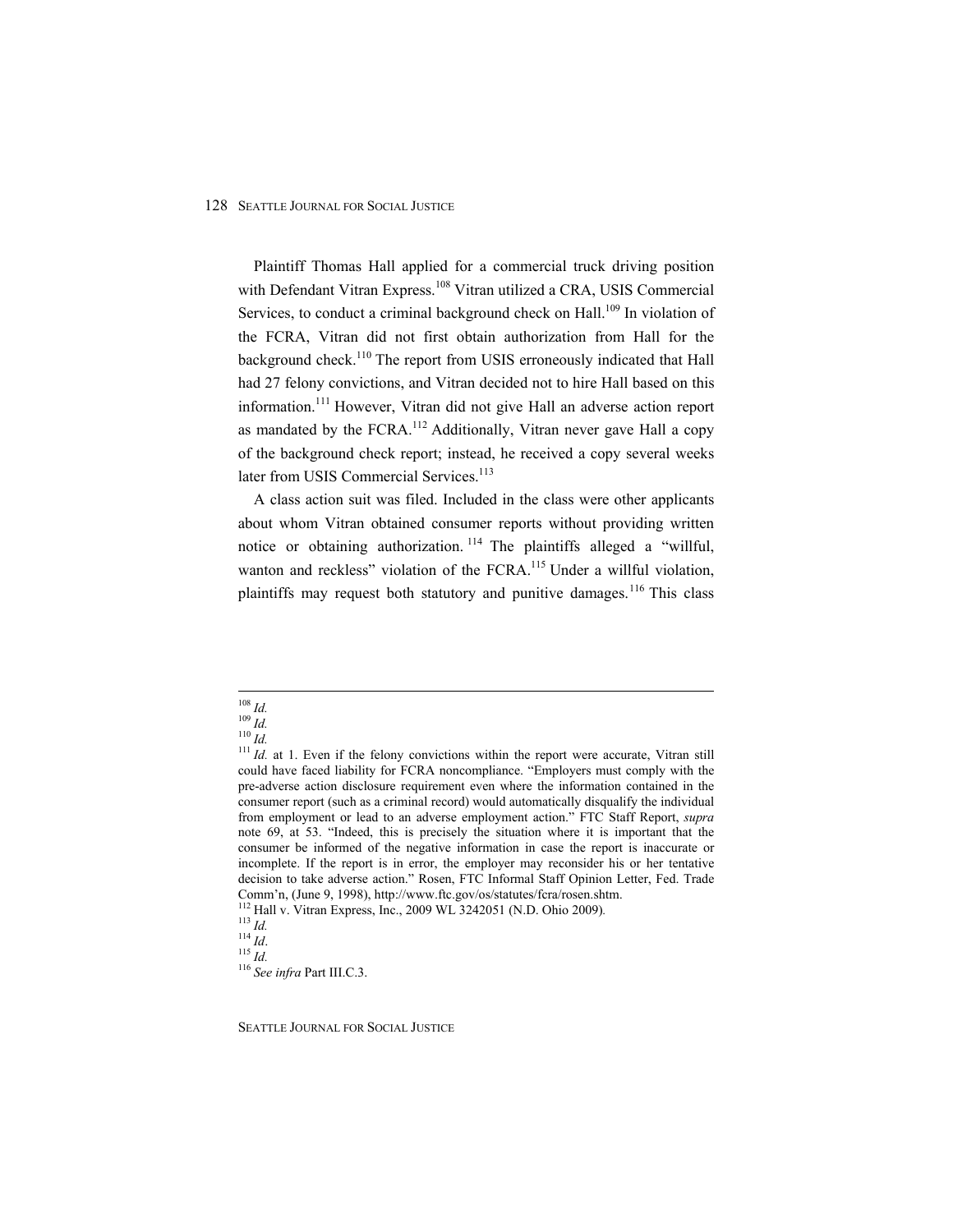action, resulting in a \$2.6 million settlement, shows the importance of employer transparency when conducting background checks.<sup>117</sup>

## **2. Clearly and Conspicuously Obtaining Authorization to Conduct a Background Check**

Some employers have obtained applicants' authorization for a background check, but the authorization did not meet FCRA standards of "clear and conspicuous disclosure" in writing. The FCRA mandates that this authorization not be within another document—the so-called "stand-alone" requirement.118 Employers have violated this provision of the FCRA for including the disclosure within the employment application. For instance, in *Smith v. Capital One*,<sup>119</sup> Capitol One faced penalties under the FCRA for burying the authorization to conduct a background check within the employment application.

Another well-known employer also recently came into the spotlight for similarly violating the FCRA authorization provisions. In *Singleton v. Domino's Pizza*, 120 individuals who started working at Domino's were subsequently fired after their background checks came back.<sup>121</sup> The case is

 $\overline{a}$ 

VOLUME 12 • ISSUE 1 • 2013

<sup>117</sup> Raymond J. Carey, *Secretly Conducting Criminal Background and Credit Checks of Prospective Employees Exposes Employers to Liability*, LABOR & EMP'T L. PERSPECTIVES (Apr. 21, 2011), http://www.laboremploymentperspectives.com/2011/04 /21/secretly-conducting-criminal-background-and-credit-checks-of-prospectiveemployees-exposes-employers-to-liability/.<br><sup>118</sup> §§ 604(2)(A)(i); 15 U.S.C. § 1681(b)(b)(2)(A)(i) (2006); 15 U.S.C. § 1681(d) (2006).

<sup>&</sup>lt;sup>119</sup> Press Release, Nichols Kaster, PLLP Files a Class Action Lawsuit Against Capital One on Behalf of Employee for Its Unauthorized and Improper Use of Consumer Reports, PRWeb (Dec. 13, 2011), http://www.prweb.com/releases/2011/12/prweb90397 07.htm. *See also* Len Rosen, *New Class Action Lawsuit Against Major Financial Institution for FCRA Violations Demonstrates Importance of Legal Compliance*, EMP'T SCREENING RES. (Dec. 15, 2011), http://www.esrcheck.com/wordpress/2011/12/15/newclass-action-lawsuit-against-major-financial-institution-for-fcra-violations-demonstratesimportance-of-legal-compliance/.

<sup>&</sup>lt;sup>120</sup> Singleton v. Domino's Pizza, WL 245965 (D. Md. 2012). <sup>121</sup> See id.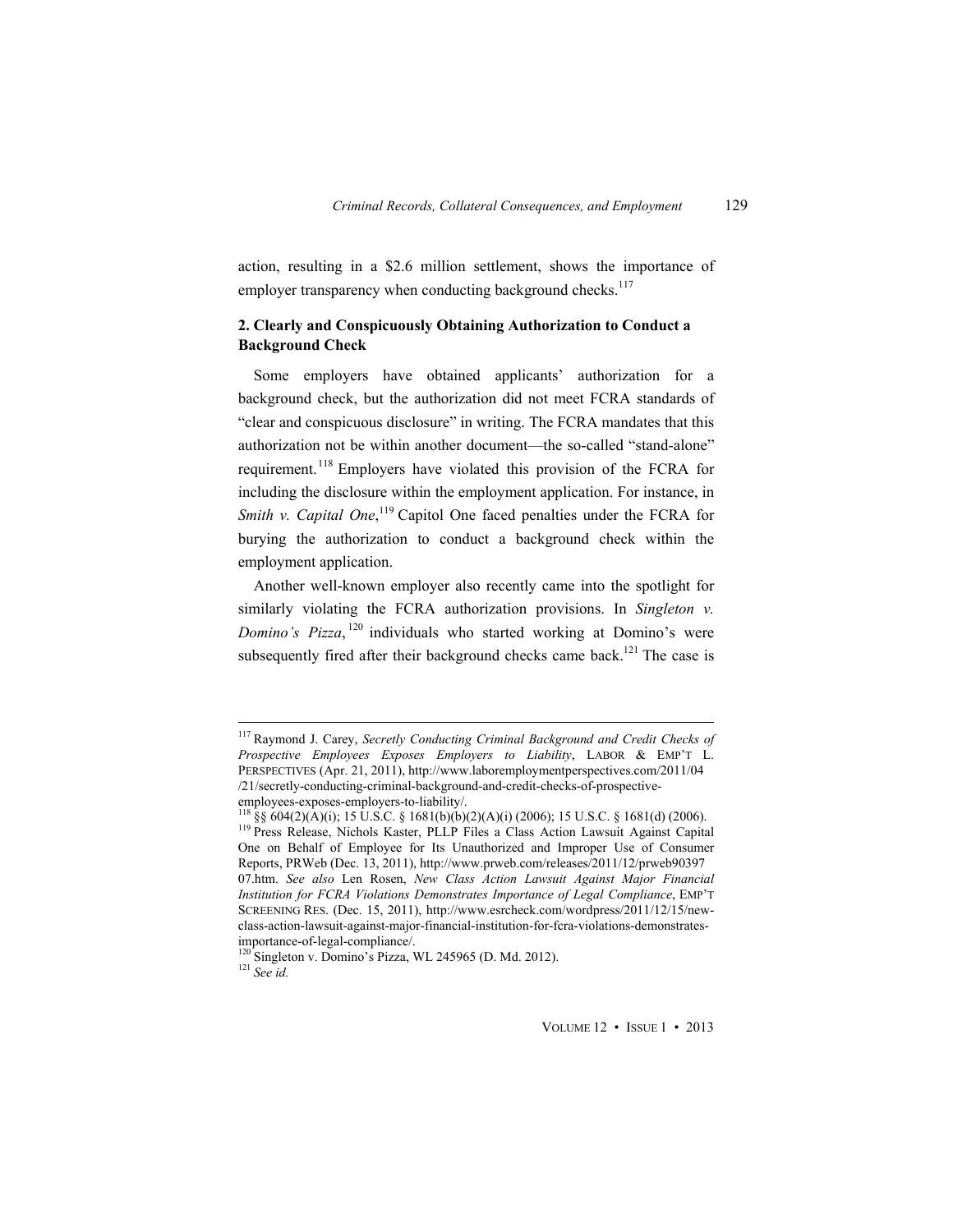still pending and has survived a motion to dismiss.<sup>122</sup> The lawsuit also alleges that the plaintiffs were made to sign an unlawful release of liability.<sup>123</sup> Recent FTC opinion letters<sup>124</sup> have indicated that such a release of liability is not consistent with the FCRA because the disclosure is meant to "stand alone."

#### **3. Damages for FCRA Noncompliance**

Businesses may be liable for substantial damages when FCRA requirements are violated. The FCRA allows plaintiffs to receive damages for both willful  $125$  and negligent  $126$  noncompliance. Both types of noncompliance allow for recovery of attorney's fees.<sup>127</sup> In addition, the FTC may file civil actions in federal court and recover civil penalties up to \$3,500 per violation.<sup>128</sup> Accordingly, employer violations of the FCRA can be extremely costly.

In *Bateman v. American Multi-Cinema*, the Ninth Circuit recently ruled that a FCRA suit could proceed even though the case "could result in

 $\overline{a}$ 

<sup>122</sup> *See* Len Rosen, *Background Check Class Action Against Employer for Violations of the Fair Credit Reporting Act Survives Challenge*, Emp't Screening Res. (Jan. 30, 2012), http://www.esrcheck.com/wordpress/2012/01/30/background-check-class-action-againstemployer-for-violations-of-the-fair-credit-reporting-act-survives-challenge/.<br><sup>123</sup> The authorization stated: "I release, without reservation, you and any person or entity

which provides information pursuant to this authorization, from any and all liabilities, claims or causes of action in regards to the information obtained from any and all of the above reference sources used. I acknowledge that this is a standalone consumer notification. . . ." *Singleton*, WL 245965 at \*1.<br><sup>124</sup> In one letter, the FTC indicated that such language would violate the FCRA because

the form would not consist "solely" of the disclosure. *See* Hauxwell, FTC Informal Staff Opinion Letter, Fed. Trade Comm'n, (June 12, 1998), *available at* http://www.ftc.gov/os/statutes/fcra/hauxwell.shtm. Another letter elaborated that authorization under the FCRA requires a form that is "not encumbered by any other information" so that consumers are not distracted. Brinckerhoff, FTC Informal Staff Opinion Letter, Fed. Trade Comm'n, (Sept. 9, 1998), *available*  at http://www.ftc.gov/os/statutes/fcra/leathers.shtm.<br><sup>125</sup> § 616; 15 U.S.C. § 1681(n) (2006).<br><sup>126</sup> § 617; 15 U.S.C. § 1681(o) (2006).<br><sup>127</sup> §§ 616; 15 U.S.C. § 1681(n) (2006), 617; 15 U.S.C. § 1681(o) (2006).<br><sup>128</sup> FTC S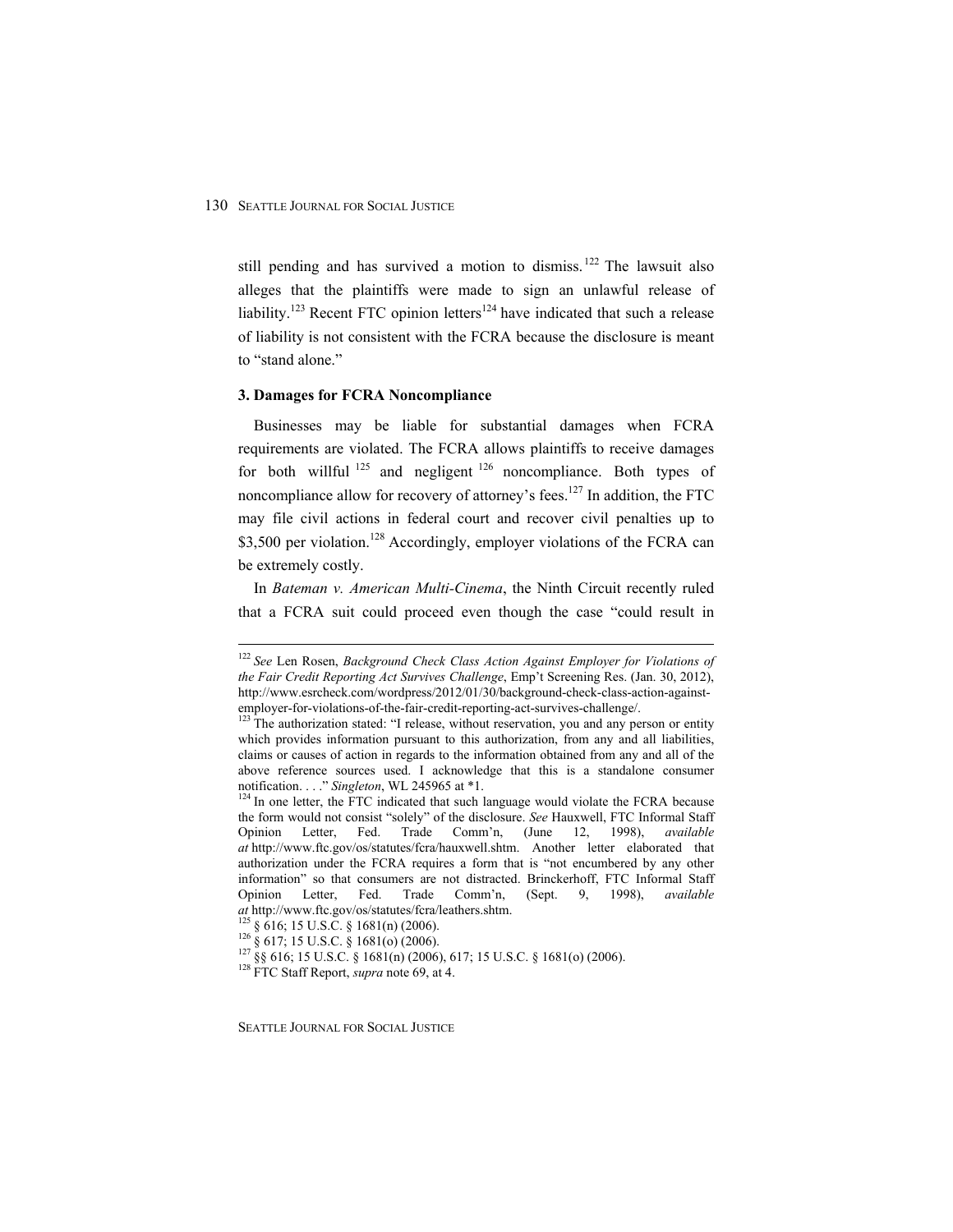enormous liability completely out of proportion to any harm suffered by the plaintiff."<sup>129</sup> Another class action against First Group America, <sup>130</sup> a bus company, resulted in a \$4.3 million settlement.<sup>131</sup> In that case, employers failed to obtain proper authorization from applicants and current employees to conduct background checks.<sup>132</sup> Had the company complied with the FCRA's procedures, it would have been able to avoid the multi-million dollar payout.

#### **a) Willful Violations**

Under a willful violation, plaintiffs may request both statutory<sup>133</sup> and punitive damages. Because plaintiffs may receive statutory damages for willful noncompliance, it is not necessary to prove actual harm.<sup>134</sup> The Supreme Court discussed willful noncompliance of the FCRA in *Safeco Insurance v. Burr*. 135 There, the Court held that willful violation of the FCRA includes not only knowingly breaking the law, but also reckless violations.136 In *Safeco*, the Court determined that the insurance company's violation was not willful since the statute was less than clear and Safeco's interpretation was reasonable.<sup>137</sup> Today, there is much more guidance from the FTC in interpreting what the FCRA's provisions require.<sup>138</sup> Therefore, it

 $129$  Bateman v. American Multi-Cinema, Inc., 623 F.3d 708, 711 (9th Cir. 2010).

<sup>&</sup>lt;sup>130</sup> Two separate suits were filed against First Group subsidiaries First Student and First Transit. *See* Shawn Perry, *Bus Drivers File Class Action Suits Against First Group*, PR NEWSWIRE (Oct. 5, 2009), http://pressrelated.com/press-release-bus-drivers-file-classaction-suits-against-first-group.html.

<sup>&</sup>lt;sup>131</sup> Les Rosen, *Class Action for Failure to Follow Fair Credit Reporting Act for Employment Screening Settles for \$4.3 Million*, EMP'T SCREENING RES. (Mar. 18, 2011), http://www.esrcheck.com/wordpress/2011/03/18/class-action-for-failure-to-follow-faircredit-reporting-act-for-employment-screening-settles-for-4-3-million/.<br><sup>132</sup> Id.

<sup>&</sup>lt;sup>133</sup> This includes either actual damages or damages in the amount of \$100 to \$1,000 per violation. § 616(a)(1)(A); 15 U.S.C. § 1681(n)(a)(1)(A) (2006).<br><sup>134</sup> *See* § 616; 15 U.S.C. § 1681(n) (2006).<br><sup>135</sup> Safeco Ins. Co. of America v. Burr, 551 U.S. 47, 60, 69 (2007).<br><sup>136</sup> *Id.*<br><sup>137</sup> *Id.* at 69–70.<br><sup>138</sup>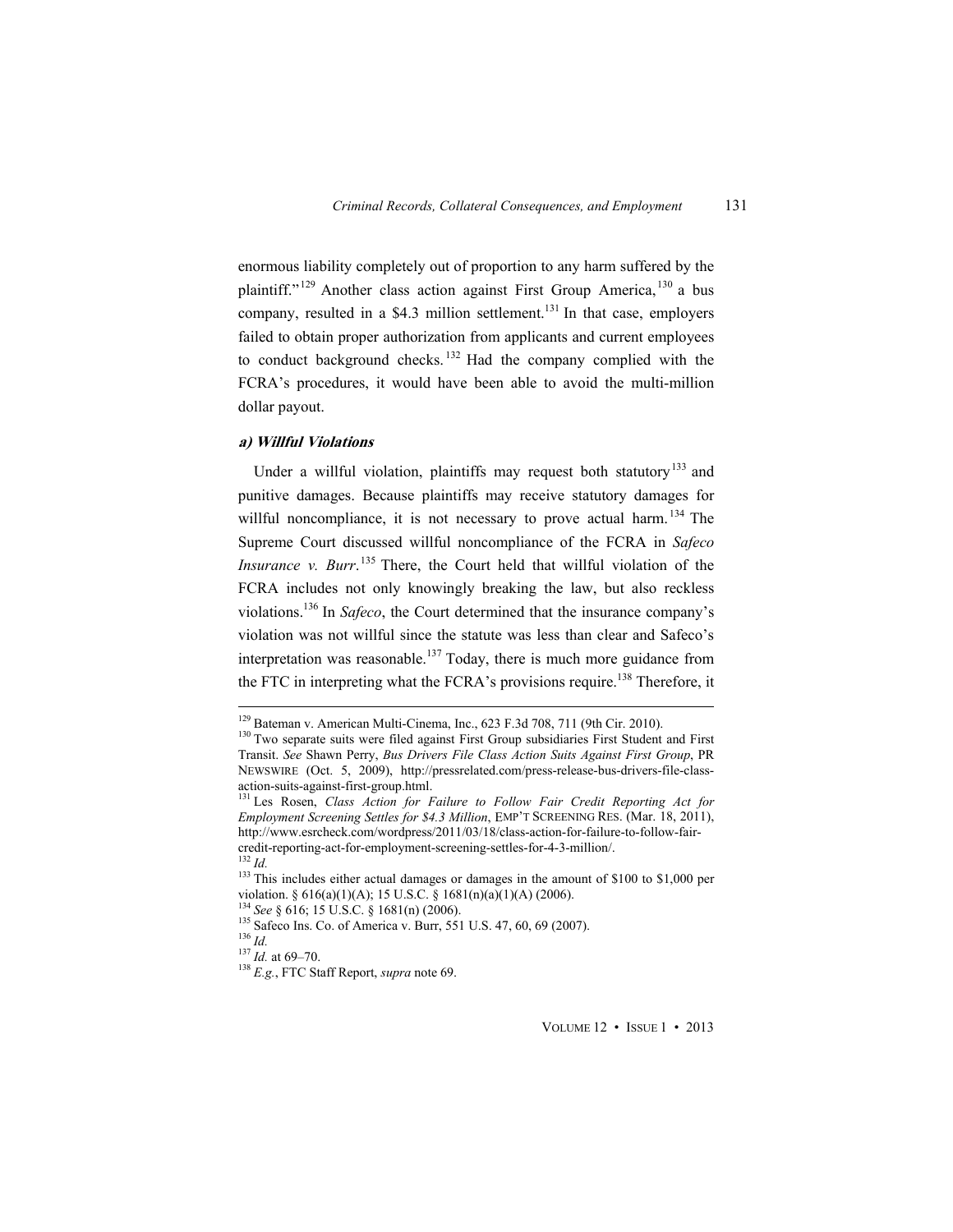is unlikely that an argument similar to that in *Safeco* would hold up in court today.

Relying on *Safeco's* interpretation of willful noncompliance with the FCRA, "courts have found assertions that a defendant repeatedly violated the FCRA sufficient to allege reckless—and, therefore, willful misconduct."<sup>139</sup> "In addition, assertions that a defendant was aware of the FCRA, but failed to comply with its requirements, are sufficient to support an allegation of willfulness and to avoid dismissal." <sup>140</sup> Willful noncompliance with the FCRA may not be too difficult to prove. Indeed, many FCRA class actions allege willful violations and request statutory damages.<sup>141</sup>

#### **b) Negligent Violations**

Damages from negligent violations of the FCRA are limited to the actual harm sustained by a consumer.<sup>142</sup> In *Lagrassa v. Jack Gaughen, LLC*,<sup>143</sup> a FCRA claim was dismissed because the employer's violations were negligent, rather than willful, and the plaintiff had not experienced actual harm.<sup>144</sup> The plaintiff only alleged a single violation of the FCRA.<sup>145</sup> The employer in this case had a policy in place to comply with the FCRA, but inadvertently failed to obtain the proper authorization before the background check was conducted.

<sup>&</sup>lt;sup>139</sup> Singleton v. Domino's Pizza, WL 245965 at \*4 (D. Md. 2012).

<sup>140</sup> Id.<br><sup>140</sup> Id. <sup>141</sup> Bertschi, *supra* note 102, at 11 ("FCRA class action lawsuits are often litigated even though the plaintiff and members of the class were not injured in any way by the defendant's actions.").

 $142 \S 617(a)(1)$ ; 15 U.S.C. § 1681(o) (2006). Neither the FCRA nor the FTC Staff Report provide any guidance on how to calculate actual damages sustained by an applicant who is denied employment because of a FCRA violation.

<sup>&</sup>lt;sup>143</sup> Lagrassa v. Jack Gaughen, LLC, 2011 WL 1257371, at \*1–2 (M.D. Penn. 2011).<br><sup>144</sup> *Id.* at \*2. Plaintiff conceded no actual damage.<br><sup>145</sup> *See id.* Therefore, Plaintiff's alternative claim of willful noncompliance al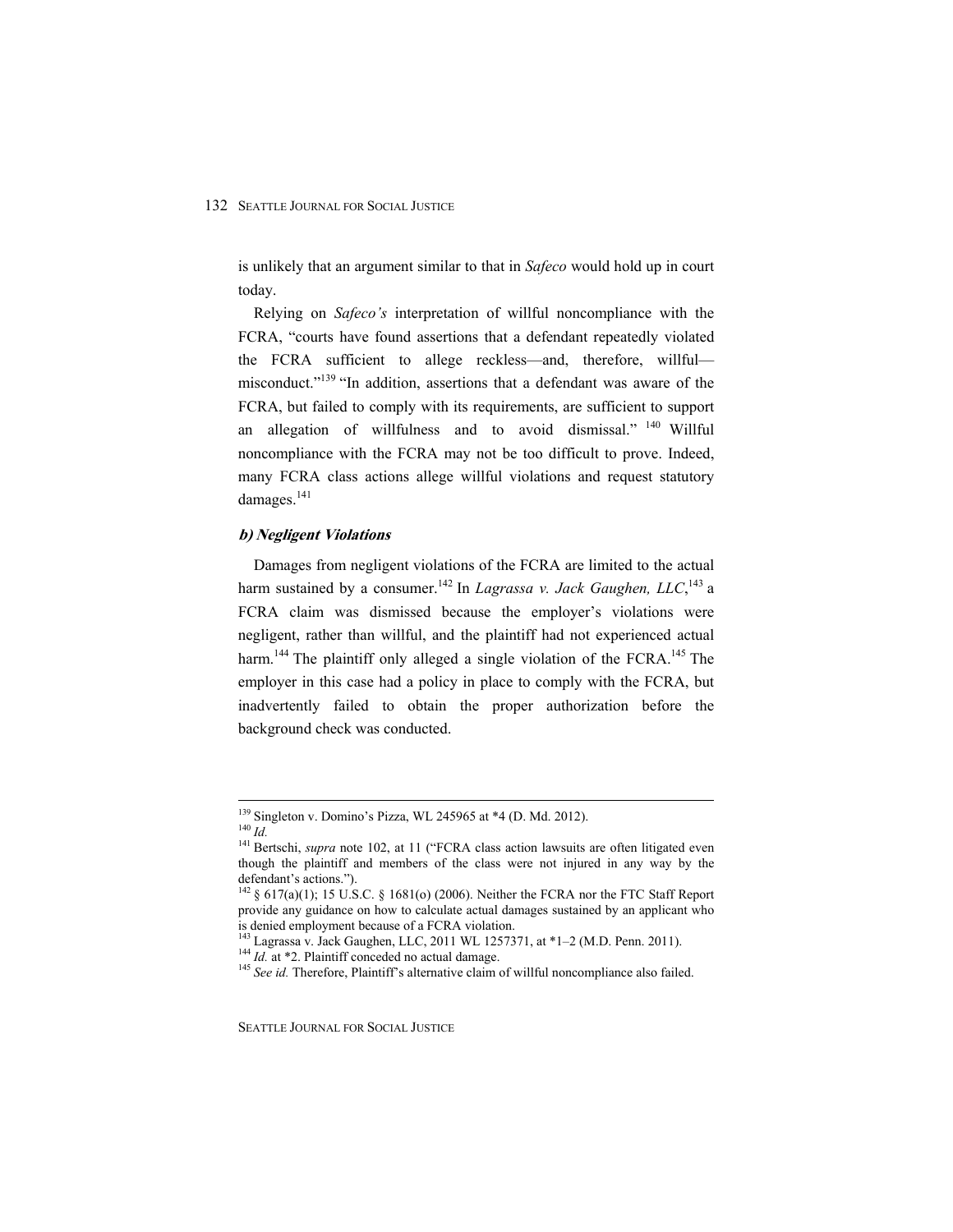#### *C. Problems with the FCRA*

Though the FCRA has accomplished a great deal to protect job applicants—as well as consumers in general—the law remains weak in a few key areas. Notably, there are problems concerning (1) the information within a CRA-prepared background report and (2) an applicant's practical opportunity to dispute any inaccuracies within the report. Under the FCRA, ensuring information within a consumer report is up to date and accurate, as well as investigating when a dispute arises, is mainly the responsibility of CRAs, rather than employers. However, it is important for employers to understand these problematic aspects of the law in order to comply with employer regulations and to more fairly consider all applicants.

## **1. Information within a CRA-Generated Background Report**

Information within a consumer report may contain criminal records, civil records, driving records, and other personal information. 146 It is the responsibility of a CRA to ensure that this information is accurate and up to date.<sup>147</sup> Problems may arise when inaccurate information appears within a CRA-generated background report. Another problem is that convictions may stay on a consumer report indefinitely.<sup>148</sup> This contributes to an environment where employers, landlords, and others rely too heavily on criminal records. Finally, the FCRA could better protect rehabilitated exoffenders by clarifying how expunged records should be treated under the law.

<sup>146</sup> *See* § 603(d)(1); 15 U.S.C. § 1681(a)(d)(1) (2006) (defining consumer report); FTC Staff Report, *supra* note 69, at 1 (further explaining information found in a consumer report).

 $147$  One obligation of CRAs is to have procedures in place to attempt and ensure accuracy of information. § 613; 15 U.S.C. § 1681(k) (2006). To prevail on an action alleging CRA violation of this provision, there must be a showing that the inaccuracy resulted from the CRA's failure to "follow reasonable procedures to assure maximum possible accuracy." Hauser v. Equifax, Inc., 602 F.2d 811, 814 (8th Cir. 1979). In Minnesota, CRAs are required to abide by specific periods of time in order to ensure accurate and up to date information. *See* Minn. Stat. § 332.70. 148 *See infra* Part III.D.1.b.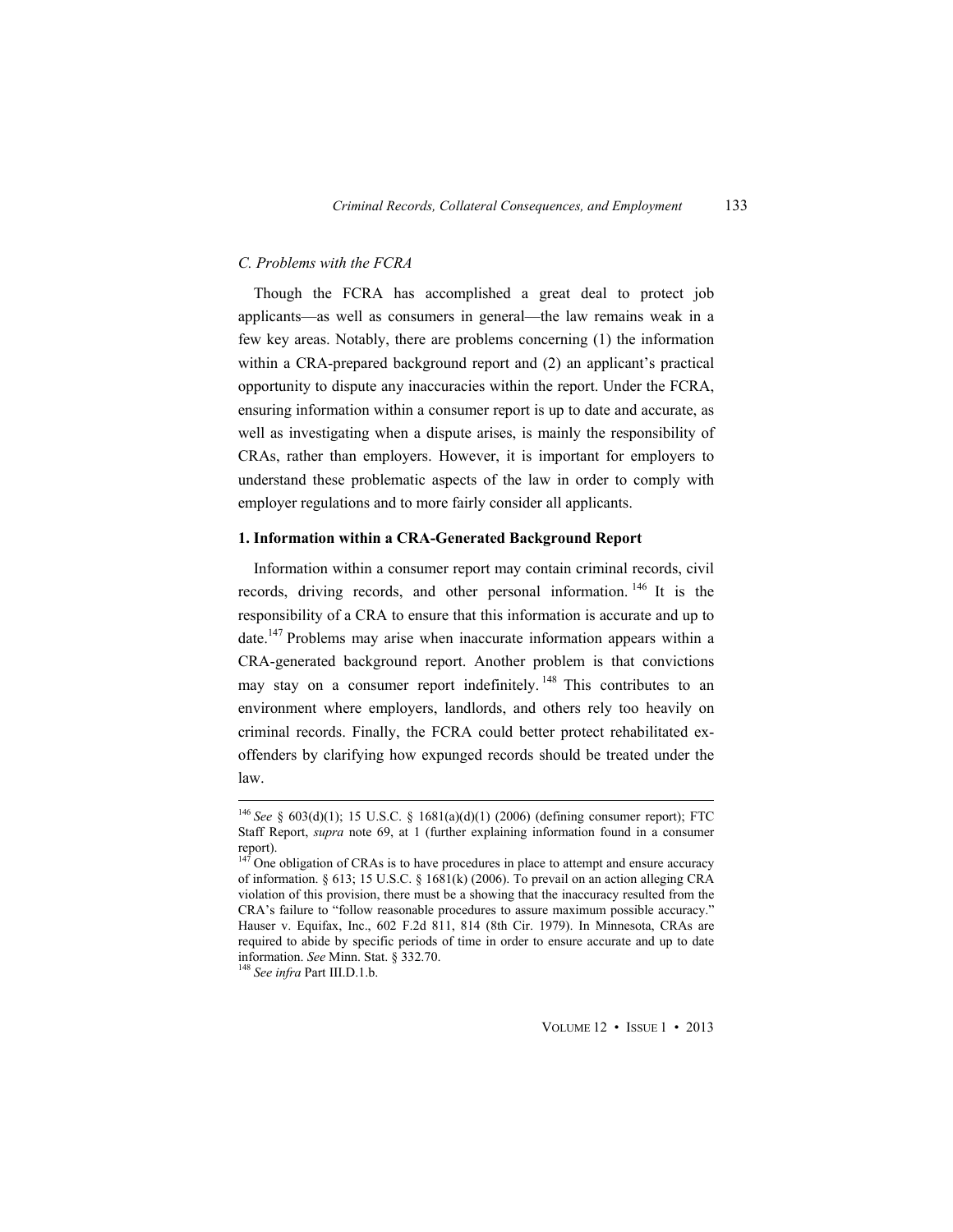#### **a) The Problem of Inaccurate Reporting**

Commercially-prepared background checks can be inaccurate,<sup>149</sup> which is one of the reasons why the FCRA mandates that employers must allow an applicant to review and contest the information within a CRA-prepared background report.<sup>150</sup> In one instance, a CRA falsely reported that an individual was a sexual offender.<sup>151</sup> In another example, mistaken identity precluded an innocent man from being offered employment.<sup>152</sup> These types of mistakes are increasing as private data miners outsource their work to other companies.<sup>153</sup> Therefore, it is of the utmost importance that employers comply with the FCRA and give applicants a chance to look over their reports.

#### **b) Criminal Convictions Remain on a Consumer Report Indefinitely**

Criminal conviction records can remain on a consumer report indefinitely.154 However, the word "conviction" is not defined within the FCRA, and, accordingly, records may unlawfully reflect more than just

<sup>&</sup>lt;sup>149</sup> Natividad Rodriguez & Emsellem, *supra* note 12, at 7.

<sup>&</sup>lt;sup>150</sup> Even though a consumer has a legal right to dispute any information within the report, the process may not always be practical for job applicants. *See infra* Part III.C.2. <sup>151</sup> Les Rosen, *Class Action Case Shows Importance of Background Screening Firms* 

*Following Fair Credit Reporting Act when Reporting Sexual Offender Data*, EMP'T SCREENING RES. (Aug. 30, 2011), http://www.esrcheck.com/wordpress/2011/08/30/classaction-case-shows-importance-of-background-screening-firms-following-fair-creditreporting-act-when-reporting-sexual-offender-data/.

<sup>&</sup>lt;sup>152</sup> Tom Ahearn, *Case of Mistaken Identity in Background Check Shows Importance of Accurate Employment Screening*, EMP'T SCREENING RES. (Feb. 23, 2011), http://www.esrcheck.com/wordpress/2011/02/23/case-of-mistaken-identity-inbackground -check-shows-importance-of-accurate-employment-screening/.

<sup>153</sup> *See, e.g.*, Michael R. Guerrero, *Disputing the Dispute Process*, 47 CAL. W. L. REV. 437, 438 (2011) (discussing CRA outsourcing of consumer disputes to third-party contractors in Costa Rica or the Philippines, where at least twenty-two disputes are processed each hour).

<sup>&</sup>lt;sup>154</sup> § 605(a)(5); 15 U.S.C. § 1681(c)(a)(5) (2006) (prohibiting the inclusion within a consumer report of "[a]ny other adverse item of information, *other than records of convictions of crimes* which antedates the report by more than seven years") (emphasis added).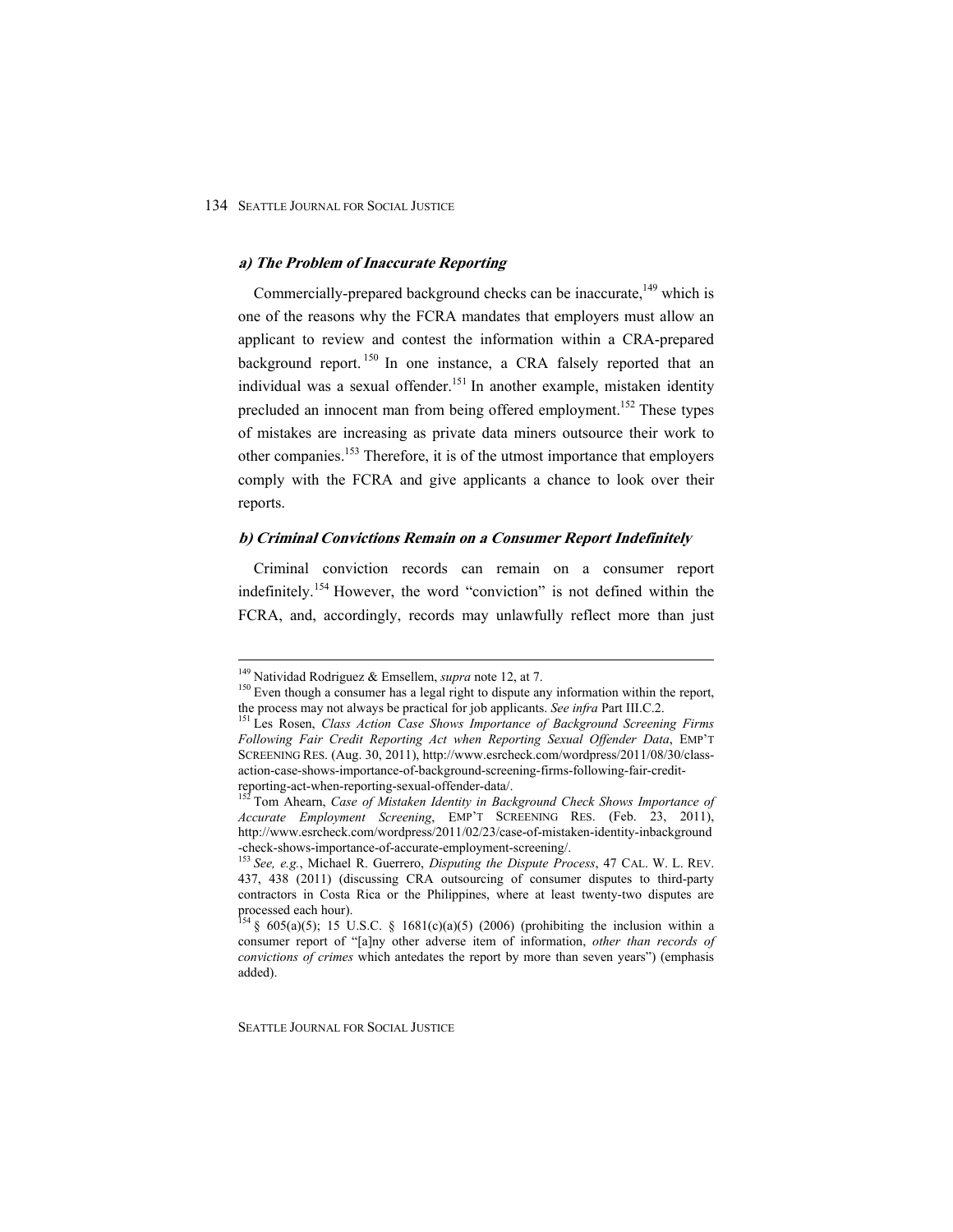convictions after seven years. 155 Criminal records can be difficult to understand. Not all crimes are resolved with a conviction; various dispositions may appear within one's criminal record.<sup>156</sup> If CRAs do not fully understand these various dispositions, the record may unlawfully report nonconvictions, such as arrests, for decades. Additionally, convictions that have been expunged should not be found within a consumer report, but because the scope of an expungement order may vary by jurisdiction, the statute is not entirely clear on this issue.<sup>157</sup>

The FCRA's allowance to leave criminal convictions on a consumer report indefinitely not only may result in confusion and inaccuracies, but it also places too much emphasis on a negative background report. Employers should not make hiring determinations based solely on a conviction as this may be unlawful.<sup>158</sup> Moreover, refusing to hire an individual based on a past conviction may not be the best practice as criminal records are not always relevant indicators of criminal tendencies or likelihood of recidivism.<sup>159</sup>

<sup>&</sup>lt;sup>155</sup> Though the term "conviction" is used in the FCRA, it is not defined in the statute's definition section. *See* § 603; 15 U.S.C. § 1681(a) (2006).<br><sup>156</sup> Dispositions may include, for example, arrest, dismissal, continuance for dismissal,

stay of adjudication, stay of imposition, or stay of execution. COUNCIL ON CRIME & JUSTICE, *supra* note 5, at 3-4.

<sup>&</sup>lt;sup>157</sup> For example, the absence of any guidance on expunged records in MINN. STAT. § 332.70 subdiv. 4. "A business screening service that disseminates a criminal record that was collected on or after July 1, 2010, must include the date when the record was collected by the business screening service and a notice that the information may include criminal records that have been expunged, sealed, or otherwise have become inaccessible to the public since that date."  $Id$ .

<sup>&</sup>lt;sup>158</sup> Discrimination claims under Title VII are discussed *infra* Section IV. Additionally, not only do discrimination laws create a basis of liability, but under the FCRA, employers must certify to a CRA that they will not violate employment opportunity laws. § 604(b)(1); 15 U.S.C. § 1681(b)(b)(1) (2006); *see also* FTC Staff Report, *supra* note 69, at 50.

<sup>159</sup> *See, e.g.*, Blumstein & Nakamura, *supra* note 61, at 13–14 (describing a study about recidivism rates and explaining that in most cases after seven years an ex-offender has "redeemed" themselves and presents the same risk as the general population); Natividad Rodriguez & Emsellem, *supra* note 12, at 6–7 (explaining that criminal records alone are not an adequate measure of an individual's likelihood of contributing to a safe work environment).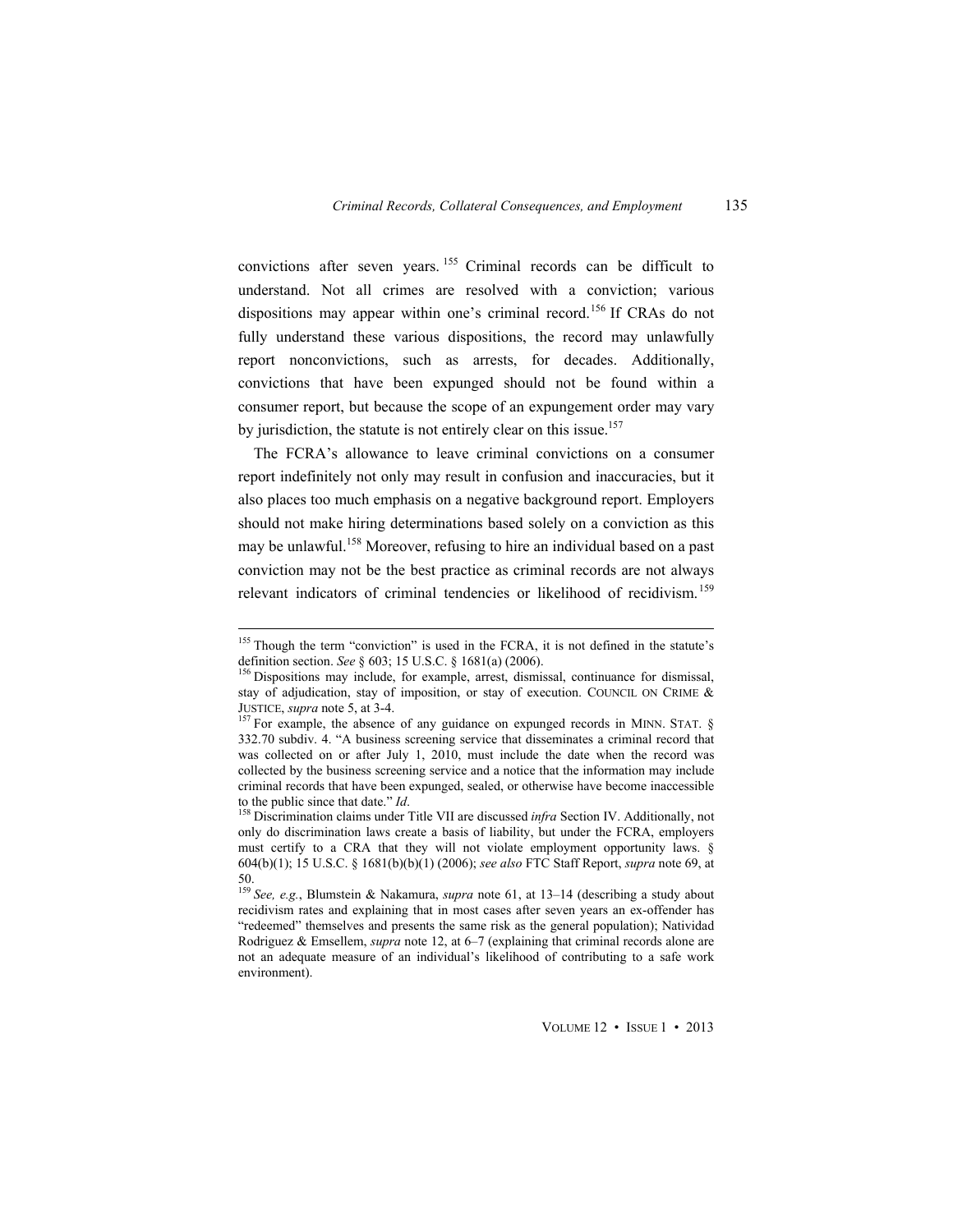Instead, by hiring ex-offenders, employers can contribute to reducing recidivism rates, which benefits society as a whole.<sup>160</sup>

## **c) Expunged Records and the FCRA**

The FCRA does not do enough to protect the rights of ex-offenders who have successfully completed the arduous process of record expungement. While expungements serve as evidence of rehabilitation,<sup>161</sup> this may not be the case if an expunged conviction remains on a consumer report. Though an individual may have proven to the court that he or she has rehabilitated himself or herself, the rehabilitation will not be apparent when expunged convictions remain on consumer reports. And because expungements do not always result in the public losing access to all records of an incident,  $162$  it is possible that records that have been expunged could appear in a CRAprepared background report. Although the federal statute does not speak directly to the issue of expunged records, the objectives of the FCRA support a liberal interpretation of the statute, reporting only current information.163 Additionally, CRAs have a duty not to include expunged records within a criminal background report.<sup>164</sup>

<sup>&</sup>lt;sup>160</sup> See supra Part I.B.

<sup>&</sup>lt;sup>161</sup> "If the court grants an expungement, the court does not foresee a future need for the record, and effectually finds that the person is no more likely to commit a crime than anyone else." COUNCIL ON CRIME & JUSTICE, *supra* note 5.<br><sup>162</sup> *Id.* 

In Minnesota, an expungement does not necessarily result in the public losing access to all records related to a criminal incident. Often, the court will expunge court records without expunging law enforcement, correctional, and other records of the incident. This means that court-expunged records may appear on a job applicant's criminal background check.

*Id.* The same is true for other states, such as Washington.<br><sup>163</sup> See, e.g., Cortez v. Trans Union, LLC, 617 F.3d 688, 706 (3d Cir. 2010) ("[A}ny interpretation of [the FCRA] must reflect those [consumer-oriented] objectives"). 164 MINN. STAT. § 332.70 subdiv. 3(b) (2012).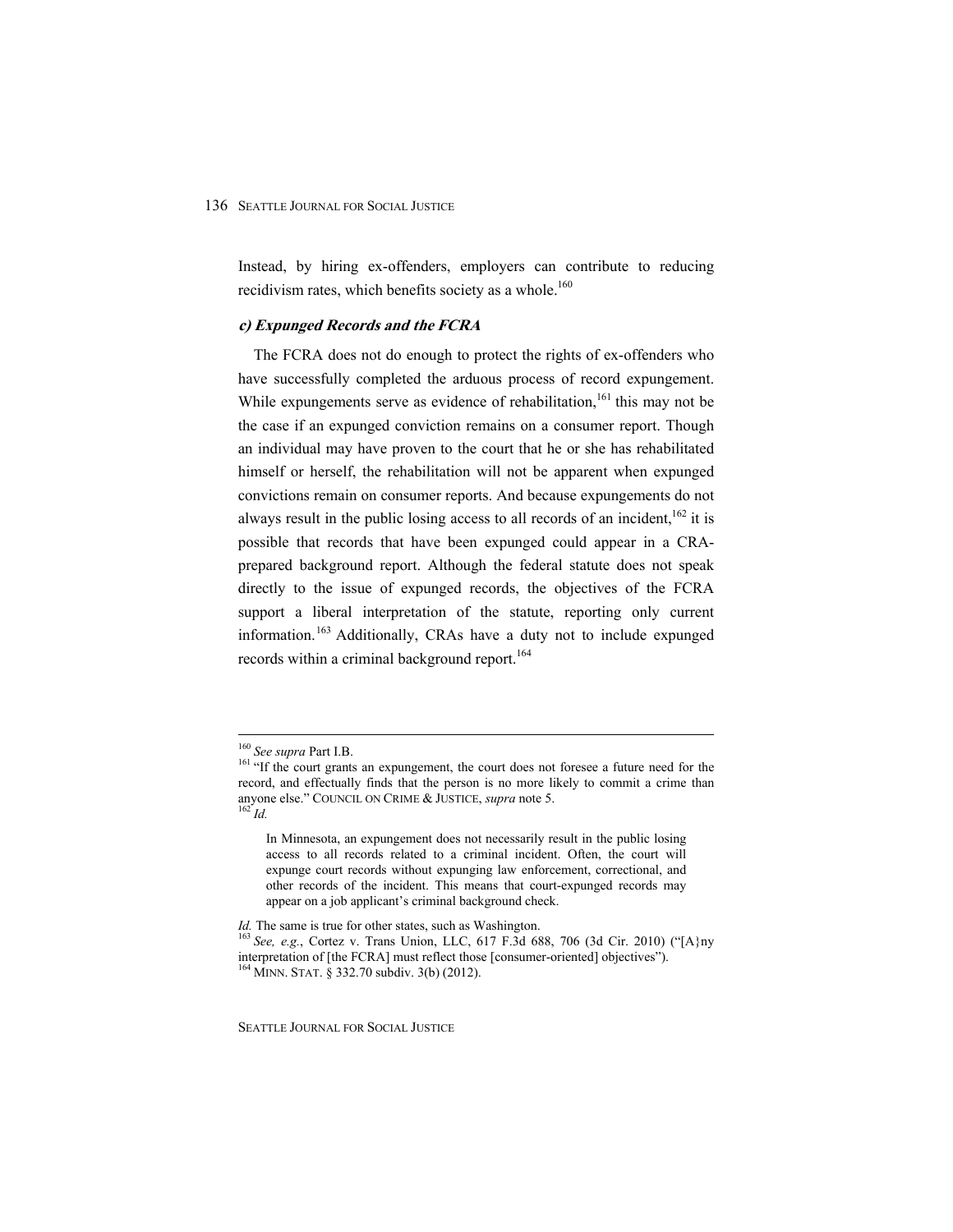A recent lawsuit spoke to the issue of expungements and the FCRA compliance. In *Henderson v. HireRight Solutions, Inc.*,<sup>165</sup> plaintiffs alleged that the CRA HireRight Solutions violated the FCRA because it reported records that had been expunged and failed to maintain procedures to ensure accuracy of records.<sup>166</sup> In Philadelphia, where the records were located, expunged records are generally hidden from public view within days of an expungement order.<sup>167</sup> Because the FCRA does not speak specifically to a CRA's duty to delete expunged records from a consumer report, it is likely that records of expunged offenses may continue to appear within CRAprepared background reports, as was the case in *Henderson*. Of course an applicant may initiate the FCRA's dispute process when such records wrongfully appear in a report,  $168$  but this process is not always a practical solution for job applicants.

## **2. Disputing Information in a Consumer Report: Is the Dispute Process Practical for Job Applicants?**

One of the main purposes of the FCRA in the context of employment is to give applicants an opportunity to dispute inaccurate information within their consumer reports.<sup>169</sup> While a good rule in practice, the realistic timing

<sup>165</sup> Henderson v. HireRight Solutions, No. 10-459, 2010 WL 2349661 (E.D. Pa. June 7, 2010).

<sup>&</sup>lt;sup>166</sup> The complaint alleged Defendant regularly and illegally reports criminal records that have been expunged by court order, so that the individual's criminal history appears more serious than it actually is. *Id.* at \*1.<br><sup>167</sup> Expungement procedures differ across states. Watstein, *supra* note 80, at 599. Though

not all states will physically destroy copies of criminal records, the Expungement Orders in this case directed the arresting agency to destroy all information relating to the expunged records and also "directed the Pennsylvania State Police to request that the Federal Bureau of Investigation return to them all records pertaining to the arrests, to be destroyed upon receipt." *Id.* This type of expungement order is likely not typical as expungement laws vary from state to state. *See generally* Watstein, *supra* note 80, at 599 (discussing various state approaches to expungement and sealing of criminal records). <sup>168</sup> See  $\delta$  611.

<sup>&</sup>lt;sup>169</sup> Section 611 of the statute outlines the process for disputing information in a consumer report.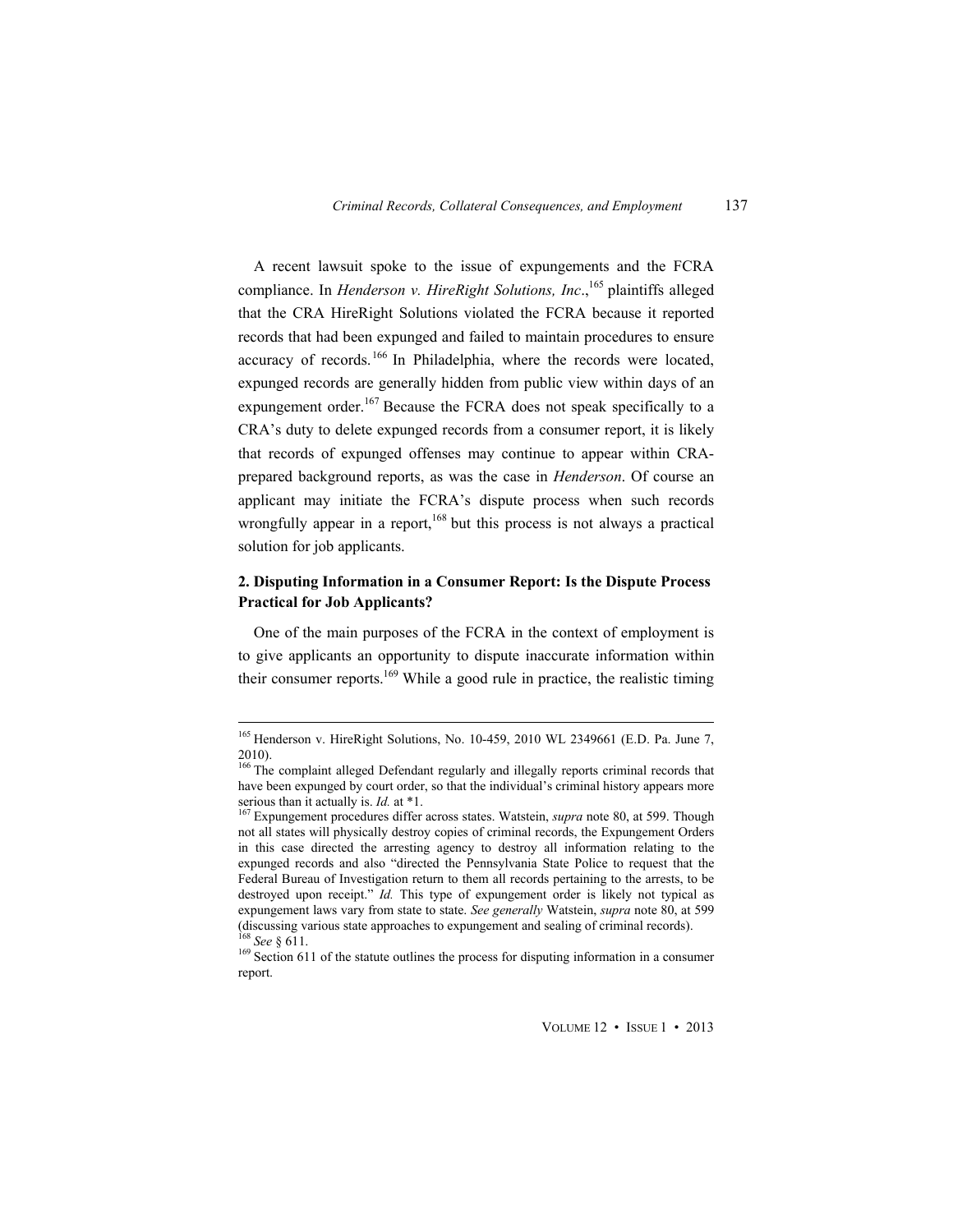of making hiring decisions may hinder an applicant's rights under the FCRA.<sup>170</sup> It is of the utmost importance that employers provide applicants with a reasonable amount of time to dispute their consumer reports after the report is provided and before adverse action is taken.<sup>171</sup> Unfortunately, the FCRA does not prescribe a time limit, and the little guidance there has been concerning what amount of time is reasonable for an employer to wait before taking adverse action is not very informative.

The FCRA is silent on this time frame, yet the FTC has stated that the period of time must be "reasonable."172 If an employer fails to give the applicant a reasonable period of time to dispute the information in the consumer report before denying employment based on the report, there is a potential claim of violating the pre-adverse action requirements of the FCRA. However, it is difficult to know what is reasonable, as it will depend on the circumstances in each case. Importantly, this cryptic window of time encompasses the heart of the FCRA as it is within this window that consumers may assert their rights and challenge information with a report.

The FTC released an opinion letter in 1997 concerning this timing issue.<sup>173</sup> In response to an attorney's question about what is reasonable, the FTC noted that there is no time given in the statute, but that five business days seemed reasonable.<sup>174</sup> Many other letters have been written in response

 $\overline{a}$ 

<sup>&</sup>lt;sup>170</sup> For additional information on the FCRA's dispute process see Fed. Trade. Comm'n, Report to Congress on the Fair Credit Reporting Act Dispute Process (2006), *available at* http://www.ftc.gov/os/comments/fcradispute/P044808fcradisputeprocessreporttocongress .pdf; Guerrero, *supra* note 153 (arguing that the process for submitting disputes is not adequate).<br><sup>171</sup> See supra Part III.A.

<sup>&</sup>lt;sup>172</sup> See FTC Staff Report, *supra* note 69, at 52.<br><sup>173</sup> Weisberg, *supra* note 99. <sup>174</sup> *Id.* The letter explained the following:

The final issue raised by your letter concerns the period of time that an employer must wait after supplying the materials required by Section 604(b), before taking adverse action, an issue on which the section is silent. You suggest a period of five business days from the date of the notice. Although the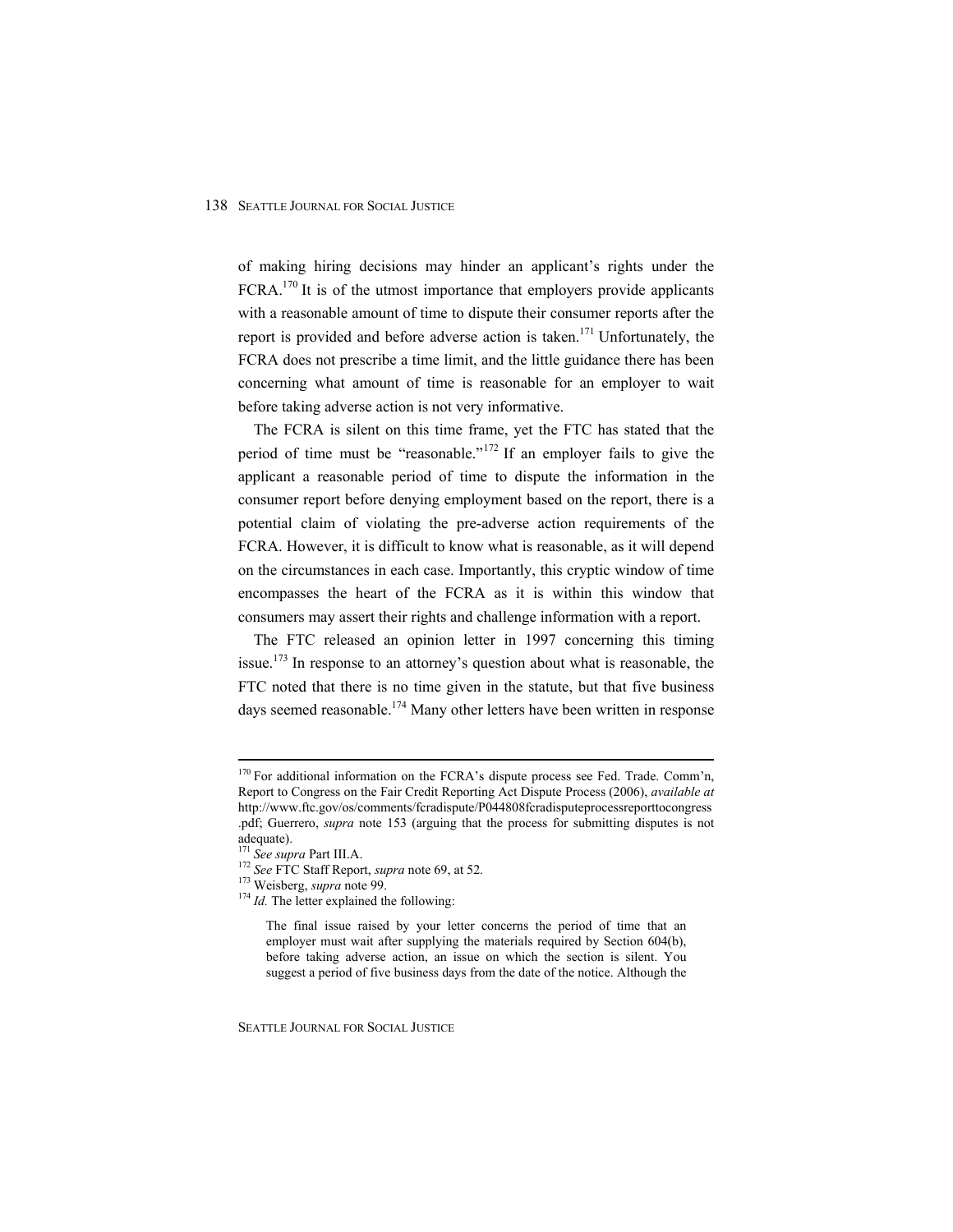to the same question, but the answer is always the same: the time must be reasonable, reasonableness depends on the circumstances, and employers should consult with their lawyers to determine what amount of time is reasonable in a particular situation.<sup>175</sup>

To further complicate the issue, a CRA usually has 30 days to complete an investigation when a consumer disputes the information within his or her background report.<sup>176</sup> This investigation includes at a minimum "checking with the original sources or other reliable sources of the disputed information and inform[ing] them of all relevant information and evidence submitted by the consumer as part of his or her dispute, stat [ing] the consumer's position, and then ask[ing] whether the source would confirm the information, qualify it, or accept the consumer's explanation."<sup>177</sup> The

*Id.* 

facts of any particular employment situation may require a different time, the five day period that you proposed appears reasonable.

<sup>&</sup>lt;sup>175</sup> See, e.g., Informal Staff Opinion Letter from the FTC to Harold R. Hawkey (Dec. 18, 1997), *available at* http://www.ftc.gov/os/statutes/fcra/hawkeycb.shtm ("The wording of Section 604(b) and its relation to Section 615(a) mandate that some period of time elapse between the pre-adverse action disclosure and the employment action that triggers the Section 615(a) adverse action notice. The law, however, does not set forth what specific procedures must be followed by employers. For example, the law is silent as to how long the employer must wait after making the Section 604(b) pre-adverse action disclosure before actually taking adverse action. Employers may wish to consult with their counsel so that they develop procedures that are appropriate, keeping in mind the clear purpose of the provision to allow consumers to discuss reports with employers or otherwise respond before adverse action is taken."); Informal Staff Opinion Letter from the FTC to Sidney F. Lewis (June 11, 1998), *available at* http://www.ftc.gov/os/statutes/fcra/lewis.shtm. "The amount of time that an employer should wait before taking adverse action will vary depending upon the circumstances, such as the nature of the job involved and the way that the employer does business. Employers may wish to consult with their counsel in order to develop procedures that are appropriate, keeping in mind the purpose of the provisions to allow consumers to discuss the report with employers before adverse action is taken." Informal Staff Opinion Letter from the FTC to Sidney F. Lewis (June 11,

<sup>1998),</sup> *available at* http://www.ftc.gov/os/statutes/fcra/lewis.shtm. 176 *See* FTC Staff Report, *supra* note 69, at 2 (discussing 1996 Amendments to FCRA

that required CRAs to complete an investigation within thirty days). 177 *See id.* at 76. *See also* Cortez v. Trans Union, 617 F.3d 688, 713 (3d Cir. 2010) ("Although the parameters of a reasonable investigation will often depend on the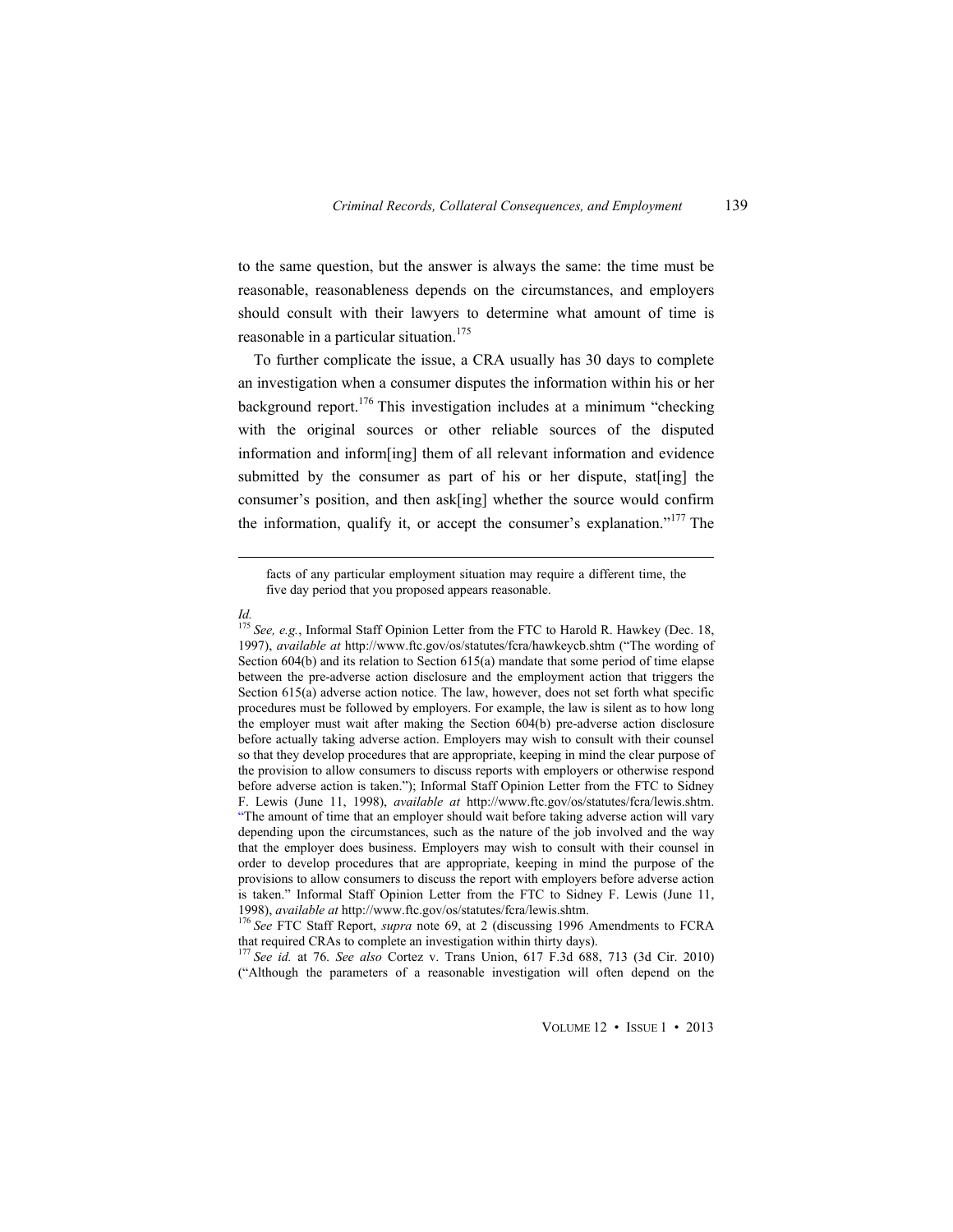timing required for a CRA to complete a satisfactory reinvestigation will likely take longer than what an employer considers to be a reasonable amount of time to wait before taking adverse action.

A recent state court decision, *Johnson v. ADP Screening & Selection Services*, elaborated on what amount of time is reasonable between preadverse action and adverse action.  $178$  Though the plaintiff-applicant had received notice of his rights under the FCRA, he wished to challenge the information in his consumer report.<sup>179</sup> When Johnson was disqualified from employment, he argued that the FCRA mandated the time between notice and adverse action must be reasonable, and that ten business days was not reasonable. The court disagreed, noting that Johnson's interpretation of the FCRA "would create untenable constraints on employers."<sup>180</sup>

From the above jurisprudence and FTC opinion letters, it appears that a reasonable time frame an employer must wait after initiating pre-adverse action procedures, and before taking adverse action, is somewhere between five and ten business days. This is nowhere near the 30 days that a CRA has to conduct a re-investigation when a consumer disputes information within her report.<sup>181</sup> Applicants and employers alike are left with an unclear answer about what amount of time is reasonable between pre-adverse action and adverse action.

#### *D. Suggestions for Employers*

It is important for employers to understand the weaknesses mentioned above in part because of an employer's obligation under the FCRA not to

circumstances of a particular dispute, it is clear that a reasonable reinvestigation must mean more than simply including public documents in a consumer report or making only a cursory investigation into the reliability of information that is reported to potential creditors.").

<sup>178</sup> Johnson v. ADP Screening & Selection Servs., 768 F. Supp. 2d 979, 983–84 (D. Minn. 2011).

<sup>&</sup>lt;sup>179</sup> *Id.* at 984. One of the mistakes was that the report incorrectly listed Johnson's race. *Id.* <sup>180</sup> *Id.* at 983. <sup>181</sup> See § 611(a).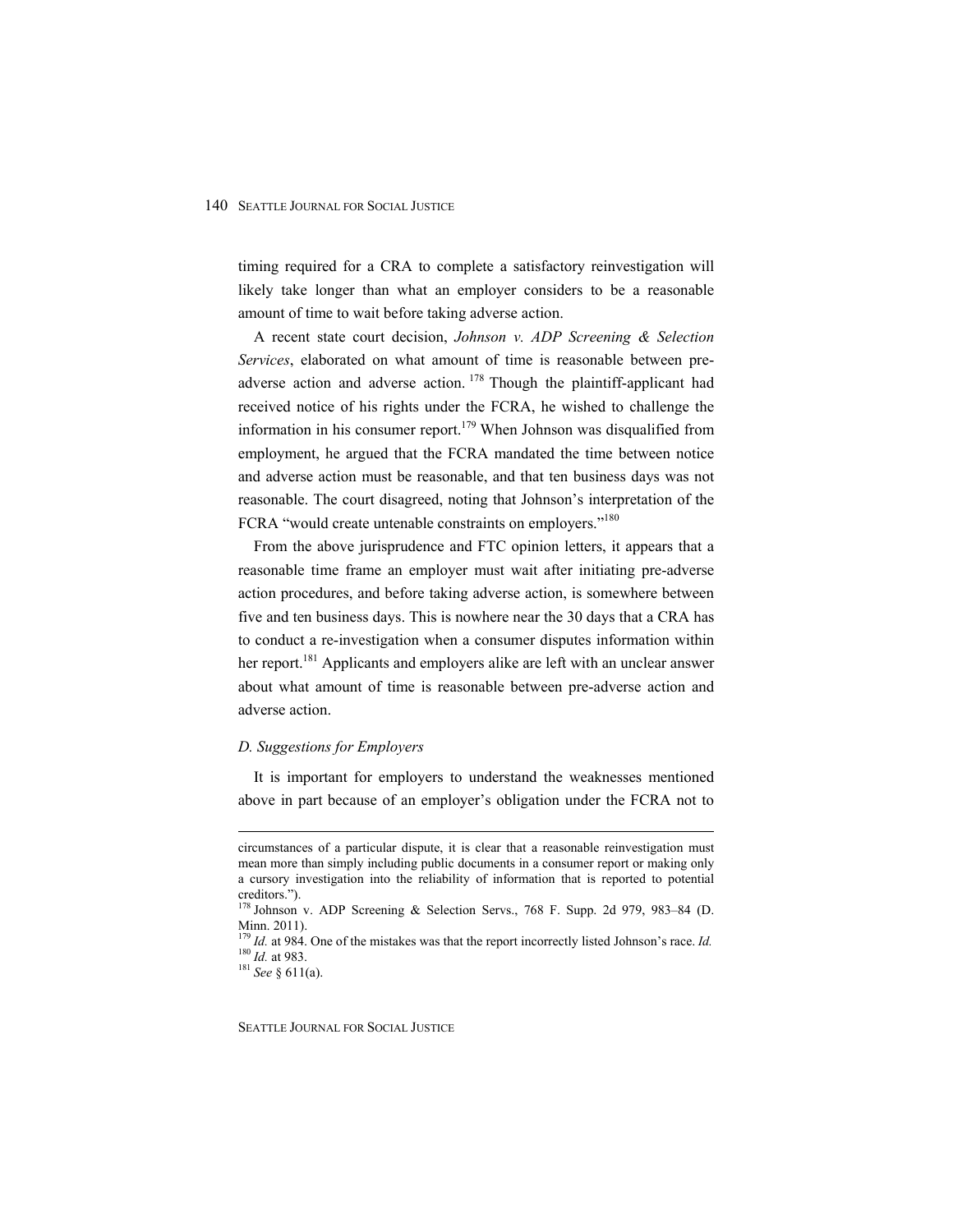violate any fair hiring laws.<sup>182</sup> If an employer makes an adverse decision based on an applicant's inaccurate or out of date background check, fair hiring laws may be implicated.

In making hiring decisions, employers should consider whether a background check should be a part of the hiring process, and if so, the employer should appropriately tailor the background check to search for only the necessary information (crimes of dishonesty, crimes within the last seven years, or convictions only).  $183$  If an employer does conduct a background check, compliance with the FCRA and other laws is necessary. Employers should also keep in mind that many CRA-prepared reports may contain errors.<sup>184</sup> Applicants should be given a chance not only to dispute information within a criminal background report, but also to explain it.

## IV. TITLE VII MAY BAN THE USE OF CRIMINAL AND ARREST RECORDS TO SCREEN APPLICANTS

This Section describes how criminal records screening of job applicants may create liability for employers under Title VII. This Section describes the elements of disparate impact claims, as well as the EEOC's interpretation of the doctrine. This Section closes with recommendations for the EEOC to update the guidelines to provide more substantial policy solutions to the problem of overzealous use of criminal background checks.

*A. Violations of Title VII require that i) an Employer's Practice ii) has a Disparate Impact iii) on a Protected Class iv) Without a Business Necessity Defense* 

Title VII of The Civil Rights Act of 1964 protects certain classes of individuals from discrimination in employment decisions.<sup>185</sup> Employers

 $\overline{a}$ 

VOLUME 12 • ISSUE 1 • 2013

<sup>&</sup>lt;sup>182</sup> § 604(b)(1). *See also* FTC Staff Report, *supra* note 69, at 50. <sup>183</sup> In Minnesota, employers are protected from hiring liability in many instances. *See* MINN. STAT. § 181.981 subdiv. 1 (2012). 184 *See supra* Part III.D.1.a. 185 42 U.S.C. § 2000e *et seq.* (1982).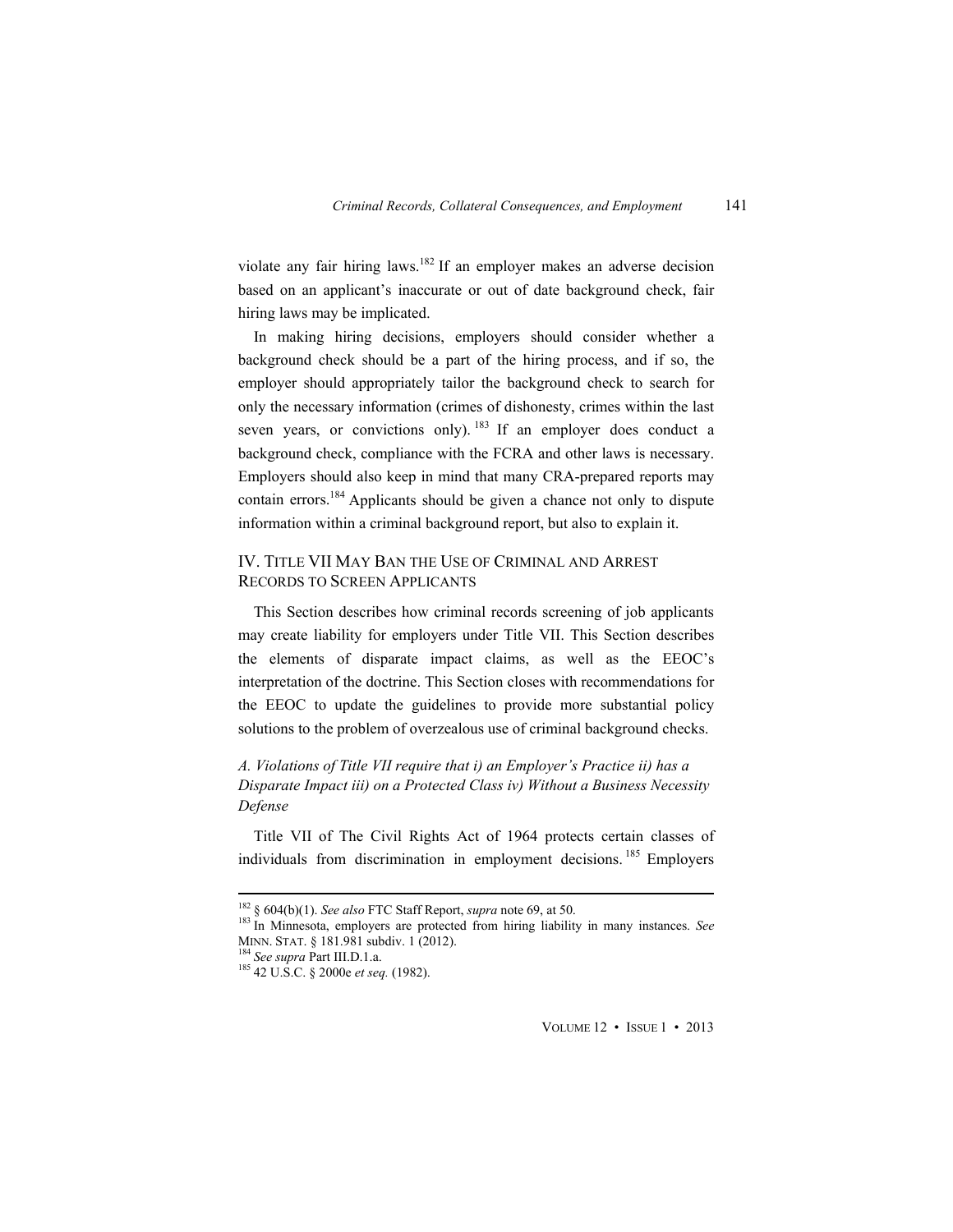who use criminal records to screen applicants risk violating Title VII because of the disparate impact that rejecting persons with records from employment has on people of color.<sup>186</sup> In brief, three basic components make up a claim for disparate impact under Title VII. First, a plaintiff must make a prima facie showing that an employer "uses a particular employment practice that causes a disparate impact on the basis of race, color, religion, sex, or national origin."<sup>187</sup> Next, the burden of production shifts to the employer to show that there is a business necessity behind the requirement. <sup>188</sup> Finally, the plaintiff can rebut the employer's business necessity claim by showing that either the practice is not job related or that a less discriminatory means is available.<sup>189</sup> The two major issues that tend to arise revolve around fulfilling the plaintiff's burden of production to prove a prima facie case of disparate impact and the employer's defense of business necessity.<sup>190</sup>

## **1. More Than One Incident of Record Screening is Usually Required to Show an Employment Policy or Practice**

A plaintiff must point to an employment practice that, although facially non-discriminatory, has a disparate impact. 191 Denying individuals with criminal records employment opportunity is an employment practice under

 $\overline{a}$ 

<sup>&</sup>lt;sup>186</sup> U.S. Equal Emp't Opportunity Comm'n, Consideration of Arrest and Conviction Records in Employment Decisions Under Title VII of the Civil Rights Act of 1964, *available at* http://www.eeoc.gov/laws/guidance/arrest\_conviction.cfm. [hereinafter 2012 EEOC Guidelines].<br> $^{187}$  42 U.S.C. § 2000e-2(k)(1)(A)(i).

<sup>&</sup>lt;sup>188</sup> *Id.* If the employer can show that the disparity is not a result of the employment practice, or that no disparity actually exists, it may be unnecessary to go through the business necessity analysis. 42 U.S.C. § 2000e-2(k)(1)(B)(ii).<br><sup>189</sup> Griggs v. Duke Power Co., 401 U.S. 424 (1971).<br><sup>190</sup> *See infra* Part IV.A.2-3.<br><sup>191</sup> 42 U.S.C. § 2000e-2(k)(1)(A)(i). If the practice is facially discr

disparate treatment is the proper cause of action. *See* Int'l Bhd. Teamsters v. U.S., 431 US 324, 335 n.15 (1977) (discussing difference between disparate treatment and disparate impact).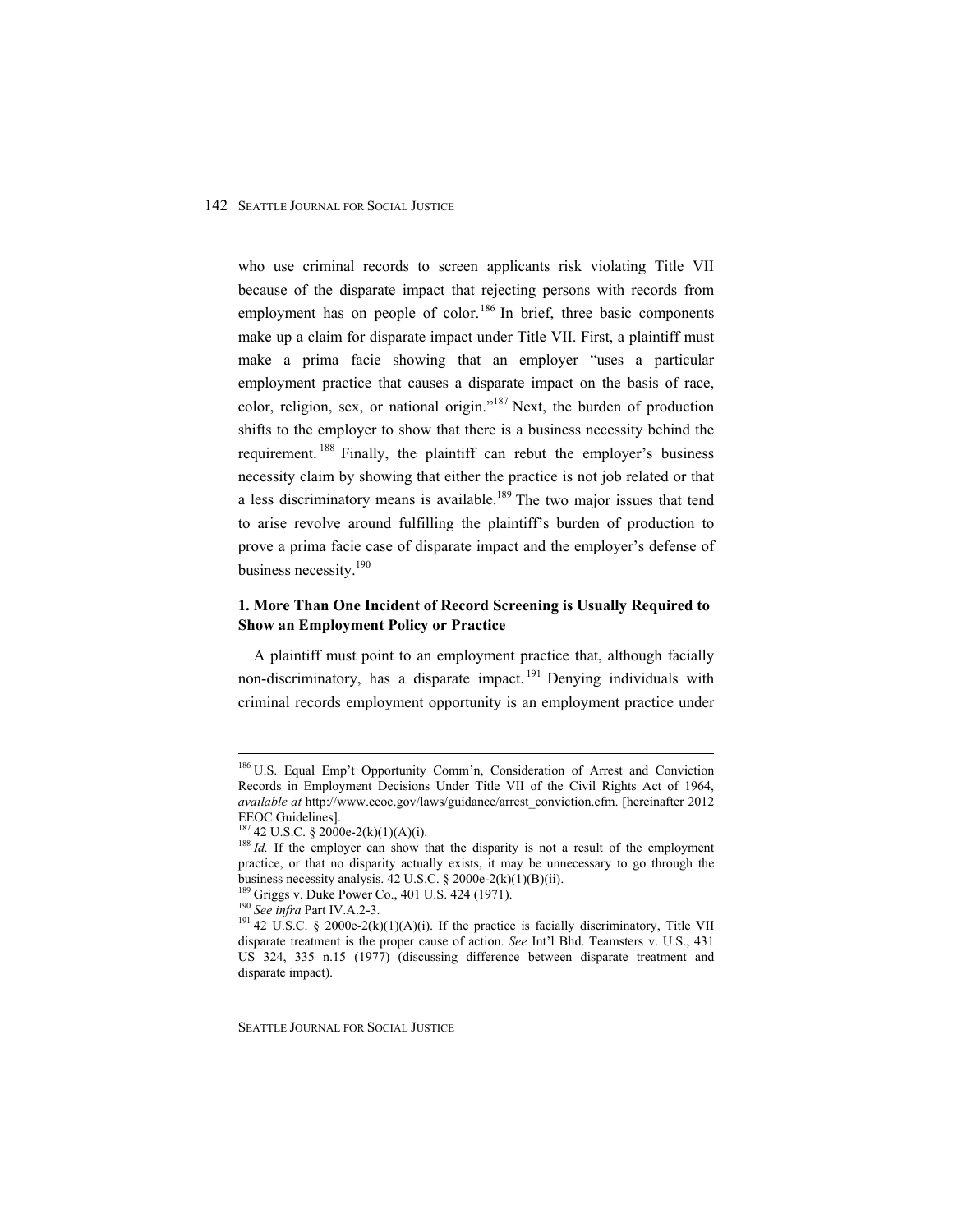Title VII.<sup>192</sup> Generally, a plaintiff must show that others have been treated in the same way.193 Isolated incidents may not be employment practices for purposes of Title VII.<sup>194</sup>

## **a) After-Acquired Evidence Like Application Fraud or Dishonesty Can Limit Damages But Not Act as a Defense**

The biggest danger at this initial stage of disparate impact litigation is that many applicants fail to disclose whether they have a criminal conviction. This issue is referred to as after-acquired evidence, meaning evidence "of the employee's or applicant's misconduct or dishonesty which the employer did not know about at the time it acted adversely to the employee or applicant."<sup>195</sup>

Some courts have barred claims where applicants fail to disclose their record on their applications.<sup>196</sup> In *Avant v. Bell*, the applicant, a black man, failed to disclose a petty larceny conviction in an employment application.<sup>197</sup> The employer later discovered the record and rejected the applicant as a result of his intentional omission.<sup>198</sup> The court found that the plaintiff in *Avant* was not aggrieved by a policy that rejected those with criminal records, but only by the employer's policy of rejecting persons who commit fraud on their applications.<sup>199</sup> The plaintiff in *Avant* stated that Blacks are arrested and convicted more than Whites, but this was not enough to make a prima facie case because he would have to show that

 $\overline{a}$ 

VOLUME 12 • ISSUE 1 • 2013

<sup>&</sup>lt;sup>192</sup> See 2012 EEOC Guidelines *supra* note 186.<br><sup>193</sup> See Wynn v. Columbus Mun. Sch. Dist., 692 F. Supp. 672 (D. Miss. 1988) (rejecting a claim brought by a female who was denied a position as a director because to be qualified she needed to have a job only filled by men).<br><sup>194</sup> See id.

<sup>&</sup>lt;sup>195</sup> West v. The Salvation Army, 07-10269, 2007 WL 1839984, at \*4 n.2 (E.D. Mich. June 27, 2007).

<sup>196</sup> *See*, *e.g.*, Avant v. S. Cent. Bell Tel. Co., 716 F.2d 1083, 1087 (5th Cir. 1983); *see also* E.E.O.C. v. Carolina Freight Carriers Corp., 723 F. Supp. 734, 748 (S.D. Fla 1989). <sup>197</sup> *Avant*, 716 F.2d at 1087. <sup>198</sup> *Id.* 198 *Id.* 199 *Id.* 198 *Id.* 198 *Id.* 198 *Id.*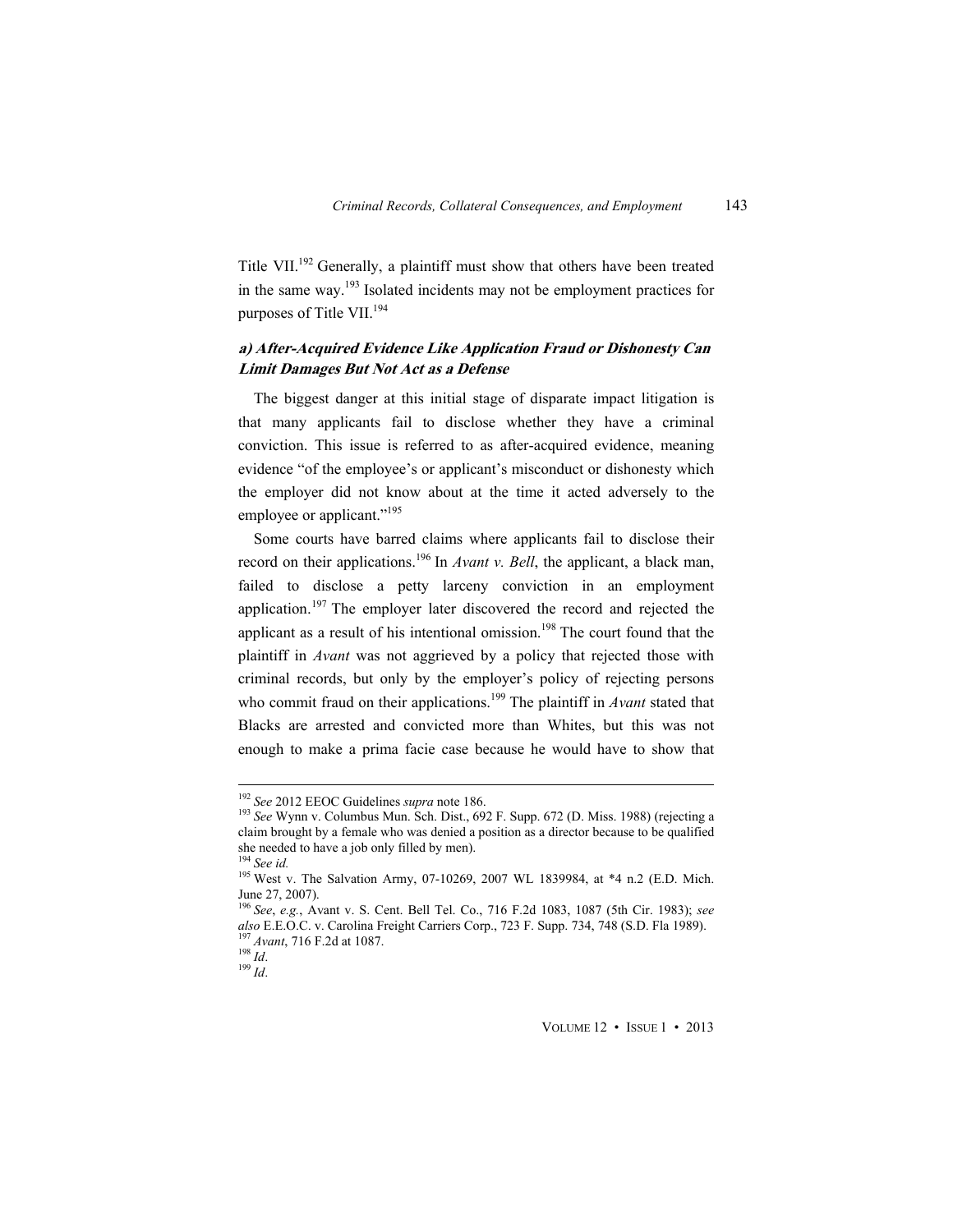Blacks fail to disclose criminal convictions on their applications more than Whites.<sup>200</sup>

However, cases like *Avant* are outliers in most jurisdictions. Dismissal would likely only occur where an applicant lies about, rather than omits, their record. Although, if the employer rejects all applicants for failing to answer any question on a job application, the employer may succeed in a dismissal for disparate impact, but the employer would have to show that either the employer rejects *all* incomplete applications or the employer may be faced with a disparate treatment claim.<sup>201</sup> If the employer only rejected applications that failed to answer a question about a criminal record, it would have to prove business necessity as discussed in Part IV.A.3.

Generally, after-acquired evidence can only be used to limit damages and may not act as a defense to a Title VII claim.<sup>202</sup> The Supreme Court articulated in *McKennon v. Nashville Banner Pub. Co* that after-acquired evidence can be used to limit a plaintiff's damages when the severity of wrongdoing uncovered by the after-acquired evidence could have affected the employer's decision to reject the applicant.<sup>203</sup> In *McKennon*, a secretary took home confidential records and showed them to her husband.<sup>204</sup> After being terminated for another reason she brought a discrimination suit under the Age Discrimination in Employment Act.<sup>205</sup> The court remanded for the lower court to reduce damages if "the wrongdoing was of such severity that the employee in fact would have been terminated on those grounds alone if the employer had known of it."<sup>206</sup>

 $10^{200}$  *Id.* 

<sup>&</sup>lt;sup>201</sup> See infra Part IV.A.3.<br><sup>202</sup> Waag v. Thomas Pontiac, Buick, GMC, Inc., 930 F. Supp. 393, 408 (1996); Walters v. U.S. Gypsum Co., 537 N.W.2d 708, 710 (1995) (discussing the split and resolution by McKennon).

<sup>&</sup>lt;sup>203</sup> McKennon v. Nashville Banner Pub. Co., 513 U.S. 352, 362–63 (1995).<br><sup>204</sup> *Id.* at 355.<br><sup>205</sup> *Id.* 206 *Id.* at 362-63.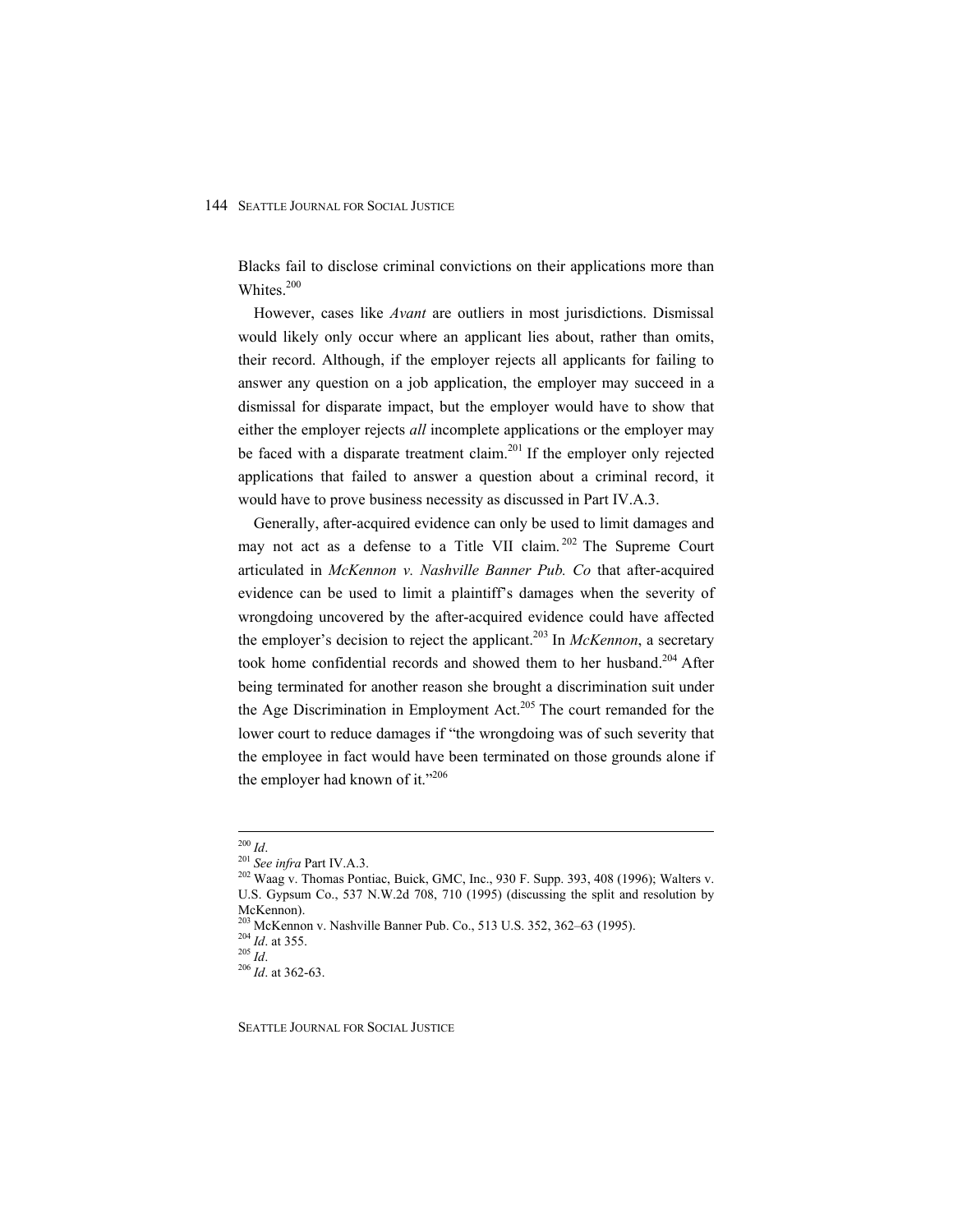#### **2. Statistics Usually Support a Prima Facie Case of Disparate Impact**

Disparate impact is most often established when an employer's hiring or promotion rates reflect a high statistical disparity in the percentage of nonwhite job applicants rejected for white applicants.<sup>207</sup> However, three issues must be examined before determining whether disparate impact exists: the scope of the comparison group, the level of disparity, and the causal link between the practice and disparity.<sup>208</sup>

## **a) What is the Comparison Group?**

The choice of a comparison group can greatly affect whether a plaintiff can make a prima facie case for discrimination. The EEOC (interpreting *Green*) has found that three statistical methods may determine disparate impact.<sup>209</sup> The comparison group may differ depending on the statistical method used. Minority representation in an employer's applicant flow is generally preferred in cases involving criminal or arrest records.<sup>210</sup> But an employer's workforce has been compared to both qualified persons in the relevant labor market and the general population in successful disparate impact claims.<sup>211</sup> However, employers can avoid liability if they can offer a more relevant comparison group that fails to reflect a statistical disparity.<sup>212</sup>

<sup>&</sup>lt;sup>207</sup> Although, Title VII also protects whites from adverse employment action based on race. *See* Ricci v. DeStefano, 557 U.S. 557, 593 (2009).<br><sup>208</sup> *See infra* Part VI.A.2.a-c.<br><sup>209</sup> 2012 EEOC Guidelines, *supra* note 186 (citing Green v. Mo. Pac. R. Co., 523 F.2d

<sup>1290, 1293 (8</sup>th Cir. 1975)).

<sup>210</sup> *See* Michael Connett, *Employer Discrimination Against Individuals with A Criminal Record: The Unfulfilled Role of State Fair Employment Agencies*, 83 TEMP. L. REV.

<sup>&</sup>lt;sup>211</sup> See Gregory v. Litton Sys., Inc., 316 F. Supp. 401, 403 (C.D.Cal.1970), *aff'd*, 472 F.2d 631 (9th Cir. 1972) (citing national arrest statistics showing that blacks suffered a disproportionately high percentage of arrests).

<sup>212</sup> *See, e.g.,* Matthews v. Runyon, 860 F. Supp. 1347, 1357 (E.D. Wisc. 1994) (finding that just because blacks in Milwalkee are arrested more than whites is not enough to make a prima facie case).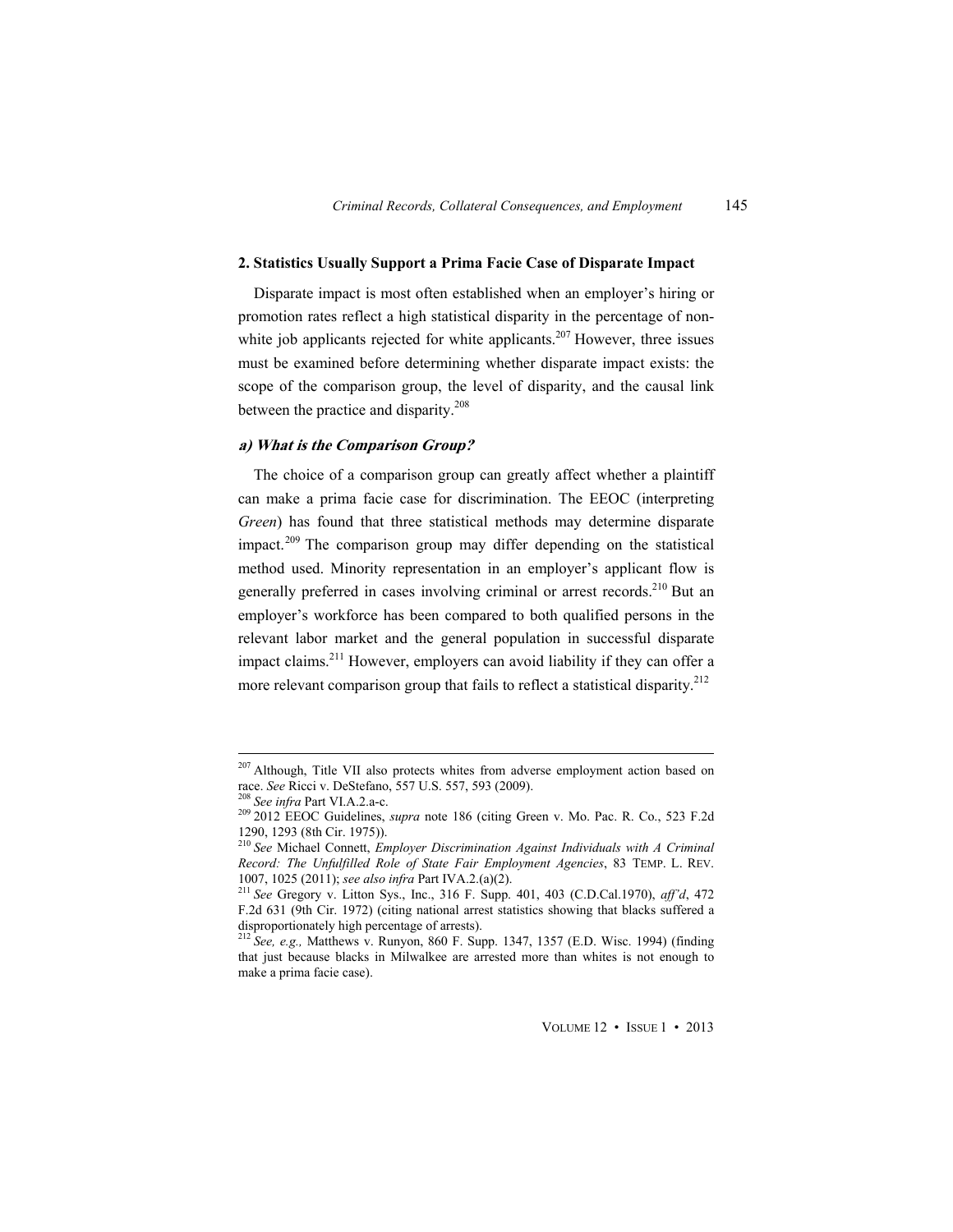(1) The Labor Market: Whether a Protected Class in the Area Would be Excluded by the Use of Criminal Records Screening at a Significantly Higher Rate Than Whites

In *Green v. Missouri Pacific Railroad Company*, the Eighth Circuit held that a disproportionate racial impact could be established by three statistical methods.<sup>213</sup> This approach has been adopted by the EEOC as a general policy.214 First, a court may determine "whether blacks as a class . . . are excluded by the employment practice in question at a substantially higher rate than whites."<sup>215</sup> In terms of criminal records, this method requires a court to examine, in a relevant area, the percentage of minority applicants who would be eligible for a job and the percentage of Whites who were eligible for the same job after passing the background check. In the past, these statistics were generally quite broad.<sup>216</sup> However, an employer will likely dispute this broad level of statistics and will try to point to a more relevant comparison pool, which can rebut the prima facie case. $217$ 

The first landmark case on criminal records and Title VII provided an illustration of this comparison group by citing national statistics that Blacks are arrested at a much higher rate than Whites.<sup>218</sup> In *Gregory*, the plaintiff applied for and was accepted to a position as a mechanic, after which the employer required the applicant to disclose all previous arrests prior to starting work.<sup>219</sup> After disclosing his arrest record, the defendant retracted

 $\overline{a}$ 

<sup>&</sup>lt;sup>213</sup> Green v. Mo. Pac. R.Co.,523 F.2d 1290, 1293 (8th Cir. 1975).<br><sup>214</sup> See 2012 EEOC Guidelines, *supra* note 186.<br><sup>215</sup> Green, 523 F.2d at 1293 (citing Griggs v. Duke Power Co., 401 U.S. at 430 n. 6) (finding only 12 percent of black males had completed high school while 34 percent of white males had done so); Gregory v. Litton Systems, Inc., 316 F. Supp. 401, 403 (C.D.Cal. 1970), *aff'd*, 472 F.2d 631 (9th Cir. 1972) (citing national arrest statistics showing that blacks suffered a disproportionately high percentage of arrests). 216 *See Gregory*, 316 F. Supp. at 403. 217 *See* Dothard v. Rawlinson, 433 U.S. 321 (1977); Int'l Bhd. of Teamsters v. United

States, 431 U.S. 324 (1977); *see also infra* notes 220–23 and accompanying text. 218 *Gregory*, 316 F. Supp. at 403. 219 *Id*.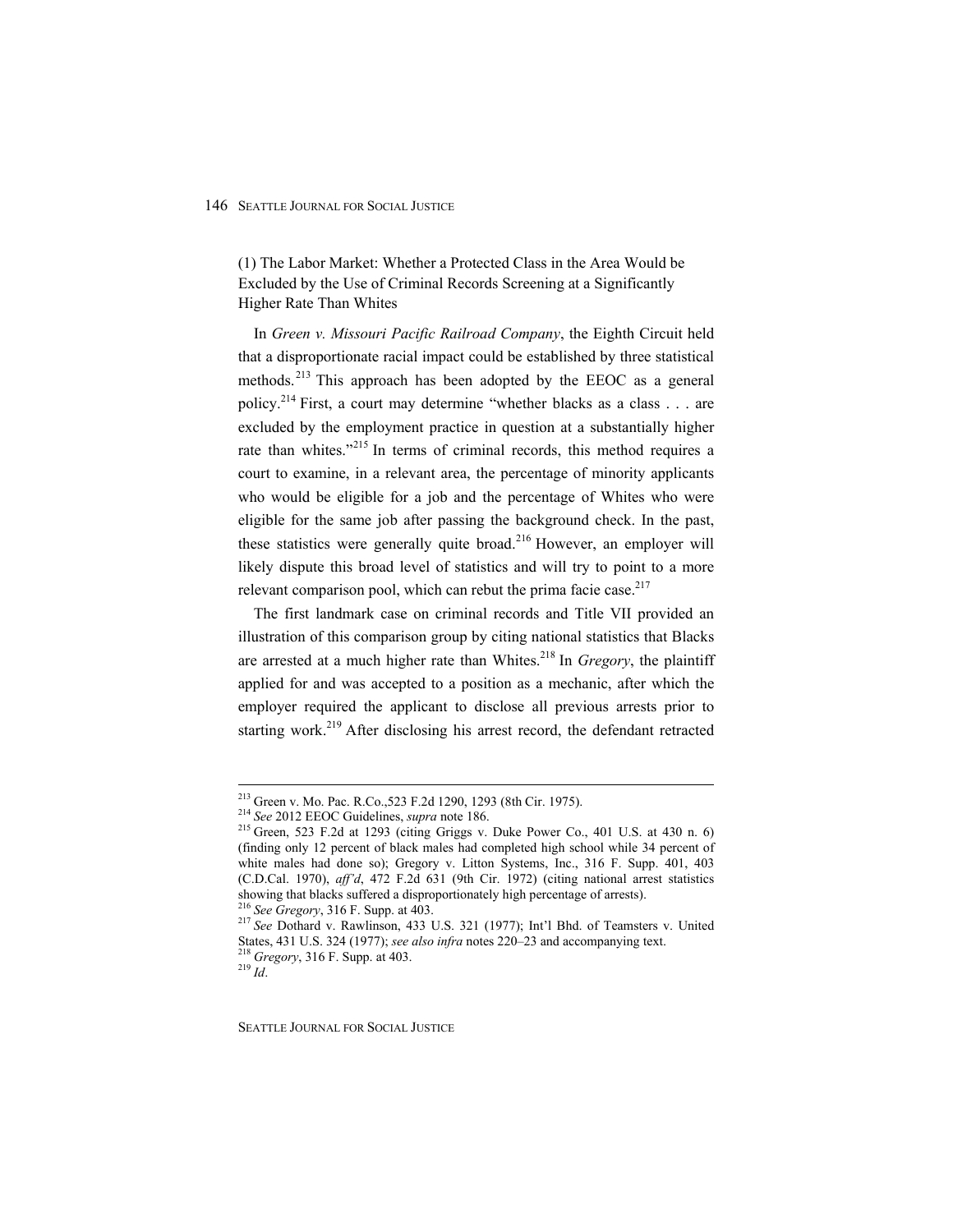the offer of employment.<sup>220</sup> The plaintiff prevailed on a Title VII suit.<sup>221</sup> The court in *Gregory* found that, in light of the disproportionate arrest levels, a blanket ban on individuals with arrest statistics would have an unlawful disparate impact on blacks.<sup>222</sup>

Since *Gregory*, disparate impact litigation has become significantly more complex. Now courts generally prefer very specific statistical pools in Title VII cases and scrutinize data for over or under inclusivity.<sup>223</sup> In fact, from the early 1980s to the early 2000s, the success of disparate impact litigation has declined from 48 to 12 percent.<sup>224</sup> Although *Gregory* suggests that state or national statistics showing that Blacks or Hispanics have higher arrest or criminal conviction rates would support a prima facie case of disparate impact, plaintiffs must be willing to amend their complaints and perform additional research if the defendant can show that a more relevant statistical group exists.225

(2) Applicant Flow Data: the Percentage of a Protected Group that is Actually Excluded by Criminal Records Screening by a Specific Employer

A second alternative for the comparison group is applicant flow data. This is defined as "the percentage of black and white job applicants actually excluded by the employment practice." $^{226}$  In other words, the court would determine if a protected racial class would not be eligible for a job at substantially higher rates than Whites.

VOLUME 12 • ISSUE 1 • 2013

 $^{220}$  Id.

<sup>&</sup>lt;sup>221</sup> *Id.* <sup>222</sup> *Id.* <sup>222</sup> *Id.* <sup>222</sup> *Id.* <sup>223</sup> *See* New York City Transit Auth. v. Beazer, 440 U.S. 568, 585–86 (1979); *see also infra* notes 220–23 and accompanying text. <sup>224</sup> Connett, *supra* note 210, at 1026.

<sup>&</sup>lt;sup>225</sup> Linda Lye, *Title VII's Tangled Tale: The Erosion and Confusion of Disparate Impact and the Business Necessity Defense*, 19 BERKELEY J. EMP. & LABOR L. 315, 343 (1998) ("courts frequently subject these data to stringent review, and often ultimately reject them"). <sup>226</sup> *Id*.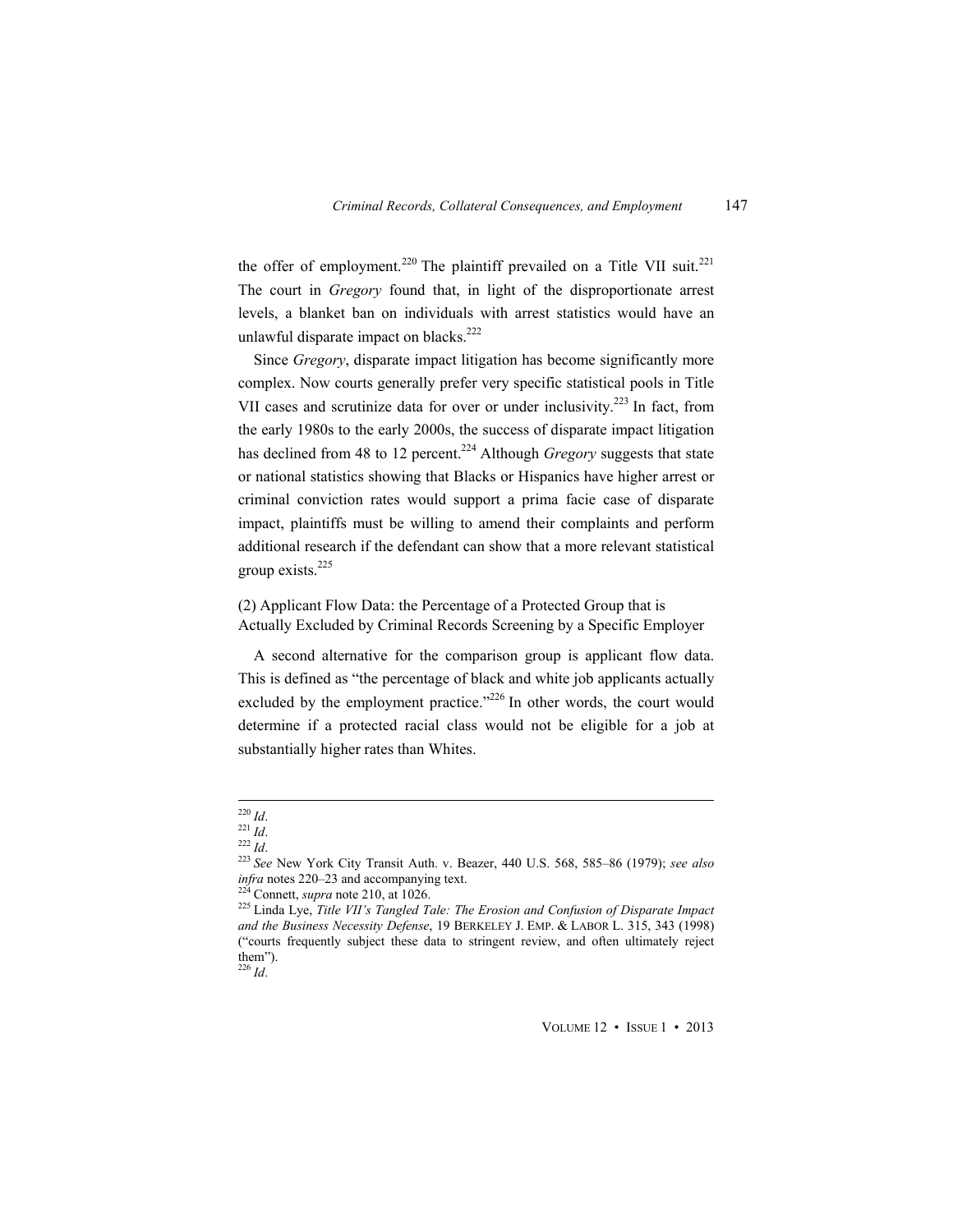In *Green v. Missouri Pacific Railroad Company,* an employer used conviction records for all crimes other than a traffic offense to disqualify applicants.<sup>227</sup> The plaintiff compared the number of black applicants thereby excluded to the number of white applicants excluded to successfully prove a prima facie case:

[Defendant's] records of employment applications at its corporate headquarters during the period from September 1, 1971, through November 7, 1973, disclose that 3,282 blacks and 5,206 whites applied for employment. Of these individuals, 174 blacks (5.3 percent of the black applicants) and 118 whites (2.23 percent of the white applicants) were rejected because of their conviction records. Thus, statistically, the policy operated automatically to exclude from employment 53 of every 1,000 black applicants but only 22 of every 1,000 white applicants. The rejection rate for blacks is two and one-half times that of whites under this policy.<sup>228</sup>

This method of looking at who was actually screened is often helpful because it only requires statistics from a single employer.

The other methods require evidence compiled by experts of the labor market or geographical area, which can be difficult to ascertain and expensive to collect. In some instances, however, single-employer evidence may be just as difficult to compile if an employer's hiring records are not well organized. For example, the employer might fail to record whether an applicant was rejected due to being unqualified or because the person had a criminal record. The applicant flow method is most easily applied to cases where a record was an automatic ban to employment because if a criminal record were only a factor in an employment decision,<sup>229</sup> a plaintiff would

<sup>&</sup>lt;sup>227</sup> Green, 523 F.2d at 1293.

<sup>228</sup> *Id.* 229 Such blanket ban policies are also most likely to violate title VII. Field v. Orkin 229 Such blanket ban policies are also most likely to violate title VII. Field v. Orkin Extermination Co., No. Civ. A. 00-5913, 2002 WL 32345739, at \*1 (E.D. Pa. Feb. 21, 2002) ("[A] blanket policy of denying employment to any person having a criminal conviction is a [*per se*] violation of Title VII.").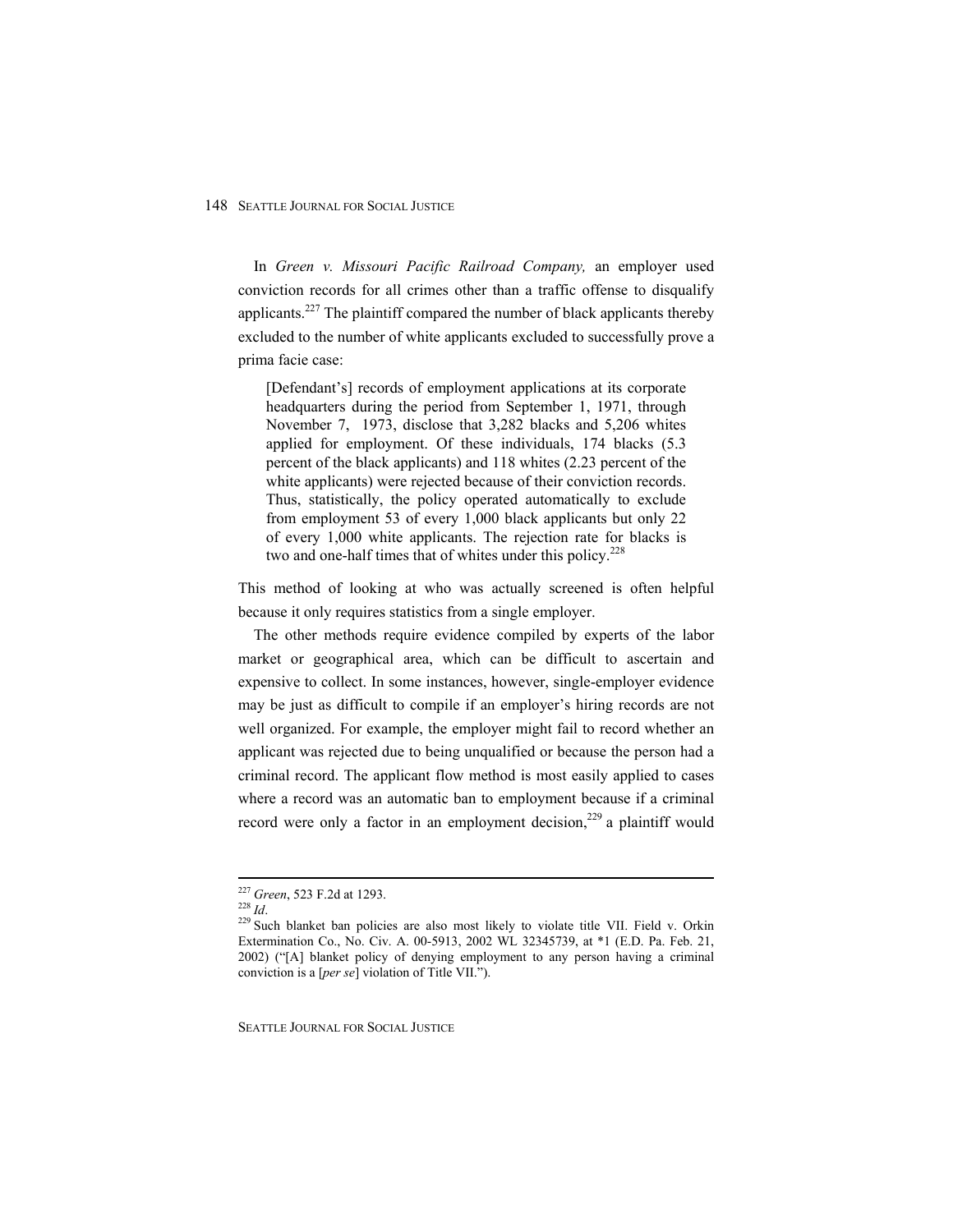have to engage in a more intensive analysis of the employer's records and hiring decision rationale.<sup>230</sup>

Another problem with applicant flow data, albeit theoretical, is that courts generally favor looking into the relevant and qualified labor market rather than at the people who are applying to a single employer because the employer, to some extent, lacks control over who applies for open positions.231 Additionally, courts have not rejected a prima facie case for the sole reason that it did not take into account the very specific labor market level of comparison instead of applicant flow data. In fact, it appears courts favor applicant flow data. $^{232}$ 

(3) The General Population: Whether the Percentage of Protected Class Members Employed by a Company is Much Smaller than the Population of that Class in the Area

The third alternative is to look at "the level of employment of [people of color] by the company . . . in comparison to the percentage of [people of color] in the relevant geographical area." $^{233}$  This statistical method, in many circumstances, is the weakest evidence on which to base a prima facie case because general population statistics typically do not take into account whether a person was qualified for a job.<sup>234</sup> However, if this method is used, a plaintiff would want to compare the number of qualified minorities in the labor market to the number of minorities employed rather than just comparing the number of minorities in the broader geographic area to the number of minorities.<sup>235</sup> Unless the job in question is unskilled, general

 $\overline{a}$ 

VOLUME 12 • ISSUE 1 • 2013

<sup>230</sup> In light of this complication enforcement policies should focus on blanket bans. *See infra Part IV.E.*<br>
<sup>231</sup> *See infra notes* 223 and accompanying text.<br>
<sup>232</sup> *See Connett, supra note* 210, at 1025.<br>
<sup>234</sup> *See, e.g.*, Dothard v. Rawlinson, 433 U.S. 321 (1977); Int'l Bhd. of Teamsters v.

United States, 431 U.S. 324 (1977).

<sup>235</sup> *See* Wards Cove Packing Co. v. Antonio, 490 U.S. 642, 649 (1989) ("It is such a comparison—between the racial composition of the qualified persons in the labor market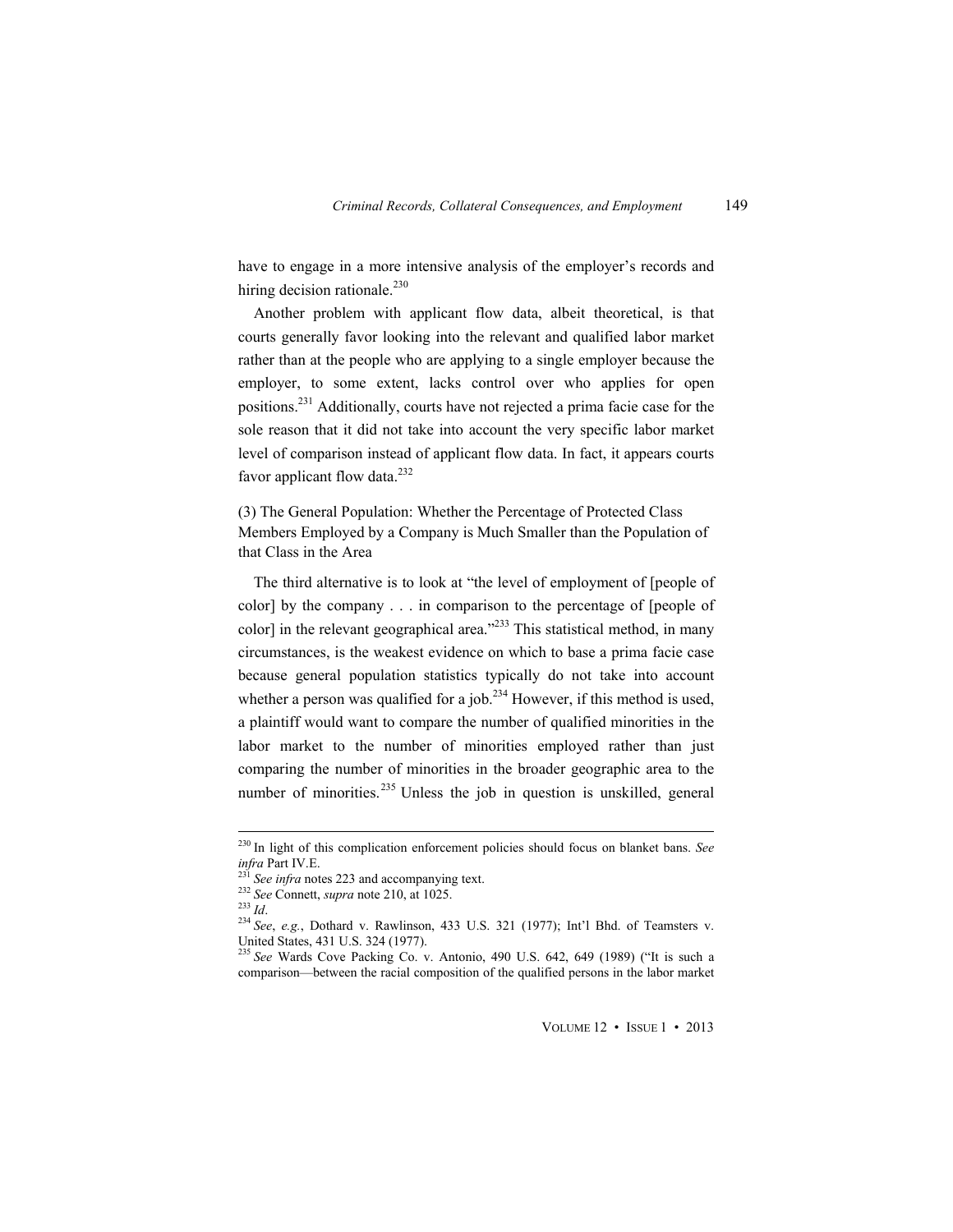population figures may be irrelevant if the number of qualified minorities in the geographic area is relatively low. $236$ 

This final type of statistical proof may be more probative in pattern or practice disparate treatment litigation. Disparate treatment would include cases in which people of color, but not Whites, with criminal records were rejected. This proof could, theoretically, be used to establish a prima facie case where an employer uses criminal records to screen unskilled jobs, but the employer keeps poor records *and* the plaintiff is unable to present reliable statistics regarding the rate of arrests and convictions of the protected class in state or relevant labor market.

#### **b) How Much Disparity Constitutes Disparate Impact?**

After the comparison group is selected, a court must determine whether the disparity represents an unlawful disparate impact. Bright-line statistical cut offs do not determine whether a disparity rises to the level of disparate impact. All that is required is that the practice "selects applicants for hire or promotion in a racial pattern significantly [different] from that of the pool of applicants."237

The EEOC focuses its enforcement efforts on employers who employ a "selection rate for any race, sex, or ethnic group which is less than eighty percent (80%) of the selection rate for the group with the highest selection rate."<sup>238</sup> This rule of thumb is not a legal test of whether disparate impact exists, but a disparity at this level indicates that a disparate impact is

and the persons holding at-issue jobs—that generally forms the proper basis for the initial inquiry in a disparate impact case.").

<sup>236</sup> *See Int'l Bhd. of Teamsters*, 431 U.S. at 324 ("So it is almost exclusively in cases of jobs involving a relatively low skill level, where a large proportion of the general population is qualified to apply for the position and the racial composition of the available work force will mirror that of the general population, that comparison with gross population figures will have a high probative value.").<br><sup>237</sup> Albemarle Paper Co. v. Moody, 422 U.S. 405 (1975).

<sup>&</sup>lt;sup>238</sup> Adoption of Questions and Answers To Clarify and Provide a Common Interpretation *of the Uniform Guidelines on Employee Selection Procedures*, Fed. Register (Mar. 2, 1979), http://www.eeoc.gov/policy/docs/qanda\_clarify\_procedures.html.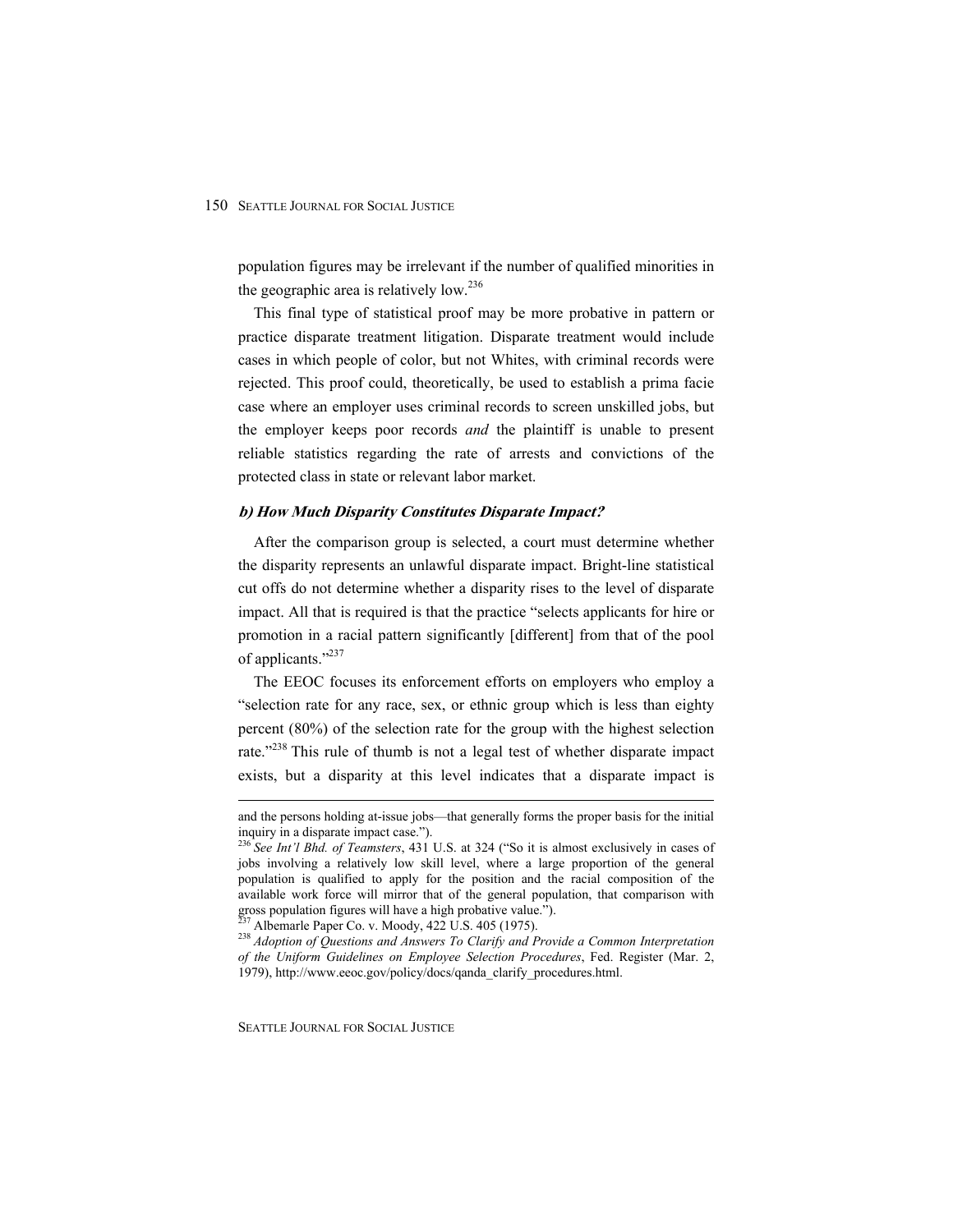likely.<sup>239</sup> Because Blacks and several other minorities have conviction and arrest rates much higher than Whites, blanket exclusions of persons with criminal backgrounds almost always have a disparate impact on these groups. 240 However, an employer may rebut a prima facie showing of disparate impact by presenting more specific or more current statistics from the narrower region or applicant pool. $241$ 

#### **c) Proving that the Screening and Disparity are Linked**

The 1991 Civil Rights Amendment states that the complaining party "shall demonstrate that each particular challenged employment practice causes a disparate impact."<sup>242</sup> *Wards Cove* significantly elaborated on this issue:

[Plaintiffs] also have to demonstrate that the disparity they complain of is the result of one or more of the employment practices that they are attacking, specifically showing that each challenged practice has a significantly disparate impact on employment opportunities for whites and nonwhites. To hold otherwise would result in employers being potentially liable for 'the myriad of innocent causes that may lead to statistical imbalances in the composition of their work forces.<sup>243</sup>

 $239$  See id.

<sup>&</sup>lt;sup>240</sup> See U.S. Equal Emp't Opportunity Comm'n, Policy Guidance on the Consideration of Arrest Records in Employment Decisions under Title VII of the Civil Rights Act of 1964, as amended, 42 U.S.C. § 2000e *et seq.*, 1982 (Sept. 7, 1990), *available at*  http://www.eeoc.gov/policy/docs/arrest\_records.html [hereinafter EEOC Arrest Records]. *Cf.* Gregory v. Litton Systems, 316 F. Supp. 401, 403 (C.D. Cal. 1970).<br>
<sup>241</sup> EEOC Arrest Records, *supra* note 240.<br>
<sup>242</sup> 42 U.S.C. § 2000e-2(k)(1)(B)(i). This issue is frequently argued in promotion cases,

and less so with hiring cases. *See* 2-21 Larson on Employment Discrimination, § 21.04 (2011); *see also* Wards Cove Packing Co. v. Antonio, 490 U.S. 642, 649 (1989). 243 Wards Cove Packing Co., Inc. v. Atonio, 490 U.S. at 657 (quoting Watson v. Fort

Worth Bank & Trust, 487 U.S. 977, 992 (1988)). Wards Cove was superseded by the 1991 Civil Rights Amendment, but Wards Cove is still cited where it explained previous Title VII law. Wal-Mart Stores, Inc. v. Dukes, 131 S. Ct. 2541, 2555 (2011).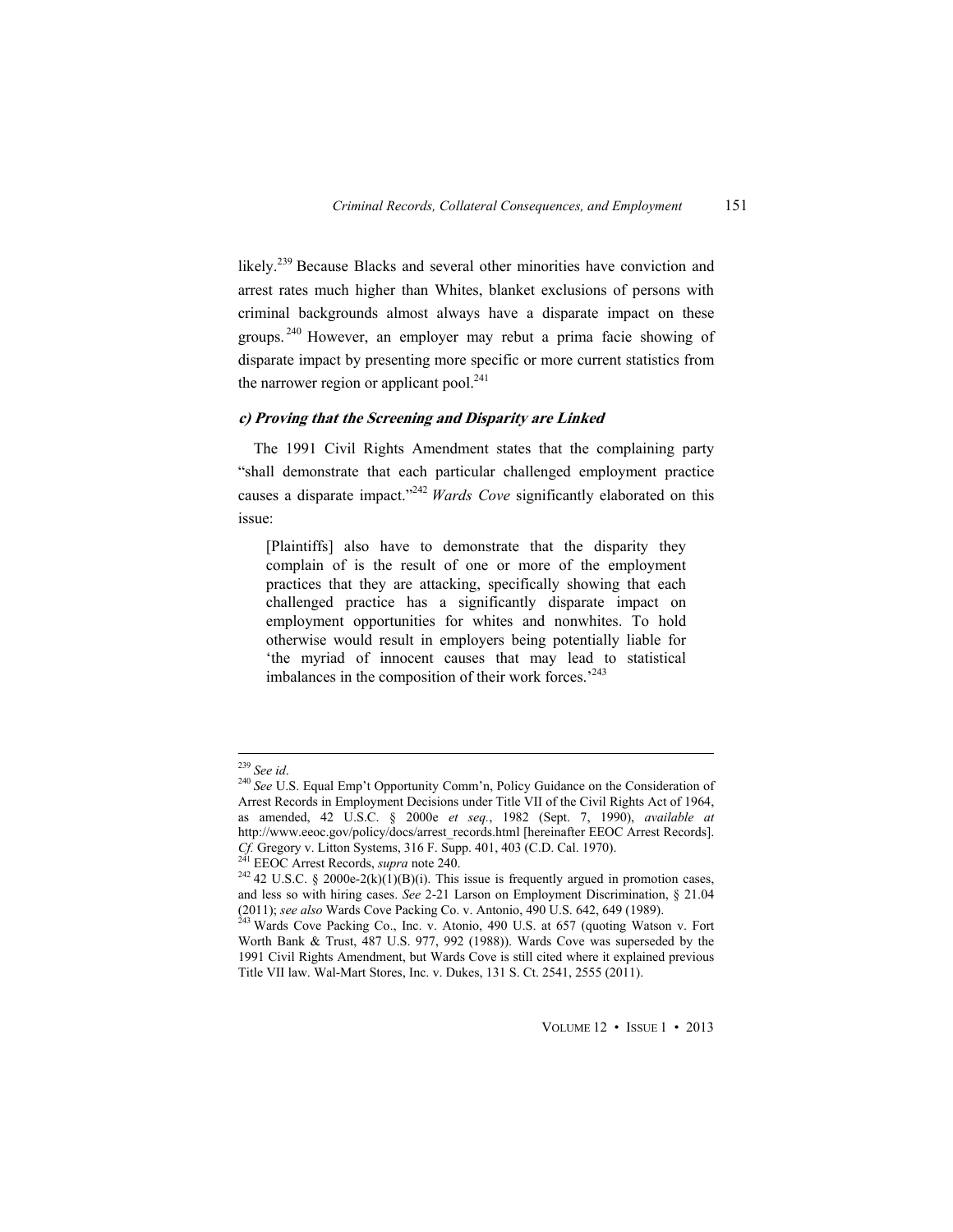Essentially, this means that the plaintiff must show that the statistical imbalance exists and is traced directly to records screening.244 In *Matthews v. Runyon*, a black man who was rejected from the US Postal Service (USPS) pointed to statistics showing that Blacks in Milwaukee are arrested more than Whites. $245$  It would seem intuitive that with this type of disparity in the criminal justice system disparate impact would be inevitable. However, the applicant in *Runyon* failed to show causation because he failed to show that a disparity in the workforce existed at all. The plaintiff did not point to any statistics that showed the USPS had a disproportionate amount of Whites in its workforce, so the case was dismissed.<sup>246</sup>

Still, a racially balanced workforce in itself will not preclude liability; there is no "bottom line" defense under Title VII. $^{247}$  The employer can still be liable for discrimination if, despite having a racially balanced workforce, the employer's policy of records screening has the effect of denying opportunity to certain racial groups.  $248$  This may happen if the public perceives the employer from not hiring persons with records, which causes those with records to not apply and would prevent a statistically perceivable impact in the applicant flow data. Nevertheless, this situation could still amount to disparate impact if the comparison group selected was the relevant labor market.<sup>249</sup>

#### **3. Business Necessity**

After the prima facie case is established the employer may rebut the prima facie case.<sup>250</sup> If a prima facie case of adverse impact is established without rebuttal, the burden of production shifts to the employer to show

 $\overline{a}$ 

<sup>&</sup>lt;sup>244</sup> Williams v. Carson Pirie Scott, 92 C 5747, 1992 WL 229849, at \*2 (N.D. Ill. Sept. 9,

<sup>&</sup>lt;sup>245</sup> Matthews v. Runyon, 860 F. Supp. 1347, 1357 (E.D. Wis. 1994).<br><sup>246</sup> *Id.*<br><sup>247</sup> Connecticut v. Teal, 457 U.S. 440, 449 (1982).<br><sup>248</sup> *Id.* at 451.<br><sup>249</sup> 2012 EEOC Guidelines, *supra* note 186.<br><sup>250</sup> *See* Int'l Bhd.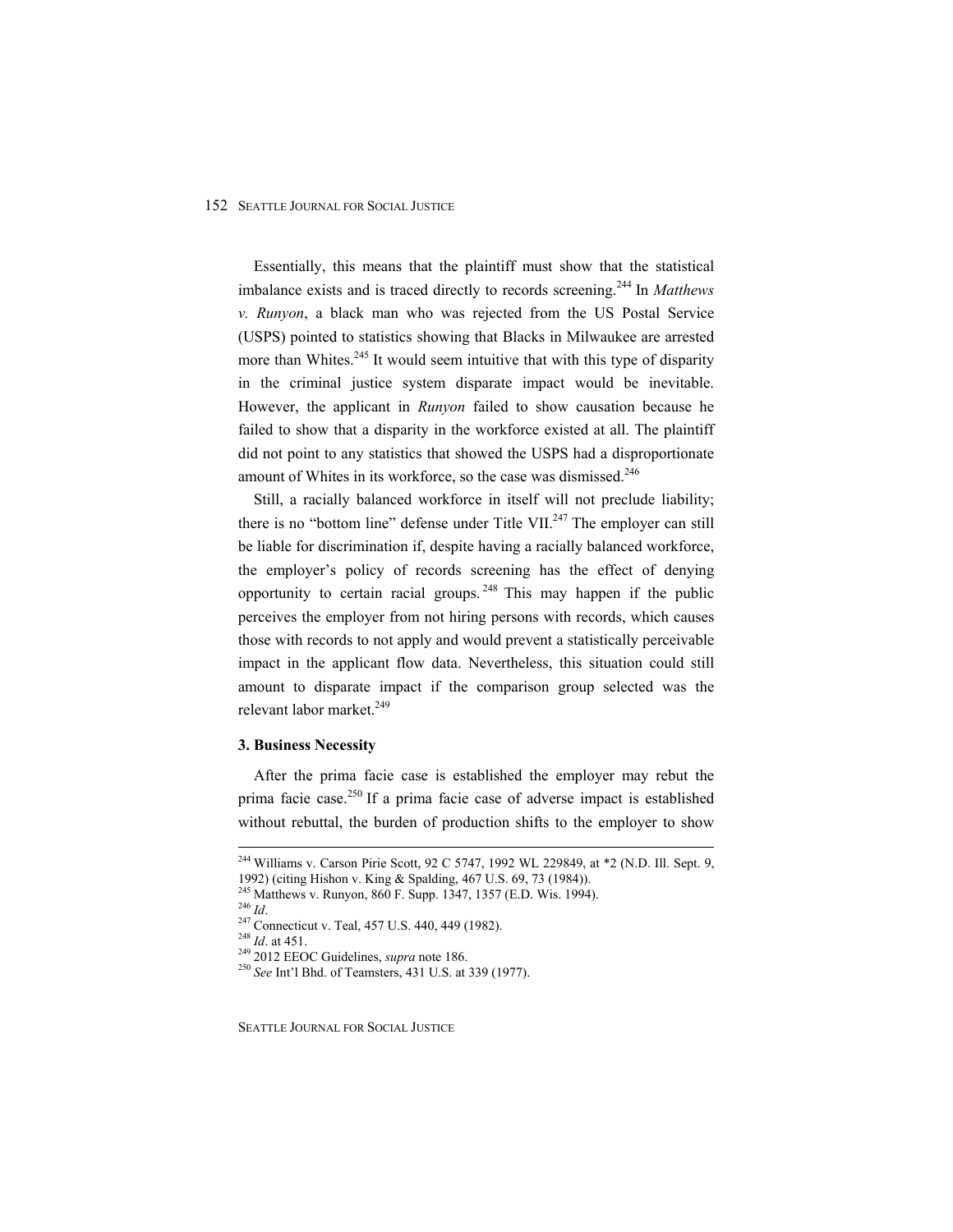business necessity.<sup>251</sup> If the employer successfully rebuts the claim with a showing of business necessity, the employer will not be liable under Title VII.<sup>252</sup> The EEOC advises that to meet business necessity the screening should either include some kind of individual assessment, a consideration of the *Green* factors, or have a narrowly tailored screen that identifies "criminal conduct with a demonstrably tight nexus to the position in question."253

## **a) Courts Have Not Defined How Perfect a Practice Must be Tailored to Fit Business Necessity**

Unfortunately, business necessity has not been defined by the legislature, and courts struggle to define its bounds.<sup>254</sup> The Supreme Court stated that "a discriminatory employment practice must be shown to be necessary to safe and efficient job performance to survive a Title VII challenge."<sup>255</sup> However. some circuits hold that a practice need not be perfectly tailored to successful job performance.<sup>256</sup> In *El v. SEPTA*, the Third Circuit held that to maintain a business necessity defense, an employer need only show that an applicant is more likely to perform the job successfully.<sup>257</sup> Similarly, the Eighth Circuit requires that an employer "prove that the practice was related to the specific job and the required skills and physical requirements of the position."<sup>258</sup> The employer only has to show that "the procedure is sufficiently related to

<sup>&</sup>lt;sup>251</sup> 42 U.S.C. § 2000e-2(k)(1)(A)(i).

<sup>&</sup>lt;sup>252</sup> § 2000e-2(k)(1)(A)(ii). The employer does not have to show business necessity if no prima facie case is established. *See id.* <sup>253</sup> *See* 2012 EEOC Guidelines *supra* note 186; Green v. Mo. Pac. R. Co., 523 F.2d 1290,

<sup>1293 (8</sup>th Cir. 1975); *see also* Part IV.A.3.(c). 254 *See* Susan S. Grover, *The Business Necessity Defense in Disparate Impact Cause of* 

Action: Finding the Golden Mean, 74 N.C.L. REV. 1479, 1520 (1996).<br>
<sup>255</sup> Dothard v. Rawlinson, 433 U.S. 321, 331, n.14 (1977).<br>
<sup>256</sup> El v. Se. Pa. Transp. Auth., 479 F.3d 232, 242 (3d Cir. 2007).<br>
<sup>257</sup> Id. (accepting a

violent criminal records may be more likely to commit violent acts on members of the public they may interact with on the job).

 $^{258}$  E.E.O.C. v. Dial Corp., 469 F.3d 735, 742 (8th Cir. 2006) (citing Belk v. Sw. Bell Tel. Co., 194 F.3d 946, 951 (8th Cir.1999)).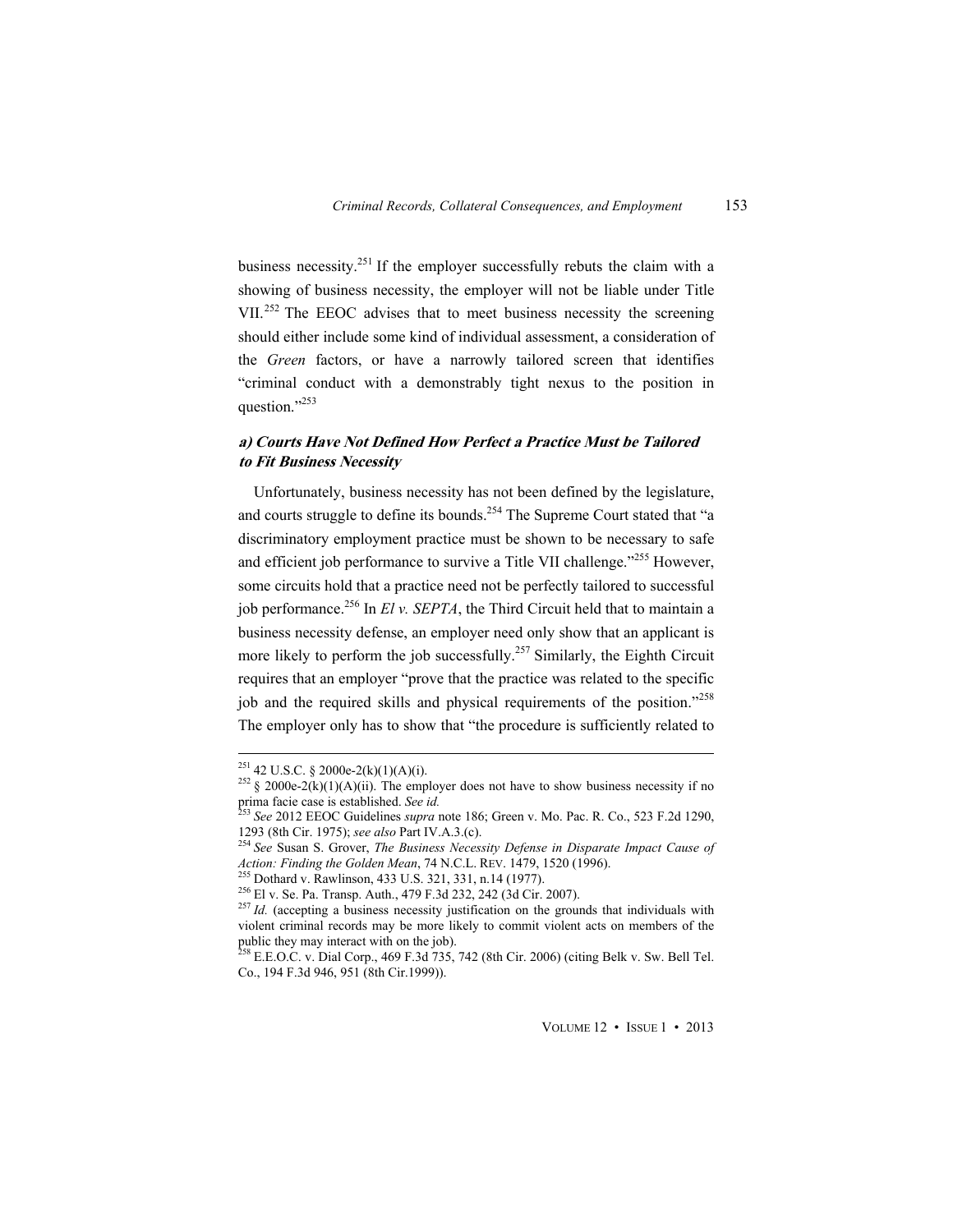safe and efficient job performance."<sup>259</sup> However, in the Eighth Circuit, conclusory testimony is not enough to meet the employer's burden; some other evidence of business necessity must be offered as well.<sup>260</sup> Although courts have not yet come to a consensus on how closely the screening mechanism must be, the EEOC gave additional guidance regarding this point in April of  $2012^{261}$ 

#### **b) EEOC Guidelines**

In the case of criminal convictions and interactions with the courts (as opposed to arrests), the EEOC has not laid out an exhaustive list of all the permissible ways an employer can prove business necessity, but at a minimum, the employer must "effectively link specific criminal conduct, and its dangers, with the risks inherent in the duties of a particular position."262 The employer need not necessarily perform an individualized assessment of each applicant's record. An employer may utilize any of three general means.

First, an employer may validate their screening method by using the Uniform Guidelines on Employee Selection Procedures.<sup>263</sup> Although, the EEOC seems to suggest that following these guidelines are not even necessary so long as the employer tailors the screening to "identify criminal conduct with a demonstrably tight nexus to the position in question."<sup>264</sup> In this situation, an individual assessment, beyond a reading of the record date and activity responsible for the record, would not be necessary.<sup>265</sup> However, the EEOC clarifies that a blanket rejection of all applicants with a conviction or arrest will almost never survive scrutiny.<sup>266</sup> If employers tried

 $\overline{a}$ 

<sup>&</sup>lt;sup>259</sup> Hawkins v. Anheuser–Busch, Inc., 697 F.2d 810, 815–16 (8th Cir. 1983).<br><sup>260</sup> *Id.*<br><sup>261</sup> 2012 EEOC Guidelines, *supra* note 186.<br><sup>262</sup> 2012 EEOC Guidelines, *supra* note 186.<br><sup>263</sup> 29 C.F.R. § 1607.5 *et seq.* (2012)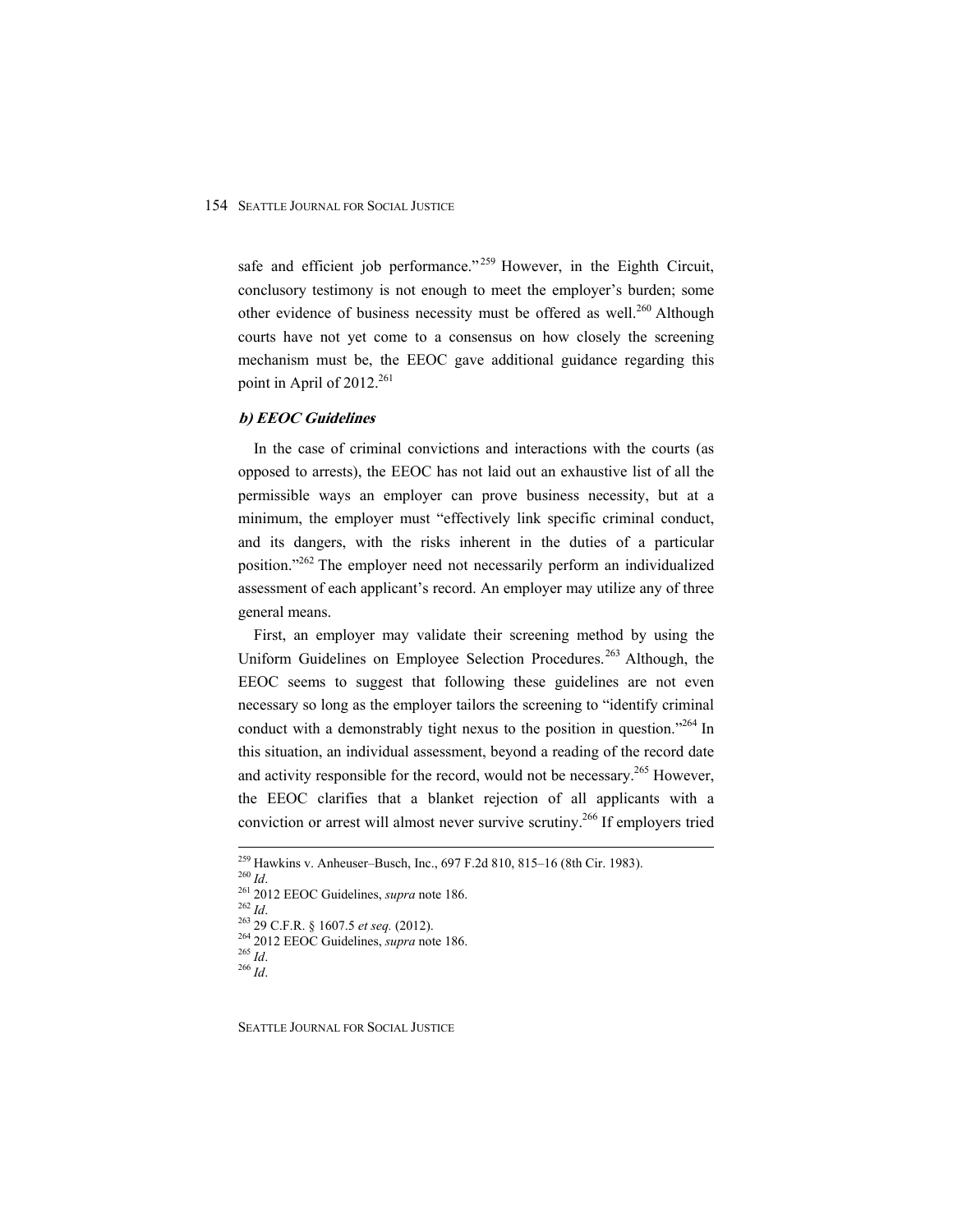to articulate a business necessity defense based on information they gather after the rejection, at most they could limit damages in accord with the doctrine of after-acquired evidence described in *McKennon*. 267 An example of this would be if employer X had a blanket ban on all applicants with felony convictions. An applicant convicted of felony drug possession five years ago marks "yes" that he or she has been convicted of a felony and is rejected. The applicant then brings suit under Title VII; employer X could not then use the *Green* factors to fashion a business necessity defense because any information he or she would have received would only be afteracquired evidence.<sup>268</sup> Any defense based on the *Green* factors, or other factors, could only limit the damages that the applicant received.

Second, an employer may use the considerations discussed in *Green v. Missouri Pacific Railroad Company* to determine whether criminal record searches are related to the job.  $269$  The first factor is the nature and gravity of the offense.  $270$  The second factor is length of time since the arrest or conviction.<sup>271</sup> The third factor is the nature of the job the employee wants or has.<sup>272</sup> For the nature and gravity of the offense prong, courts could look at whether the crime in question reflects poor judgment or an attitude of retaliation.<sup>273</sup> As for timing, some courts have actually rejected this as a factor to consider and upheld lifetime bans for some violent crimes, such as murder.<sup>274</sup> Factors that could weigh against a plaintiff in regards to the

<sup>&</sup>lt;sup>267</sup> See supra notes 192–93 and accompanying text.

<sup>268</sup> Supra notes 122 25 una accompany<br>
269 Green v. Mo. Pac. R. Co., 523 F.2d 1290, 1293 (8th Cir. 1975).<br>
270 EEOC Arrest Records, *supra* note 240.<br>
271 Id.<br>
272 Id.<br>
273 McCray v. Alexander, No. 82-1984, 1985 WL 15467 (1 (supervisory guard was discharged for killing a motorist, while off-duty, in a traffic dispute because employer concluded that, despite his acquittal, the conduct showed poor judgment on the use of deadly force).

<sup>&</sup>lt;sup>274</sup> EEOC v. Carolina Freight Carriers Corp., 723 F. Supp. 734, 753 (S.D. Fla. 1989) (court upheld trucking company's lifetime bar for theft crimes and cautioning against the rationale of *Green v. Missouri*).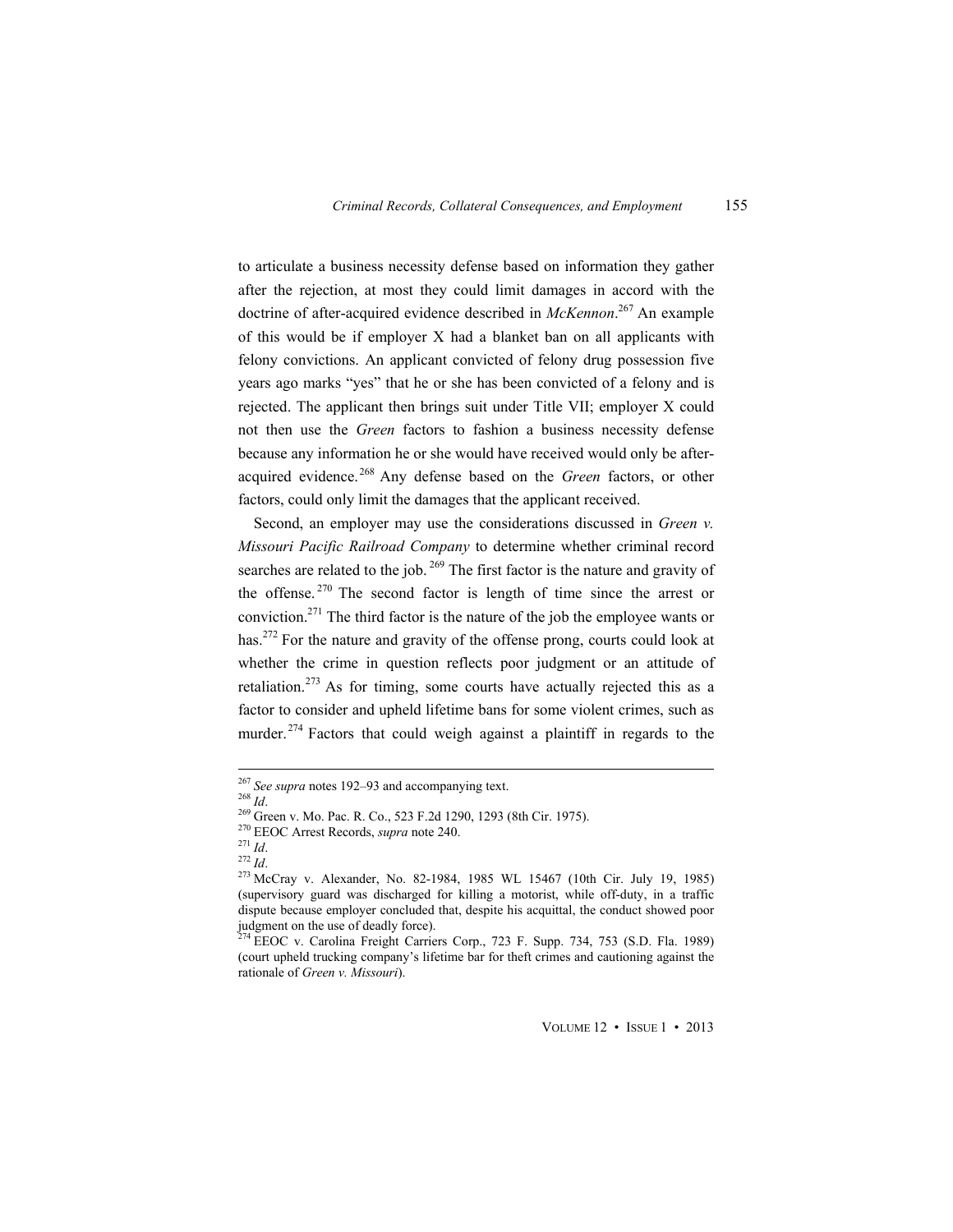prong of the nature of the job include whether the position is security sensitive, $275$  or whether the individual will have access to the property of others.276

Finally, and most difficult, the employer could develop a targeted screen while considering the three *Green* factors<sup>277</sup> and then "provide an opportunity for an individualized assessment for people excluded by the screen to determine whether the policy as applied is job related and consistent with business necessity."278

The first and third of these approaches build on the EEOC's prior interpretation of Title VII, but do not substantially shift from the framework laid out in *Green*. The EEOC clarifies, as most circuits other than the Eighth Circuit have suggested, that the *Green* factors are not the only standards by which an employer can establish a business necessity defense.<sup>279</sup> Further, EEOC guidelines are not binding, and other circuits do not necessarily follow them as discussed in Part IV.C below.

## **c) Employers Shoulder the Burden of Proof for Proving Business Necessity**

If the employer carries the burden of proving it has a valid business necessity, the plaintiffs may show that an alternative employment practice exists that would have a less discriminatory effect.<sup>280</sup> Who carries the burden for the final level analysis of whether an alternative practice exists?

<sup>275</sup> Osborne v. Cleland, 620 F.2d 195 (8th Cir. 1975). 276 Richardson v. Hotel Corp. of Am., 332 F. Supp. 519 (E.D. La. 1971), *aff'd* 468 F.2d 951 (5th Cir. 1972) (bellman was discharged after his conviction for theft and receipt of stolen goods was discovered since bellmen had access to guests' rooms and was not subject to inspection when carrying packages).

 $^{277}$  The nature of the crime, the time elapsed, and the nature of the job. Green ,523 F.2d at 1293 (8th Cir. 1975).<br><sup>278</sup> 2012 EEOC Guidelines, *supra* note 186.

<sup>&</sup>lt;sup>279</sup> Id.<br><sup>279</sup> Id. 280 Ricci v. DeStefano, 557 U.S. 557, 624 (2009) ("If the employer carries that substantial burden, the complainant may respond by identifying "an alternative employment practice" which the employer "refuses to adopt.") (citing  $\S$  2000e–2(k)(1)(A)(ii)).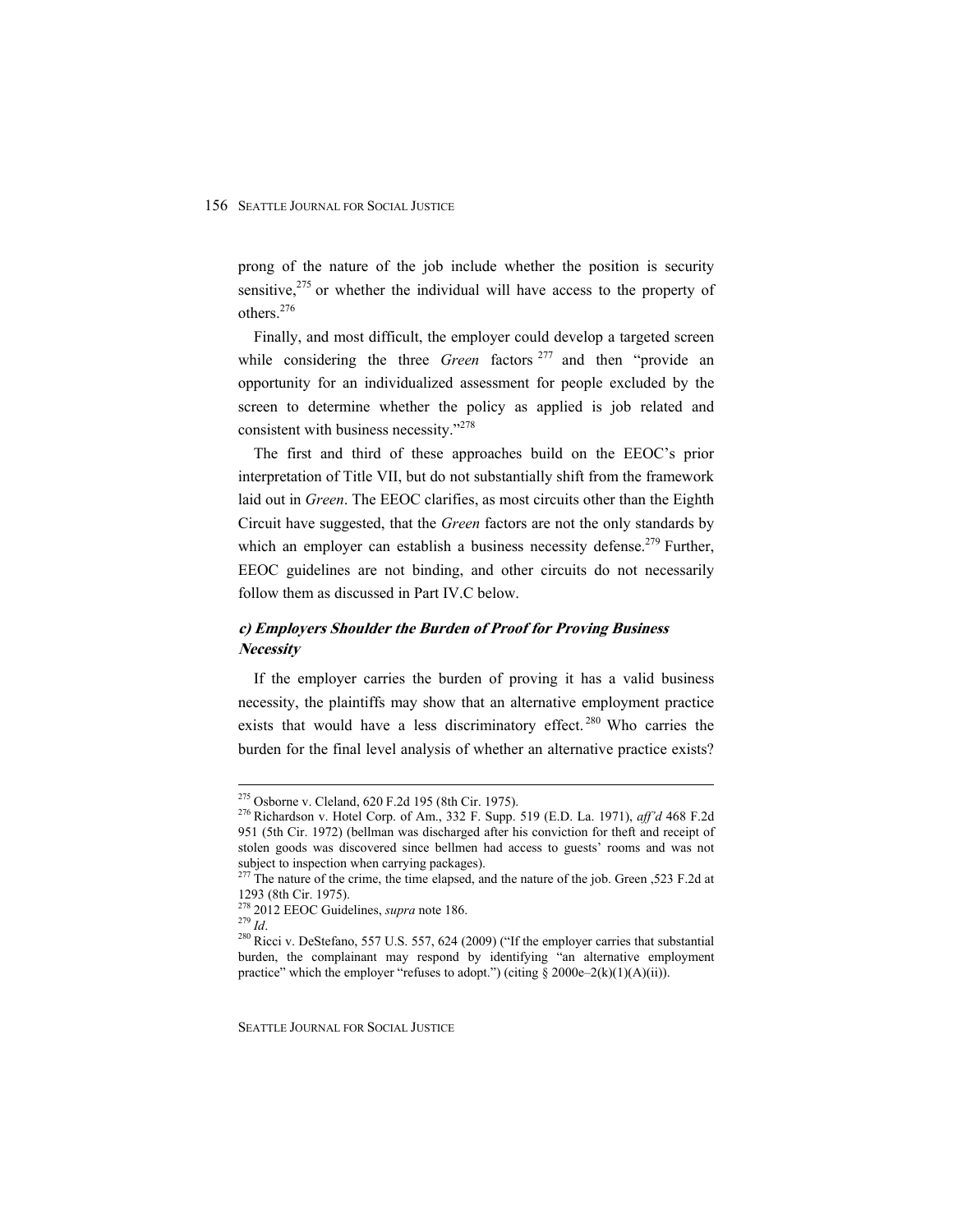It varies. In the Eighth Circuit, "the burden is on the defendant employer to prove both a '"compelling need'" for the challenged policy, and the lack of an effective alternative policy that would not produce a similar disparate impact."<sup>281</sup> However, in the Fifth Circuit, the plaintiff still carries the burden of proof for showing that an alternative exists.<sup>282</sup>

A plaintiff may not need much evidence to show that a less discriminatory practice exists. For example, in *El*, the Third Circuit noted that if expert testimony was presented at trial to show that the likelihood of recidivism significantly declines after a certain period of time, demonstrating the lifetime ban on murder convictions is overbroad, summary judgment could have been avoided.  $283$  This suggests that the ruling in *El* could be distinguished in later cases so long as some evidence is presented to rebut that the policy was overbroad.

#### *B. Special Considerations with Arrest Records*

In the case of arrests, the employer not only must consider the relationship of the charges to the position sought, as articulated by the EEOC guidelines, but also must consider the likelihood that the applicant actually committed the conduct alleged in the charges.<sup>284</sup> The EEOC does not require an informal trial or extensive investigation, but it does suggest at least allowing the person an opportunity to explain what happened and investigating the credibility of the statement when it would be reasonably easy to do so.<sup>285</sup>

<sup>281</sup> Bradley v. Pizzaco of Neb., Inc., 7 F.3d 795, 797 (8th Cir. 1993); *see also* Houghton v. SIPCO, Inc., 38 F.3d 953, 958 (8th Cir. 1994).

 $^{282}$  Int'l Bhd. of Elec. Workers, AFL-CIO, Local Unions Nos. 605 & 985 v. Mississippi Power & Light Co., 442 F.3d 313, 318 (5th Cir. 2006).

<sup>&</sup>lt;sup>283</sup> El v. Se. Pa. Transp. Auth., 479 F.3d 232, 247 (3d Cir. 2007). The result in El could be attributed to poor litigation strategy by the plaintiff. *See id.* 

<sup>&</sup>lt;sup>284</sup> See Gregory v. Litton Sys., 316 F. Supp. 401 (C.D. Cal. 1970); Carter v. Gallagher, 452 F.2d 315 (8th Cir. 1971), *cert. denied*, 406 U.S. 950 (1972). 285 EEOC Arrest Records, *supra* note 240.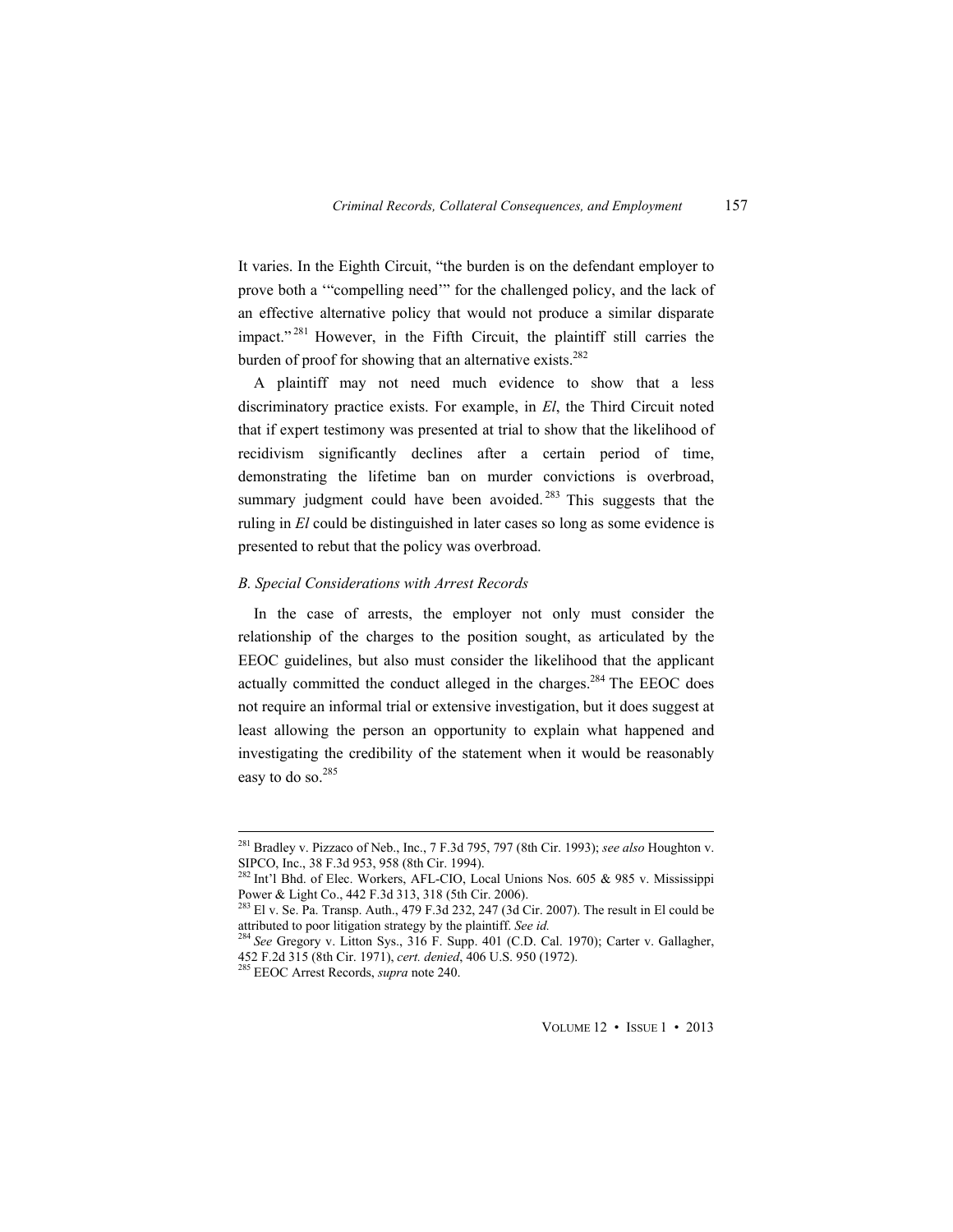The employer may not perfunctorily "allow the person an opportunity to explain" and ignore the explanation where the person's claims could easily be verified by a phone call, i.e., to a previous employer or a police department. The employer is required to allow the person a meaningful opportunity to explain the circumstances of the arrest(s) and to make a reasonable effort to determine whether the explanation is credible before eliminating him/her from employment opportunities.<sup>286</sup>

Consider the example given by the EEOC regarding the extent to which an employer should inquire about an arrest:

Wilma, a Black female, applies to Bus Inc. in Highway City for a position as a bus driver. In response to a pre-employment inquiry, Wilma states that she was arrested two years earlier for driving while intoxicated. Bus Inc. rejects Wilma, despite her acquittal after trial. Bus Inc. does not accept her denial of the conduct alleged and concludes that Wilma was acquitted only because the breatholizer [sic] test which was administered to her at the time of her arrest was not administered in accordance with proper police procedures and was therefore inadmissible at trial. Witnesses at Wilma's trial testified that after being stopped for reckless driving, Wilma staggered from the car and had alcohol on her breath. Wilma's rejection is justified because the conduct underlying the arrest, driving while intoxicated, is clearly related to the safe performance of the duties of a bus driver; it occurred fairly recently; and there was no indication of subsequent rehabilitation.287

In this example, no violation of Title VII occurred because of the probable cause that the employer discovered.

<sup>286</sup> *Id*. 287 *Id*.

 $\overline{a}$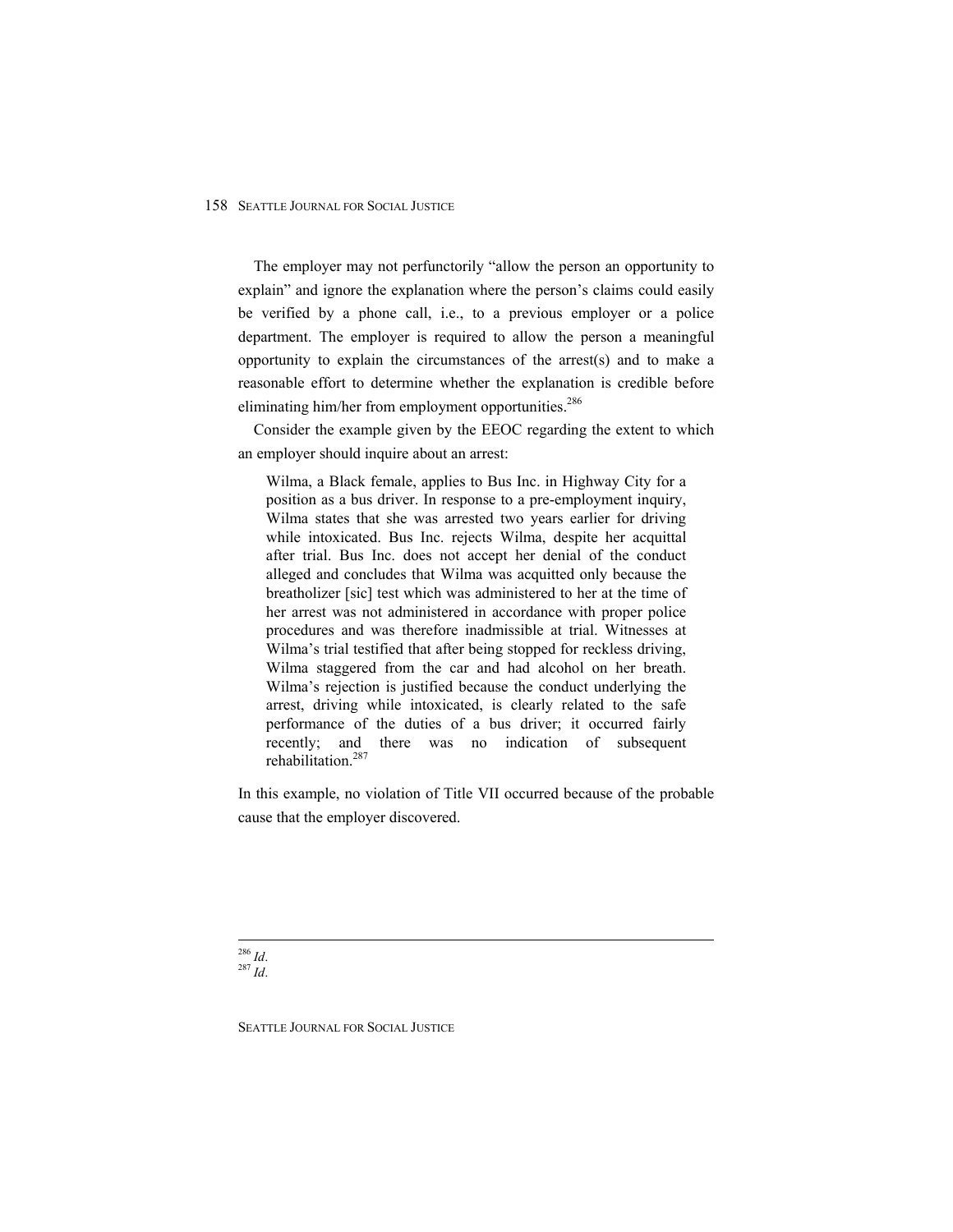#### *C. Problems with EEOC Guidelines*

#### **1) EEOC Guidelines are Not Binding**

The EEOC guidelines are not binding law. Courts are instructed to follow them in line with the principals of EEOC's "thoroughness of its consideration, the soundness of its reasoning, and its consistency with prior and future pronouncements."<sup>288</sup> This lack of deference to EEOC guidelines first arose in *General Electric Company v. Gilbert* when the Supreme Court ignored an EEOC policy directive because it was inconsistent with the EEOC's previous stance.<sup>289</sup> The Supreme Court has upheld the policy of merely applying agency directives as non-controlling guidelines since it decided in opposition to a directive of the Fair Labor Standard Act's administrator in *Skidmore v. Swift*. 290 Nevertheless, the EEOC's policy has not changed substantially over time. It has modified the requirements for finding business necessity, but this was more of a clarification than a reversal of position as was the case in *Gilbert*. 291

#### **2) EEOC Guidelines Lack Clarity as to What is Business Necessity**

Although EEOC guidelines regarding conviction records have remained relatively stable, the remedial spirit of Title VII and EEOC guidelines has been limited by some courts. In *El*, the Third Circuit found that employers may use criminal records to screen applicants so long as barring employees with certain criminal convictions is sufficiently related to the job and

 $^{288}$  EEOC v. Arabian Am. Oil Co., 499 U.S. 244, 257 (1991) (quoting Gen. Elec, Co. v. Gilbert, 429 U.S. 125, 142 (1976)).

<sup>&</sup>lt;sup>289</sup> In *Gilbert*, the court found that the EEOC was inconsistent in its stance on pregnancybased exclusions in health benefit plans. The EEOC had issued an opinion originally upholding them, but about ten years later reversed opinion. *See* Gen. Elec. Co. v. Gilbert, 429 U.S. 125, 142 (1976).<br><sup>290</sup> Skidmore et al. v. Swift & Co., 323 U.S. 134, 139 (1944).

<sup>&</sup>lt;sup>291</sup> U.S. Equal Emp't Opportunity Comm'n, EEOC Policy Statement on the Issue of Conviction Records under Title VII of the Civil Rights Act of 1964, as amended, 42 U.S.C. § 2000e et seq*.* (1982) *available at* http://www.eeoc.gov/policy/docs/convict1. html#N 6.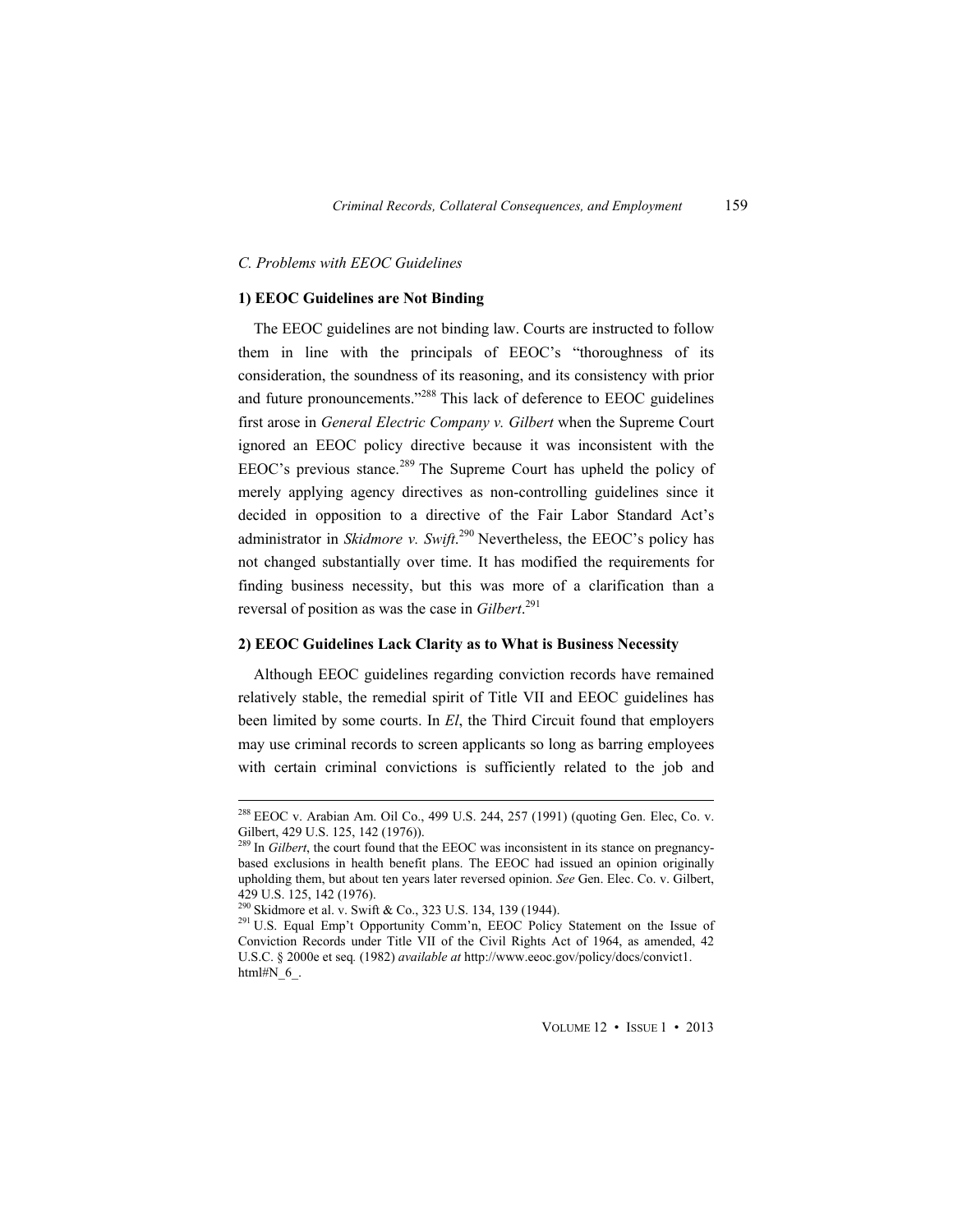business necessity.<sup>292</sup> The court pointed to the fact that the EEOC failed to mention whether the three business necessity factors in *Green* should be considered in making bright-line bans on offenses like murder.<sup>293</sup> Although the decision in *El* seemed to cut against the spirit of the EEOC guidelines, the court correctly pointed out serious problems in the lack of definiteness of the guidelines.<sup>294</sup> These problems have been mostly addressed by the EEOC's 2012 guidelines.<sup>295</sup>

Nevertheless, many employers reject all applicants with any sort of conviction, which is significantly distinguishable from *El*. The case of *El*  involved a blanket ban on murder.<sup>296</sup> A useful enforcement strategy would be to target organizations with overbroad blanket policies. An example of this strategy is the case of *EEOC v. Pepsi*.<sup>297</sup> In this case, a successful \$3.1 million settlement was awarded to a class of black applicants in late  $2011$ <sup>298</sup> These applicants claimed Pepsi's policy of screening applicants with arrests on their records and pending prosecution discriminated against Blacks.<sup>299</sup> This case illustrated that employers should tailor their use of background checks as narrowly as possible to make them related to the job to avoid liability for disparate impact.

<sup>&</sup>lt;sup>292</sup> El v. Se. Pa. Transp. Auth., 479 F.3d 232, 245 (3d Cir. 2007) ("[i]f a bright-line policy can distinguish between individual applicants that do and do not pose an unacceptable level of risk, then such a policy is consistent with business necessity.").<br><sup>293</sup> *Id.* <sup>294</sup> See id. <sup>295</sup> See Nat'l Emp't Law Project, Highlights of EEOC's New Criminal Record Guidance

<sup>(2012),</sup> *available at http://nelp.3cdn.net/57956bd228c5ef2b1d\_5xm6ii1as.pdf*.<br><sup>296</sup> El v. Se. Pa. Transp. Auth., 479 F.3d 232 (3d Cir. 2007).<br><sup>297</sup> U.S. Equal Emp't Opportunity Comm'n, *supra* note 41.<br><sup>298</sup> Id.

SEATTLE JOURNAL FOR SOCIAL JUSTICE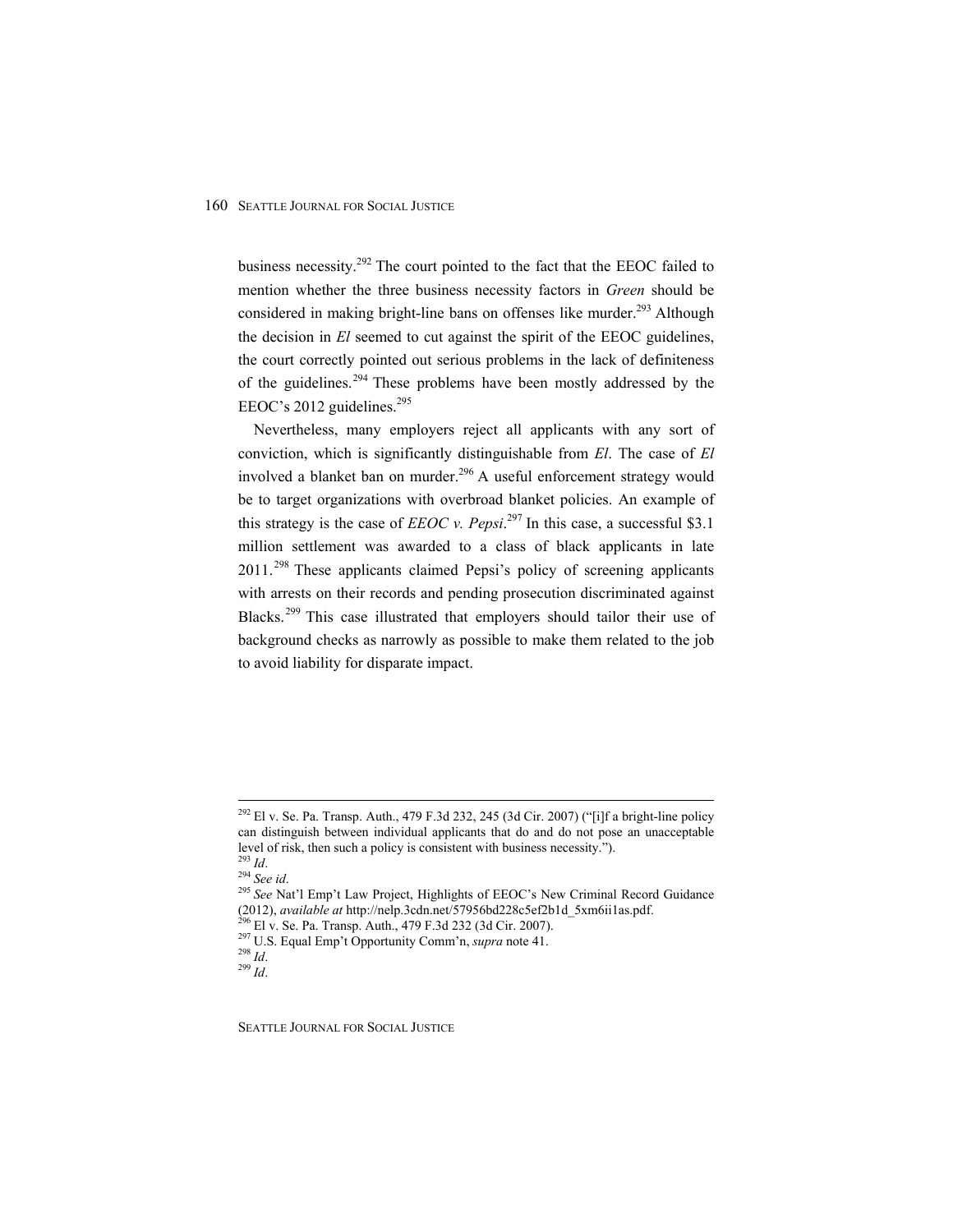#### *D. The Limitations of Title VII*

 $\overline{a}$ 

Title VII only applies to employers with 15 or more employees working 20 hours a week or more.<sup>300</sup> Additionally, Title VII only applies to those in an employer-employee relationship; some contingent workers like independent contractors would not qualify for relief.<sup>301</sup> However, other contingent workers, such as those employed through temp agencies, could find relief under Title VII because the language of Title VII encompasses employment agencies.<sup>302</sup>

One problem with using Title VII in preventing race discrimination due to criminal background checks is the lack of clarity in regards to business necessity. Although the EEOC clarified the breadth of business necessity, wide room for interpretation of business necessity exists due to the EEOC's inability to promulgate binding rules. In some circuits, an employer could point to anecdotal evidence, which may pass muster under business necessity precedent.<sup>303</sup>

Another limitation of Title VII is that it will not protect non-minorities with criminal records. For example, rejection of persons with felony convictions does not disproportionately affect Whites. Because of this, Whites will not be able to show they have been aggrieved unlawfully because if a criminal record screen harms them,  $304$  they will not be in the class that is disproportionately affected by it. This may be less of a problem for non-minorities if employers tailor their background checks narrowly to only reject those with offenses related to the job in order to comply with

<sup>&</sup>lt;sup>300</sup> 42 U.S.C. 2000e-1(b). However, the Minnesota Human Rights Act applies to all employers with one or more employees in Minnesota. Minn. Stat. § 363A.03 subd. 15.<br><sup>301</sup> See, e.g., Cobb v. Sun Papers, Inc., 673 F.2d 337 (11th Cir. 1983).<br><sup>302</sup> Williams v. Grimes Aerospace Co., 988 F. Supp. 925, 934 (D.

U.S.C. § 2000e–2(b)).

<sup>&</sup>lt;sup>303</sup> Carter v. Maloney Trucking and Storage Inc., 631 F.2d 40, 43 (5th Cir. 1980) (employer refused to rehire an ex-employee who had murdered a co-worker, not solely because of his conviction, but because he was a dangerous person and friends of the murdered man might have tried to retaliate against him while he was on the job). 304 *See* 42 U.S.C. § 2000e-5 (2012).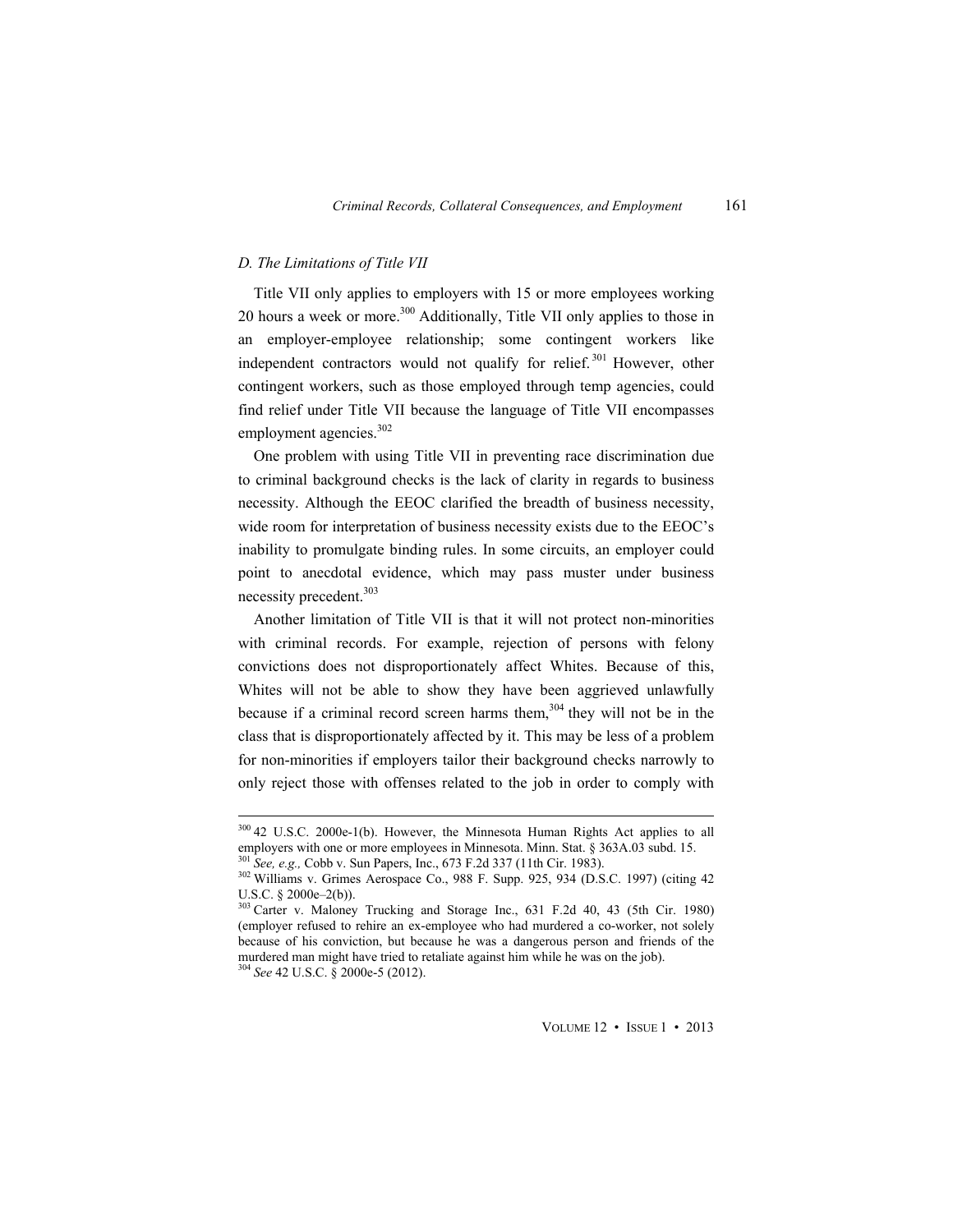Title VII. For example, a bank that rejected persons with any type of conviction might narrow their policy to only exclude those with theftrelated offenses. In this situation, non-minorities will benefit just as Blacks or Hispanics will because of the narrowness of the record searches.

## V. CONCLUSION AND SUGGESTIONS FOR EEOC GUIDELINE IMPROVEMENTS

Employers should not be allowed to screen applicants on the basis of having arrest records that are older than seven years. Such a policy would coincide with the FCRA, which requires CRAs to remove arrest records from background reports after seven years. Although it would be better to institute a complete ban on using arrests without convictions as disqualifiers, the fact that the EEOC once allowed old records to be the basis for applicant screening would mean that this interpretation of Title VII by the EEOC would not be adopted by courts due to the *Skidmore* standard.<sup>305</sup>

Similarly, employers should never be able to use conviction records after a defined date, as mentioned above, seven years is an appropriate time limit. As with arrests, a ban for using records seven years or older is good policy because recidivism generally decreases significantly at this point. This would prevent *El* type situations where a 40-year-old record could come back to haunt a person.

Further, employers should not be allowed to ask applicants if they have a record during the application process due to the disproportionally adverse effects that this practice has on minorities. Screening should occur only after a conditional hire. Minnesota and other states have instituted this policy for public employers; the EEOC should recommend all employers undertake this policy for positions not dealing with vulnerable individuals, security, or valuable property. Although screening after a conditional hire

<sup>305</sup> *See supra* note 278 and accompanying text.